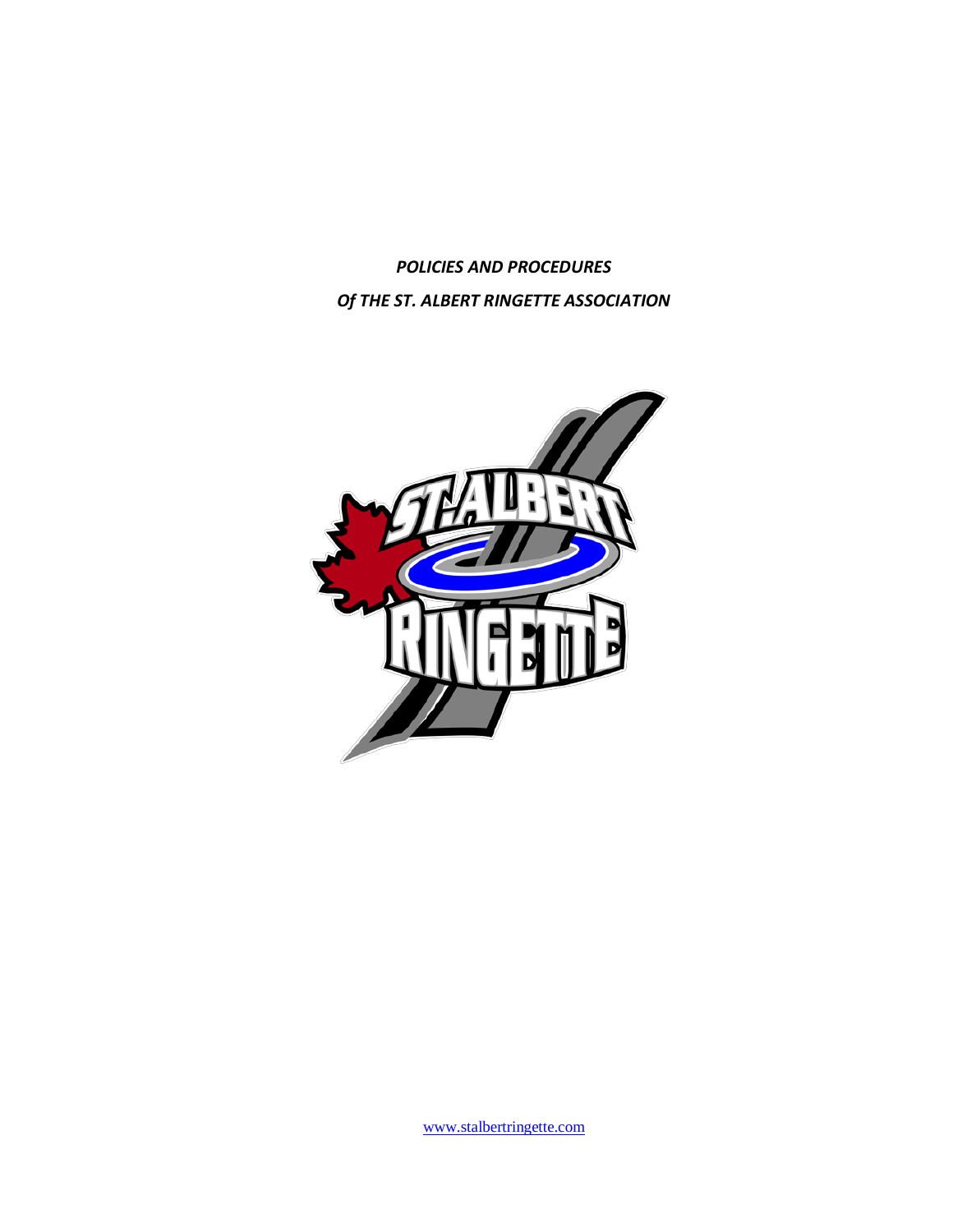### **Modification History**

| <b>Modification Date</b> |
|--------------------------|
| September 22, 1992       |
| November 20, 1995        |
| June 16, 2002            |
| February 18, 2003        |
| April 28, 2011           |
| July 14, 2014            |
| August 17,2015           |
| September 8, 2015        |
| January 12,2016          |
| April 14, 2016           |
| May 2, 2016              |
| February 9, 2017         |
| Aug 10, 2017             |
| July 21, 2018            |
| July 13, 2020            |
| August 17, 2021          |
|                          |
|                          |
|                          |
|                          |
|                          |
|                          |
|                          |
|                          |
|                          |
|                          |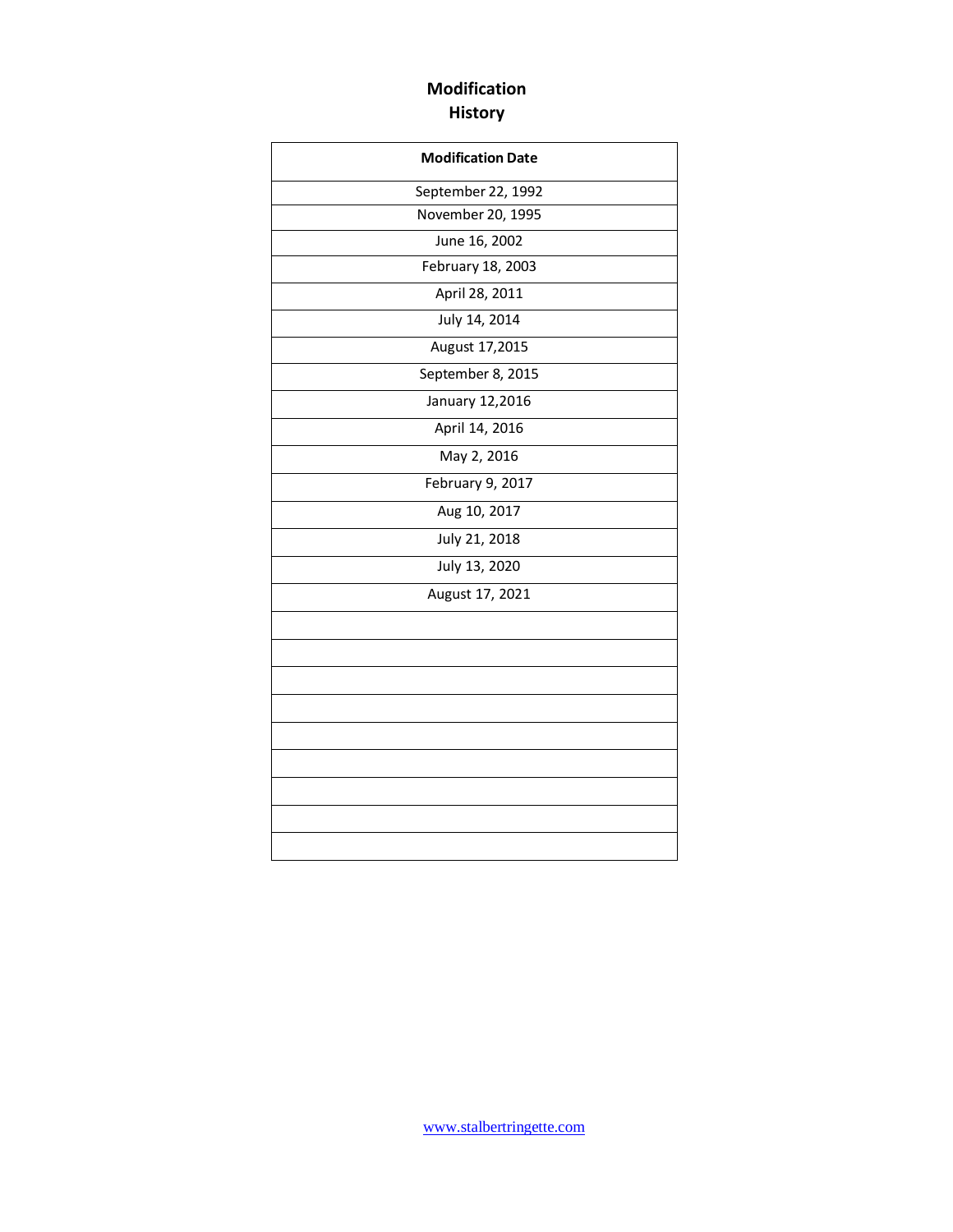| 1.0 GENERAL                                               | 6                       |
|-----------------------------------------------------------|-------------------------|
| <b>1.01 COMMON TERMS</b>                                  | 6                       |
| <b>1.02 ASSOCIATION</b>                                   | 6                       |
| <b>1.03 OPERATING CONSTRAINTS</b>                         | $\overline{\mathbf{z}}$ |
| <b>1.04 AMENDMENT</b>                                     | $\overline{\mathbf{z}}$ |
| <b>1.05 ASSOCIATION GOVERNANCE</b>                        | 8                       |
| <b>1.06 OBJECTIVES</b>                                    | 9                       |
| 1.07 WEBSITE                                              | 9                       |
| <b>1.08 COMMUNICATION METHOD</b>                          | 10                      |
| <b>1.09 HONORARIUM</b>                                    | 10                      |
| <b>1.10 SUPPORTING OTHER ASSOCIATIONS</b>                 | 10                      |
| <b>2.0 CODE OF CONDUCT</b>                                | 11                      |
| <b>3.0 DISCIPLINARY ACTION</b>                            | 12                      |
| <b>3.01 MISCONDUCT</b>                                    | 12                      |
| <b>3.02 COMPLAINTS</b>                                    | 14                      |
| <b>3.03 SUSPENSION ON FINANCIAL GROUNDS</b>               | 15                      |
| <b>3.04 NEGLECT OF DUTY</b>                               | 15                      |
| <b>3.05 REMOVAL OF TEAM PERSONNEL</b>                     | 16                      |
| <b>4.0 APPEAL REQUIREMENTS</b>                            | 17                      |
| <b>4.01 APPEAL REQUIREMENTS</b>                           | 17                      |
| <b>4.02 GROUNDS FOR APPEALS</b>                           | 17                      |
| <b>4.03 APPEALS OFFICER (CASE MANAGER)</b>                | 18                      |
| <b>4.04 MEDIATION</b>                                     | 18                      |
| <b>4.05 TRIBUNAL</b>                                      | 19                      |
| <b>4.06 PROCEDURES FOR THE HEARING</b>                    | 19                      |
| <b>5.0 PRIVACY POLICY</b>                                 | 20                      |
| 5.01 PRINCIPLE 1 - ACCOUNTABILITY                         | 20                      |
| 5.02 PRINCIPLE 2 - IDENTIFYING PURPOSES                   | 20                      |
| 5.03 PRINCIPLE 3 - CONSENT                                | 21                      |
| 5.04 PRINCIPLE 4 - LIMITING COLLECTION                    | 22                      |
| 5.05 PRINCIPLE 5 - LIMITING USE, DISCLOSURE AND RETENTION | 22                      |
| 5.06 PRINCIPLE 6 - ACCURACY                               | 23                      |
| 5.07 PRINCIPLE 7 - SAFEGUARDS                             | 23                      |
|                                                           |                         |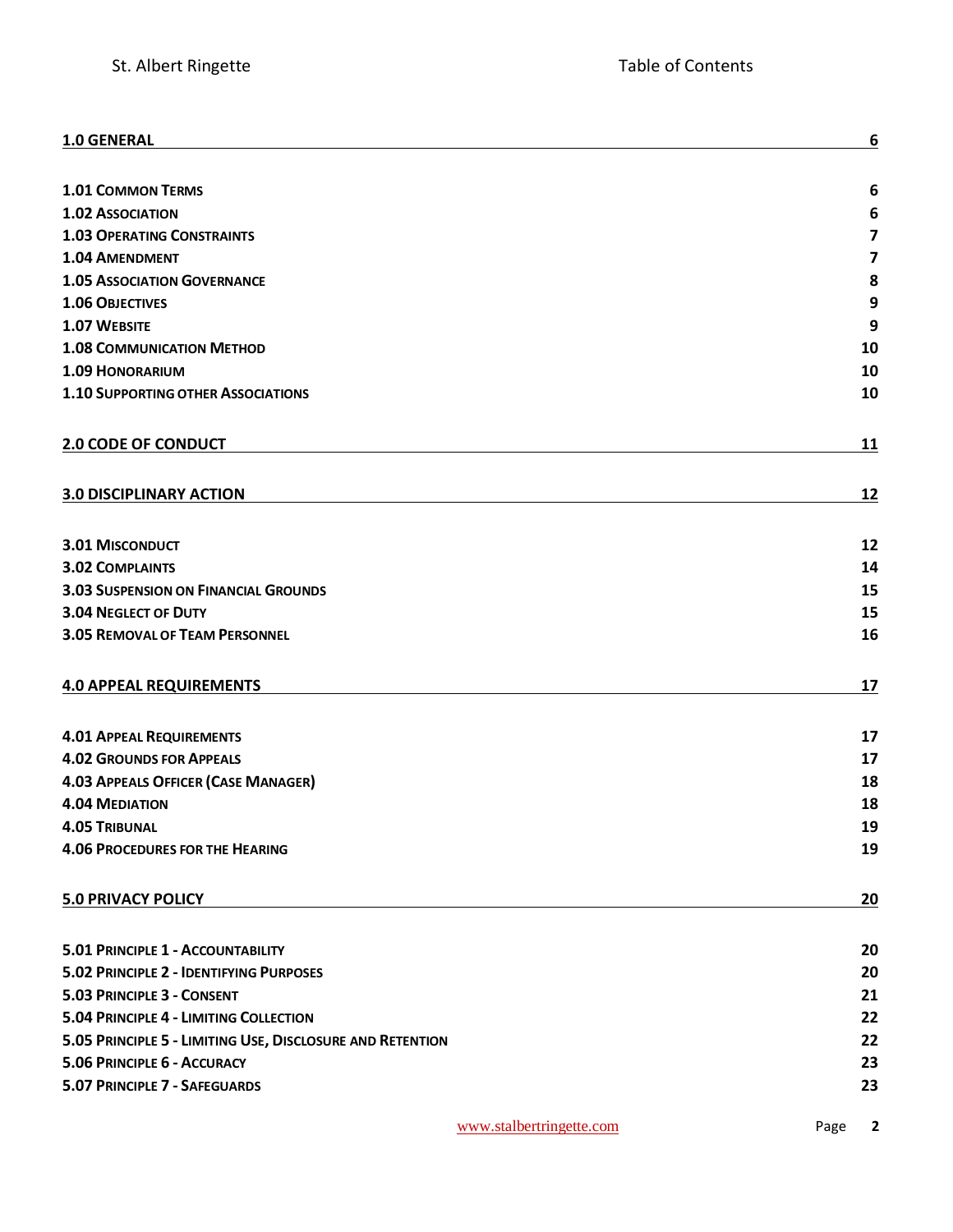| 5.08 PRINCIPLE 8 - OPENNESS                        | 23 |
|----------------------------------------------------|----|
| 5.09 PRINCIPLE 9 - INDIVIDUAL ACCESS               | 23 |
| 5.10 PRINCIPLE 10 - CHALLENGING COMPLIANCE         | 24 |
|                                                    |    |
| <b>6.0 REGISTRATION, PARTICIPATION AND REFUNDS</b> | 25 |
|                                                    |    |
| <b>6.01 REGISTRATION FEE</b>                       | 25 |
| <b>6.02 REGISTRATION</b>                           | 25 |
| <b>6.03 PLAYER TRANSFERS</b>                       | 26 |
| <b>6.04 LEVIES</b>                                 | 26 |
| <b>6.05 WITHDRAWAL AND REGISTRATION REFUND</b>     | 26 |
| <b>6.06 WITHDRAWAL AND LEVIES REFUND</b>           | 27 |
| <b>6.07 WITHDRAWAL AND TEAM FEE REFUND</b>         | 27 |
|                                                    |    |
| 7.0 HARDSHIP AND SUPPORT                           | 28 |
|                                                    |    |
| <b>7.01 IDENTIFICATION OF NEED</b>                 | 28 |
| <b>7.02 PARENT INVOLVEMENT</b>                     | 28 |
| <b>7.03 TEAM SUPPORT</b>                           | 28 |
| 7.04 CASINOS                                       | 29 |
| <b>7.05 CORPORATE SPONSORSHIP</b>                  | 29 |
| <b>7.06 FAILED PARTICIPATION</b>                   | 29 |
|                                                    |    |
|                                                    |    |
| 8.0 GAMING                                         | 30 |
|                                                    |    |
| <b>8.01 DISTRIBUTION OF PROCEEDS</b>               | 30 |
| 8.02 SPONSORSHIP, FUNDRAISING AND EVENTS DIRECTOR  | 30 |
|                                                    |    |
| 9.0 PLAYER EVALUATION AND TEAM SELECTION           | 31 |
|                                                    |    |
| <b>9.01 EVALUATIONS</b>                            | 31 |
| 9.02 UNIVERSAL ATHLETE ASSESSMENT (UAA)            | 32 |
| 9.3 SKILLS & SCRIMMAGE EVALUATIONS                 | 32 |
| <b>9.4 TEAM SELECTION PROCESS</b>                  | 36 |
| 9.5 GOALTENDER EVALUATION AND SELECTION            | 38 |
| <b>10.0 PLAYER RESIDENCY</b>                       | 41 |
|                                                    |    |
| <b>10.01 PLAYER RELEASES</b>                       | 41 |
| <b>10.02 PLAYERS FROM OTHER ASSOCIATIONS</b>       | 41 |
| <b>10.03 TERMINATION OF RELEASES</b>               | 42 |
|                                                    |    |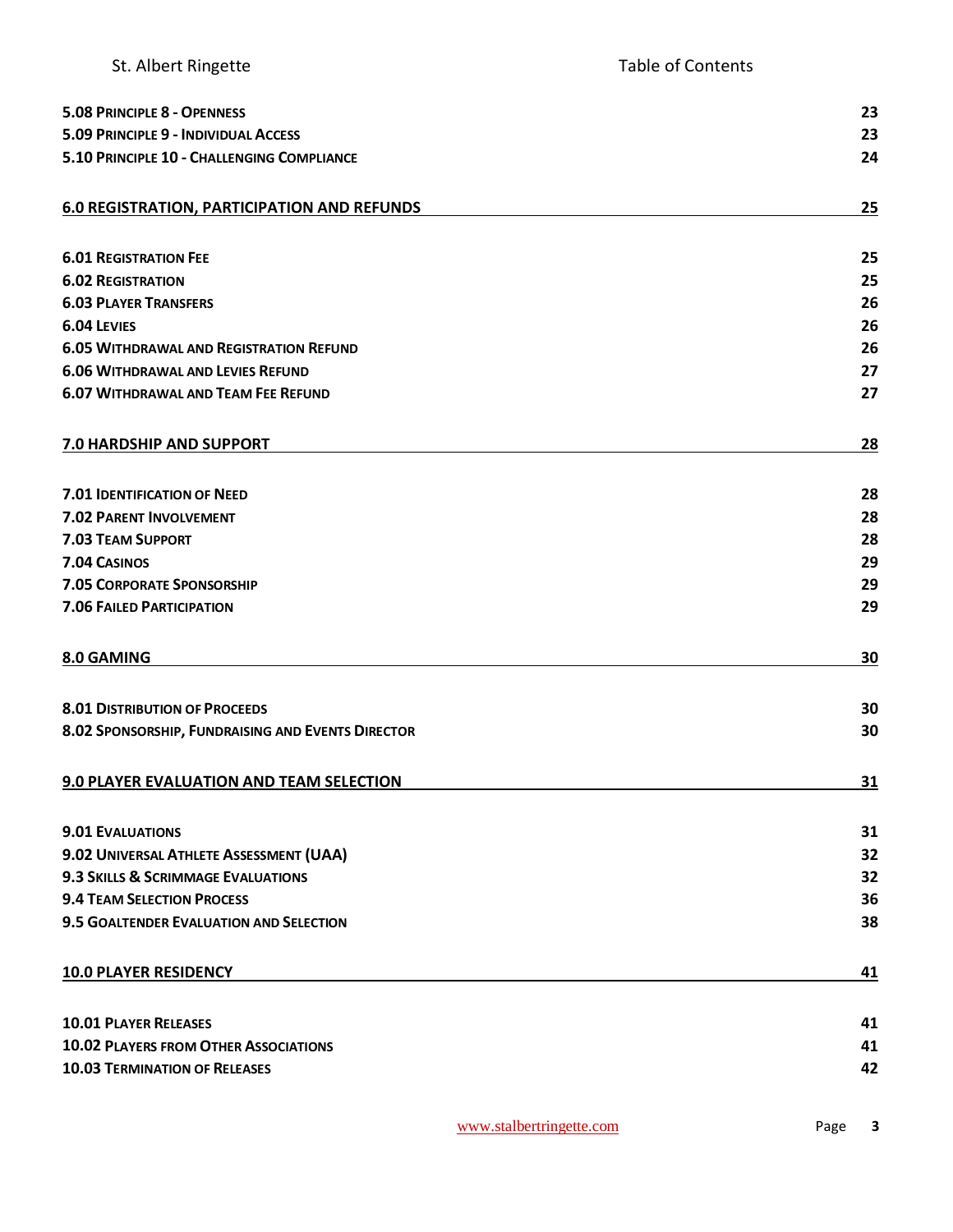| 11.0 PLAYING UP AND PLAYING DOWN             | 43 |
|----------------------------------------------|----|
|                                              |    |
| 11.01 PROCESS FOR REQUESTED PLAYER MOVEMENT  | 43 |
| 11.02 PLAYING UP                             | 44 |
| <b>11.03 ASSOCIATION NEEDS</b>               | 44 |
| <b>12.0 AFFILIATION</b>                      | 45 |
|                                              |    |
| <b>12.01 AFFILIATE LEVEL</b>                 | 45 |
| <b>12.02 ESTABLISHING AFFILIATION</b>        | 46 |
| <b>12.03 AFFILIATES IN PRACTICE</b>          | 46 |
| <b>12.04 AFFILIATES IN GAME</b>              | 47 |
| <b>12.05 AFFILIATES IN TOURNAMENTS</b>       | 47 |
| <b>13.0 COACH SELECTION</b>                  | 48 |
|                                              |    |
| <b>13.01 APPLICATION</b>                     | 48 |
| <b>13.02 SELECTION CRITERIA</b>              | 48 |
| <b>13.03 SELECTION PROCESS</b>               | 49 |
| <b>13.04 COACH EVALUATIONS</b>               | 49 |
| <b>13.05 COACH EVALUATION OF PLAYERS</b>     | 49 |
| 14.0 TEAMS                                   | 50 |
| <b>14.01 TEAM PERSONNEL SCREENING</b>        | 50 |
| <b>14.02 PLAYER EVALUATION</b>               | 51 |
| <b>14.03 TEAM ASSIGNMENTS</b>                | 51 |
| <b>14.04 PLAYER POSITIONS</b>                | 51 |
| <b>14.05 GOALTENDERS IN GAMES</b>            | 52 |
| <b>14.06 PLAYER DISCIPLINE</b>               | 52 |
| <b>14.07 PLAYING TIME</b>                    | 52 |
| 14.08 TEAM ISSUES                            | 53 |
| <b>14.09 GAME ADMINISTRATION</b>             | 53 |
| <b>14.10 TEAM PROVISIONS</b>                 | 53 |
| <b>14.11 TEAM OBLIGATIONS</b>                | 55 |
| <b>14.12 TEAM TREASURER</b>                  | 55 |
| <b>14.13 TEAM BUDGET</b>                     | 56 |
| 14.14 TEAM FEE                               | 56 |
| <b>14.15 CHAMPIONSHIPS</b>                   | 56 |
| 14.16 NON-PARENT HEAD COACHING REIMBURSEMENT | 57 |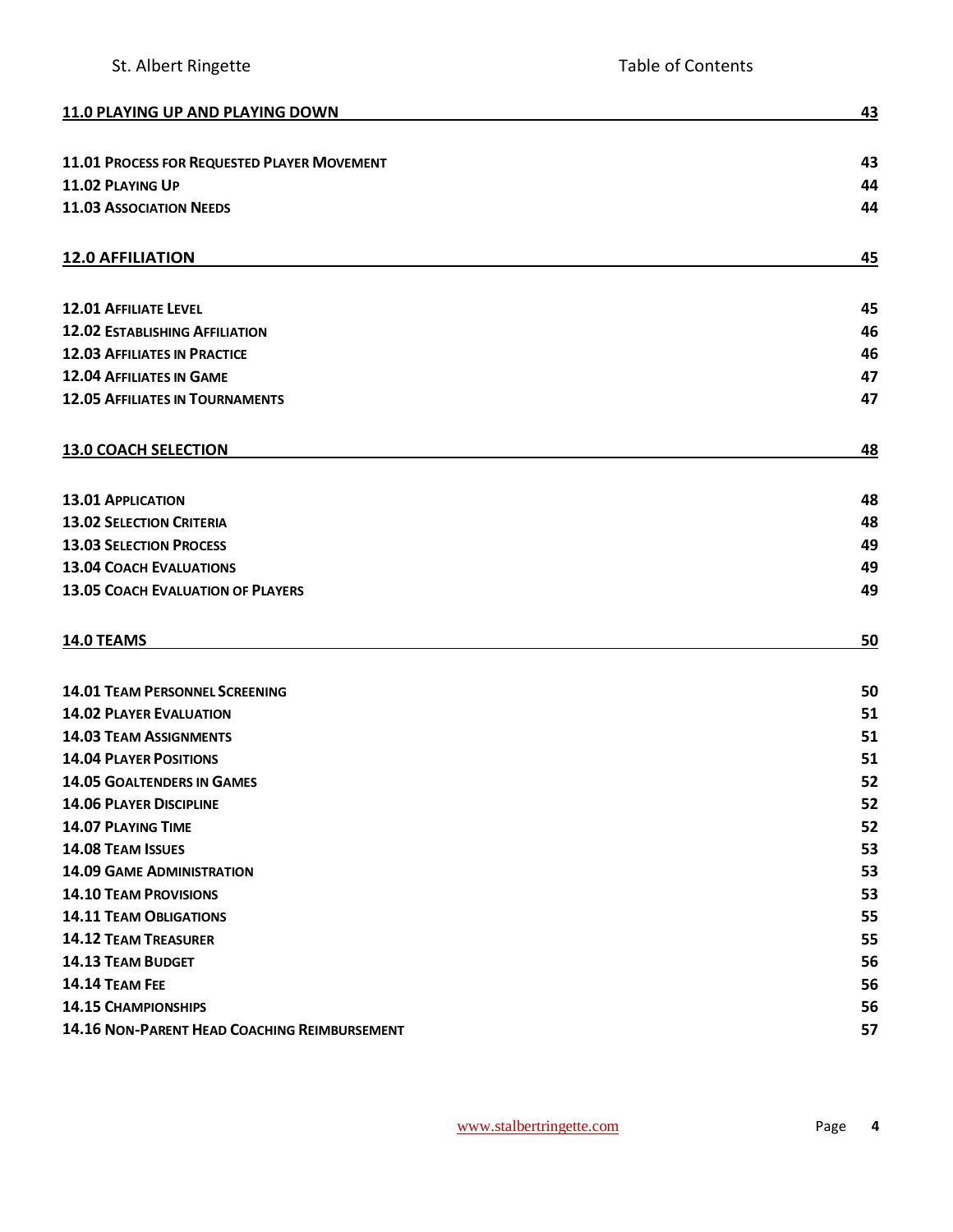| <b>15.0 TEAM PRACTICE ICE</b>                               | 58 |
|-------------------------------------------------------------|----|
|                                                             |    |
| <b>15.01 BASE ICE ALLOCATION</b>                            | 58 |
| <b>15.02 PRACTICE AND EXHIBITION GAME ICE ALLOCATION</b>    | 58 |
| <b>16.0 TOURNAMENT ATTENDANCE POLICY</b>                    | 59 |
| <b>17.0 OPEN RINGETTE</b>                                   | 60 |
| <b>17.01 ASSOCIATION-HOSTED OPEN TEAMS</b>                  | 60 |
| <b>17.02 NATIONAL RINGETTE LEAGUE</b>                       | 61 |
| <b>17.03 UNIVERSITY RINGETTE</b>                            | 61 |
| 17.04 NORTHERN ALBERTA WOMEN'S RINGETTE ASSOCIATION (NAWRA) | 61 |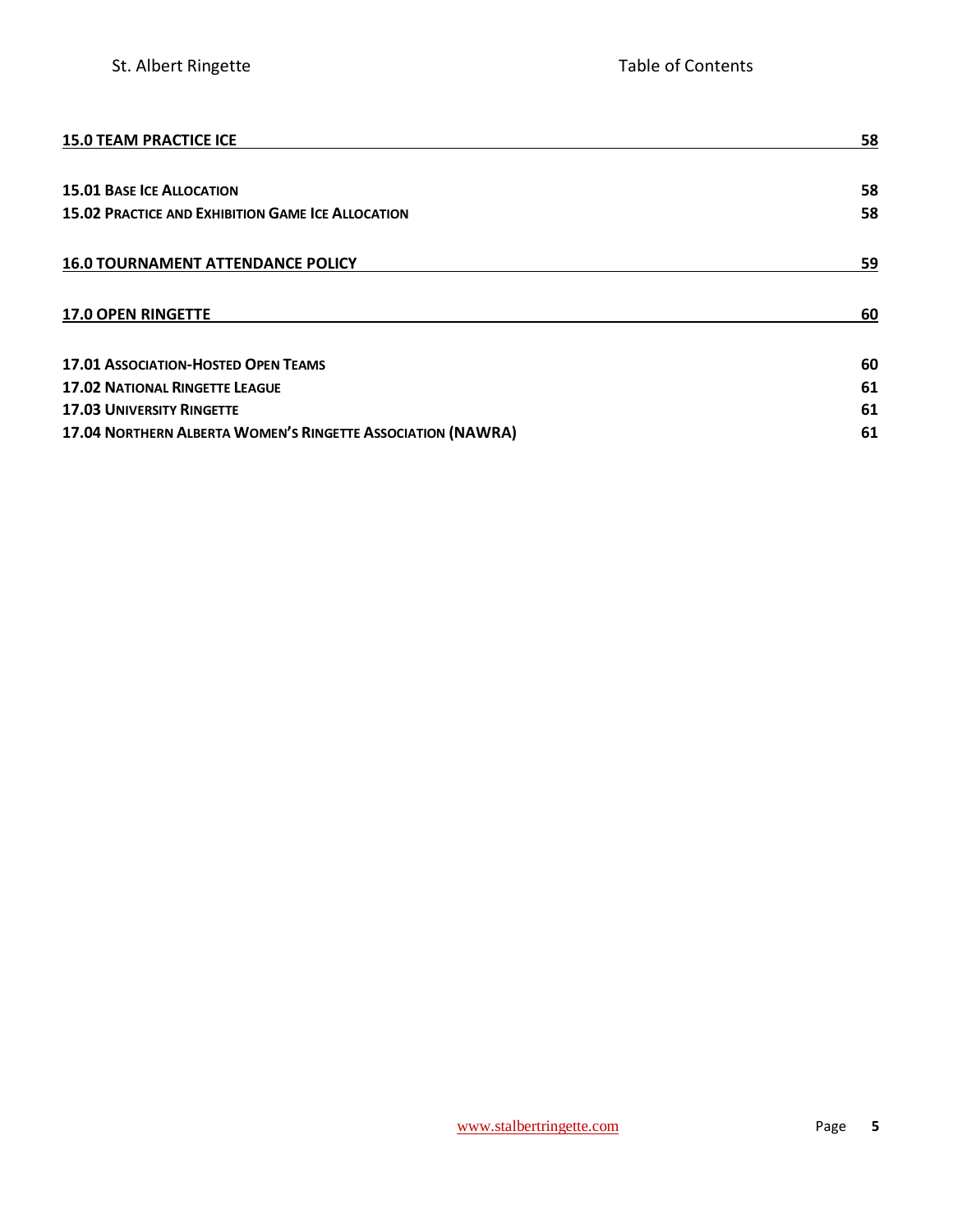# <span id="page-6-0"></span>1.0 General

#### **General**

The Policies and Procedures herein contained are intended to act as principles and guidelines for administering the ongoing activities of the St. Albert Ringette Association (hereafter referred to as "the Association"). While they are not intended to be absolute in nature or rigid in their application, they do provide a framework that will be applied unless a change in policy direction is made.

### <span id="page-6-1"></span>1.01 Common Terms

To simplify interpretation of the policies and procedures herein contained, the following common terms are used:

| <b>TERM</b>               | <b>DESCRIPTION</b>                                                                   |
|---------------------------|--------------------------------------------------------------------------------------|
| Parent (s)                | Parent (s) or Legal Guardian (s)                                                     |
| <b>Division</b>           | Active Start; U-10; U-12; U-14; U-16; U-19; Open                                     |
| Level                     | Tiers within a Division - "AA"; "A"; "B"; "C"; etc                                   |
| In Writing                | Electronic or hard-copy, hand written or typewritten                                 |
| <b>Community Ringette</b> | Active Start; U-10; U-12; U-14; U-16; U-19; Recreation                               |
| Open Ringette             | All Divisions and Levels that are not classified as Community Ringette (Open A,B, C) |

### <span id="page-6-2"></span>1.02 Association

The Association is a duly registered society under the Societies Act of the Province of Alberta. Refer to the Bylaws of the Association (hereafter referred to as "the Bylaws") for information as a society.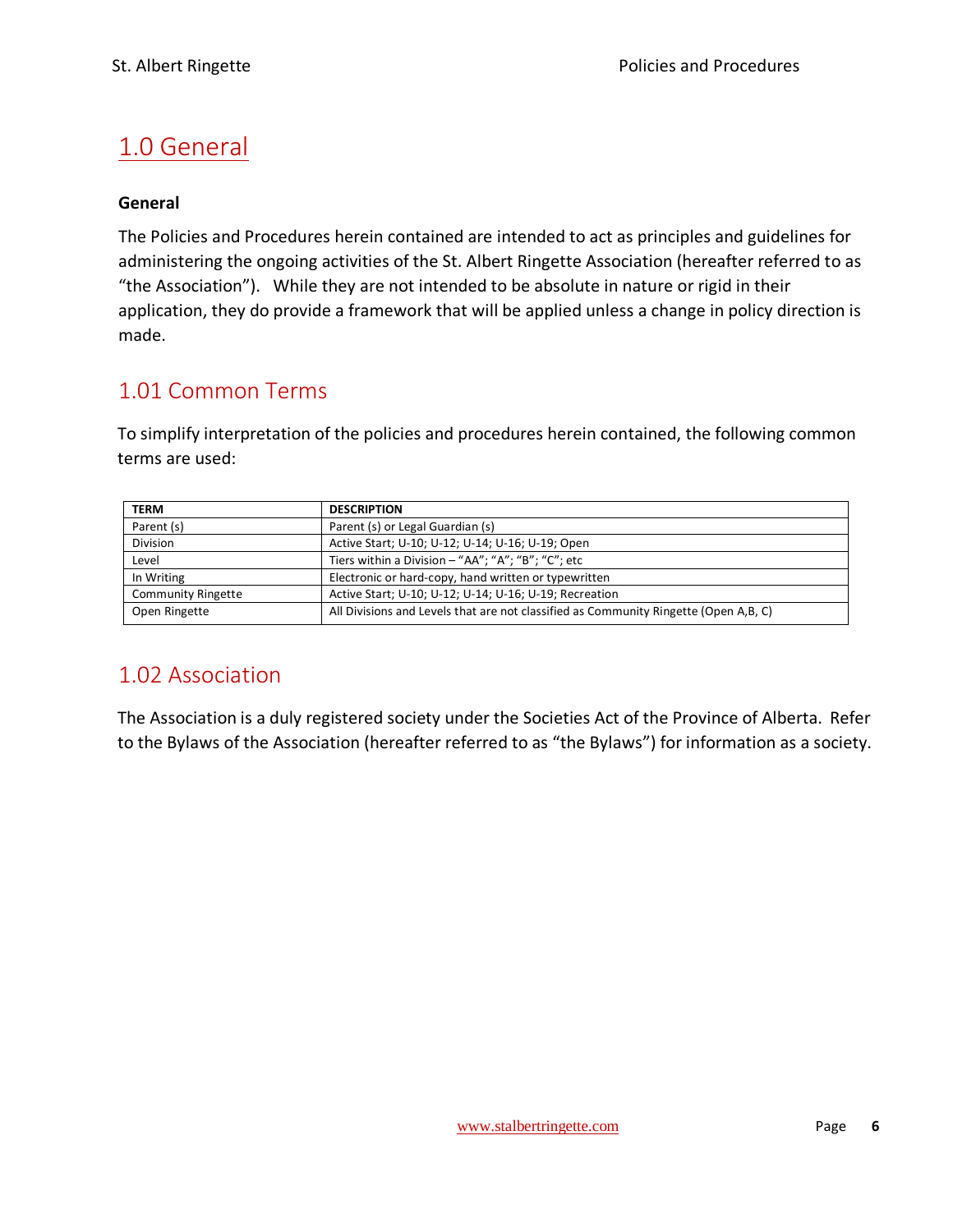### <span id="page-7-0"></span>1.03 Operating Constraints

For the purpose of enabling Players to participate in Community Ringette, the Association and/or some or all of its Members are

Members of:

- **O** The Zone 5 Ringette Association;
- O Ringette Alberta;
- $\bullet$  Ringette Canada (through the elected or appointed representatives of Ringette Alberta);
- **O** Northern Alberta Women's Ringette Association

In the case that statements or references made in this document conflict with the Bylaws of the Association or the Bylaws, Policies, Procedures, Rules, or any other governing document of the Zone 5 Ringette Association, Ringette Alberta or Ringette Canada, those higher level constraints shall apply.

### <span id="page-7-1"></span>1.04 Amendment

The Policies and Procedures herein contained may be modified at any Board meeting. The process for calling and the notice given for such Meetings are defined in the Bylaws of the Association. This document may be modified without notice if there is known or deemed to be a conflict with any governing document of the Zone 5 Ringette Association, Ringette Alberta or Ringette Canada or if additional clarification or detail is required.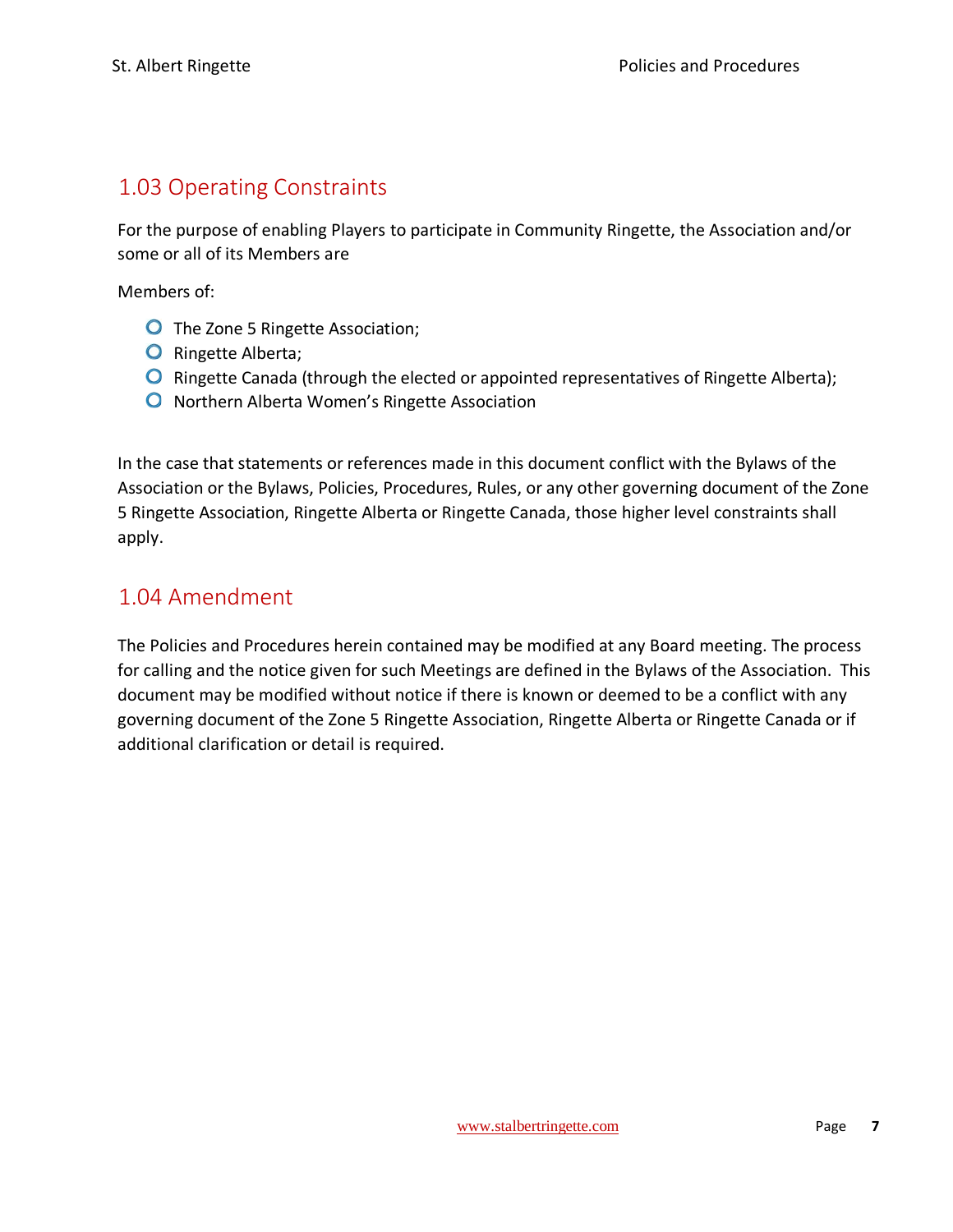### <span id="page-8-0"></span>1.05 Association Governance

The Association is governed by the Executive Officers and Directors defined in the Association Bylaws (Article 4):

- a. The following elected officers:
- i. President;
- ii. Vice President;
- iii. Secretary;
- iv. Treasurer;
- v. Registrar;
- b. Directors:
- vi. Ice Allocator;
- vii. Referee Allocator;
- viii. Development Director;
- ix. Evaluation Director;
- x. Sponsorship, Fundraising and Events Director.

The Association may also from time to time create roles necessary for the efficient operation of the Association as deemed appropriate including however not limited to the following:

- **O** Dibs Coordinator
- **O** Division Coordinators:
- **O** Active Start Coordinator;
- **O** U-10 Coordinator;
- U-12 Coordinator;
- U-14 Coordinator;
- U-16 Coordinator;
- **O** U-19 and Open Coordinator;
- **O** AA Coordinator;
- **O** Recreational league Coordinator.
- **O** Equipment Coordinator;
- O Statistician:
- **O** Events Coordinator;
- **O** Website Coordinator;
- O Special Events and Tournament Coordinator (s);
- O Past President:

The Association may appoint the Past President to a position for a period not to exceed two years in order to effect a successful transition within the Executive. The Past President may advise the Executive on matters affecting the Association but will not carry a vote on matters decided upon by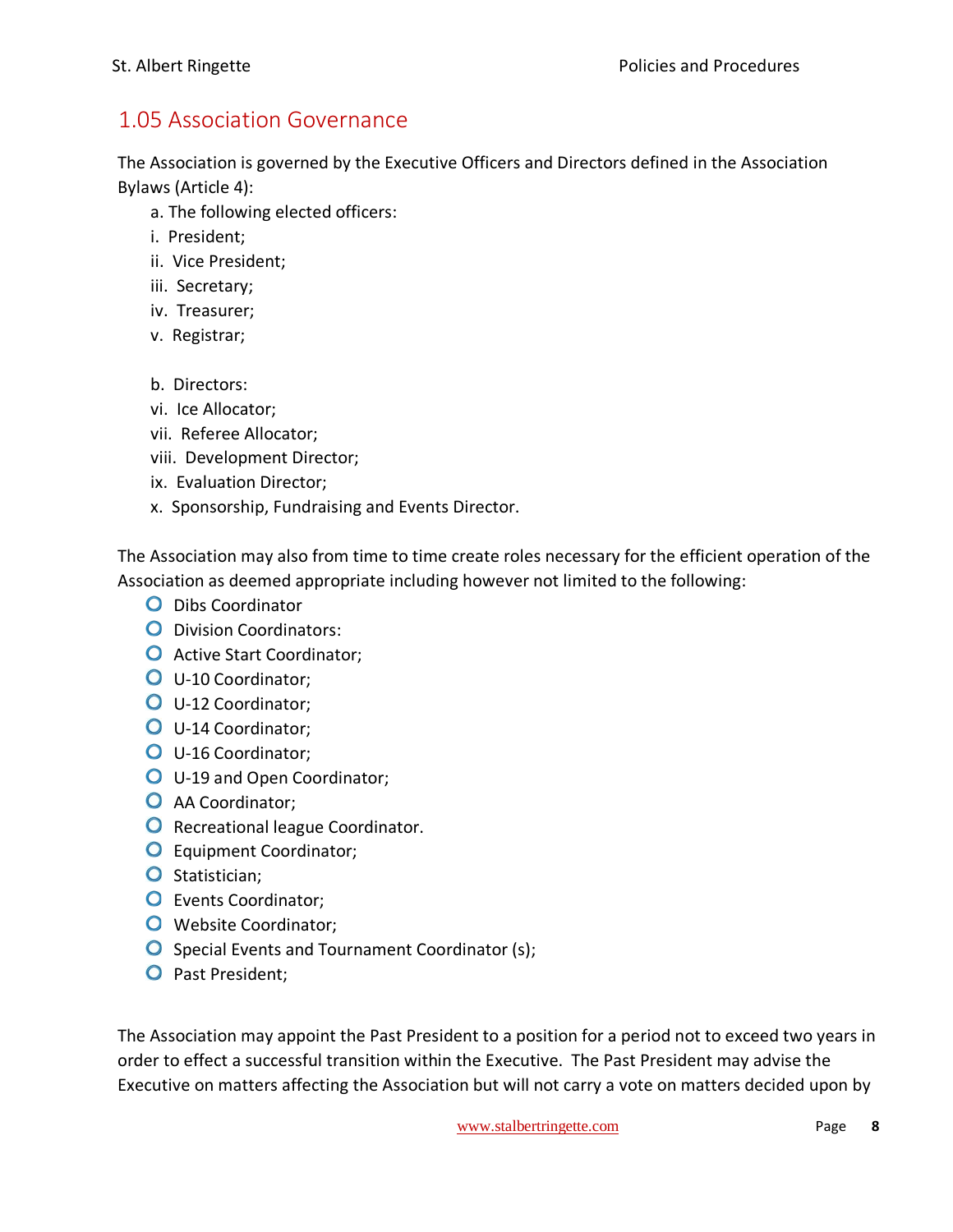the Executive or at any Board Meeting and shall only cast a vote at a General or Special General Meeting if that person is still a member of the Association by definition.

### <span id="page-9-0"></span>1.06 Objectives

The objectives of the Association include, but are not necessarily limited to:

- a. The promotion of Ringette at various skill levels among youth and adults within the City of St. Albert;
- b. As a member of the Zone 5 Ringette Association, support and abide by the Bylaws, Policies, and Procedures they set forth;
- c. To participate in and support the functioning of the Black Gold League;
- d. To coordinate Ringette activities among the various associations in Zone 5 and the Black Gold League;
- e. To stimulate public awareness and involvement, and to encourage participation in Ringette as a healthful exercise for improving physical fitness and personal development;
- f. To foster the highest standards of sportsmanship and friendship for all participants in Ringette and to encourage participants to strive for excellence in team work, team spirit and team discipline;
- g. To provide a safe environment for the participants;
- h. To formulate, print, and administer policies beneficial to the sport of Ringette.

### <span id="page-9-1"></span>1.07 Website

#### The Association Website is **[www.stalbertringette.com](http://www.stalbertringette.com/)**.

Information available on the Website includes, but is not necessarily limited to or constrained by:

- **O** Registration Information;
- O Bylaws;
- O Policies;
- O Forms;
- **O** Meeting Minutes;
- **O** Notices to Members;
- **O** Notice of Meetings.
- **O** Coach, Manager and Parent Handbooks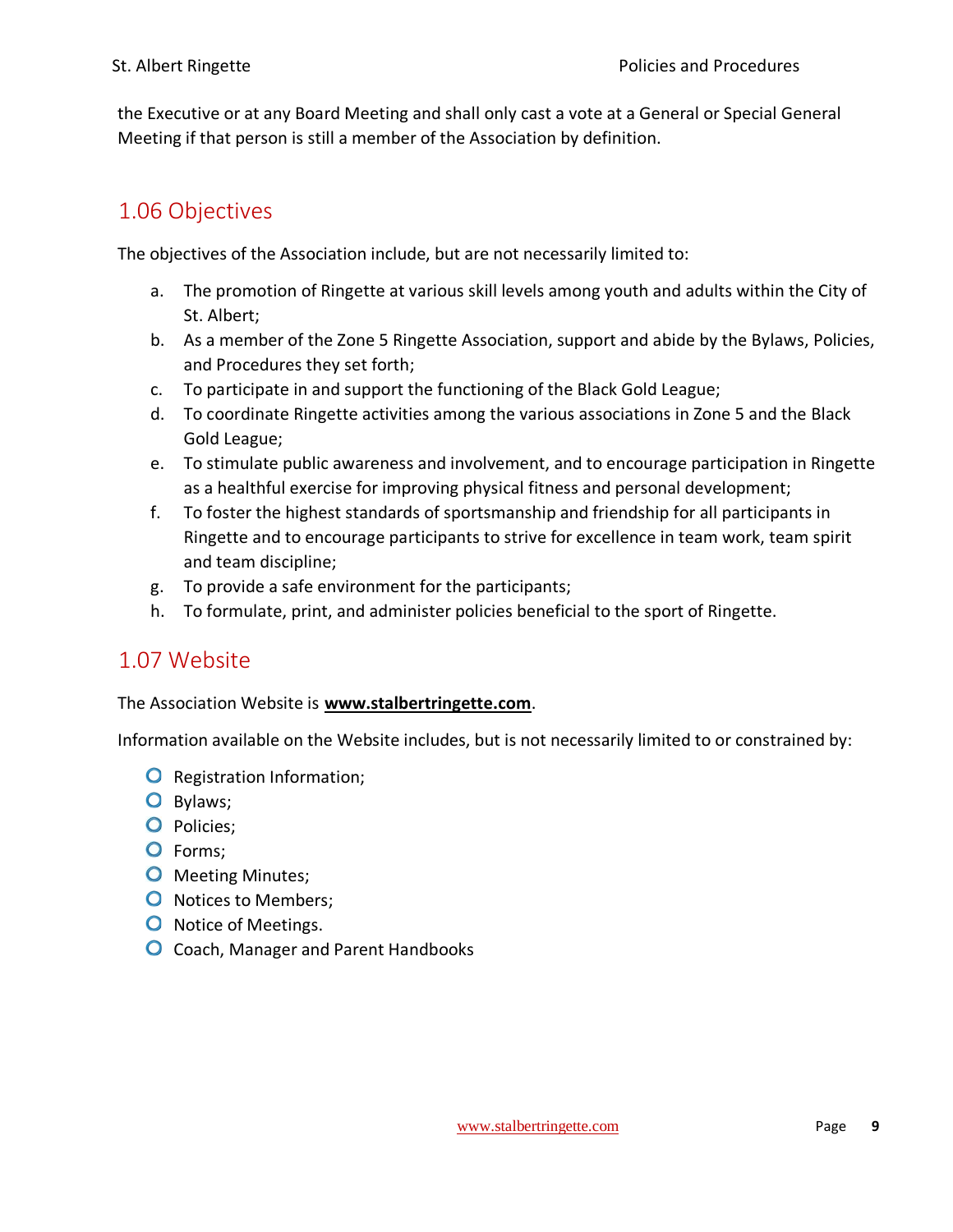### <span id="page-10-0"></span>1.08 Communication Method

The primary method by which the Association will communicate information to the Members is via the Website. Other methods will be used only if necessary or deemed appropriate:

- a. At least one of the local newspapers;
- b. Email to appropriate individuals;
- c. Written letter to appropriate individuals.
- d. Regular E-newsletter to general membership

### <span id="page-10-1"></span>1.09 Honorarium

An Honorarium may be issued on a case-by-case basis under the discretion of the board. The Secretary shall record the request and approval including the amount in the Board meeting minutes.

### <span id="page-10-2"></span>1.10 Supporting other Associations

Excluding financial support, the Association will do whatever the Executive deems appropriate to support the promotion of Ringette in other Associations.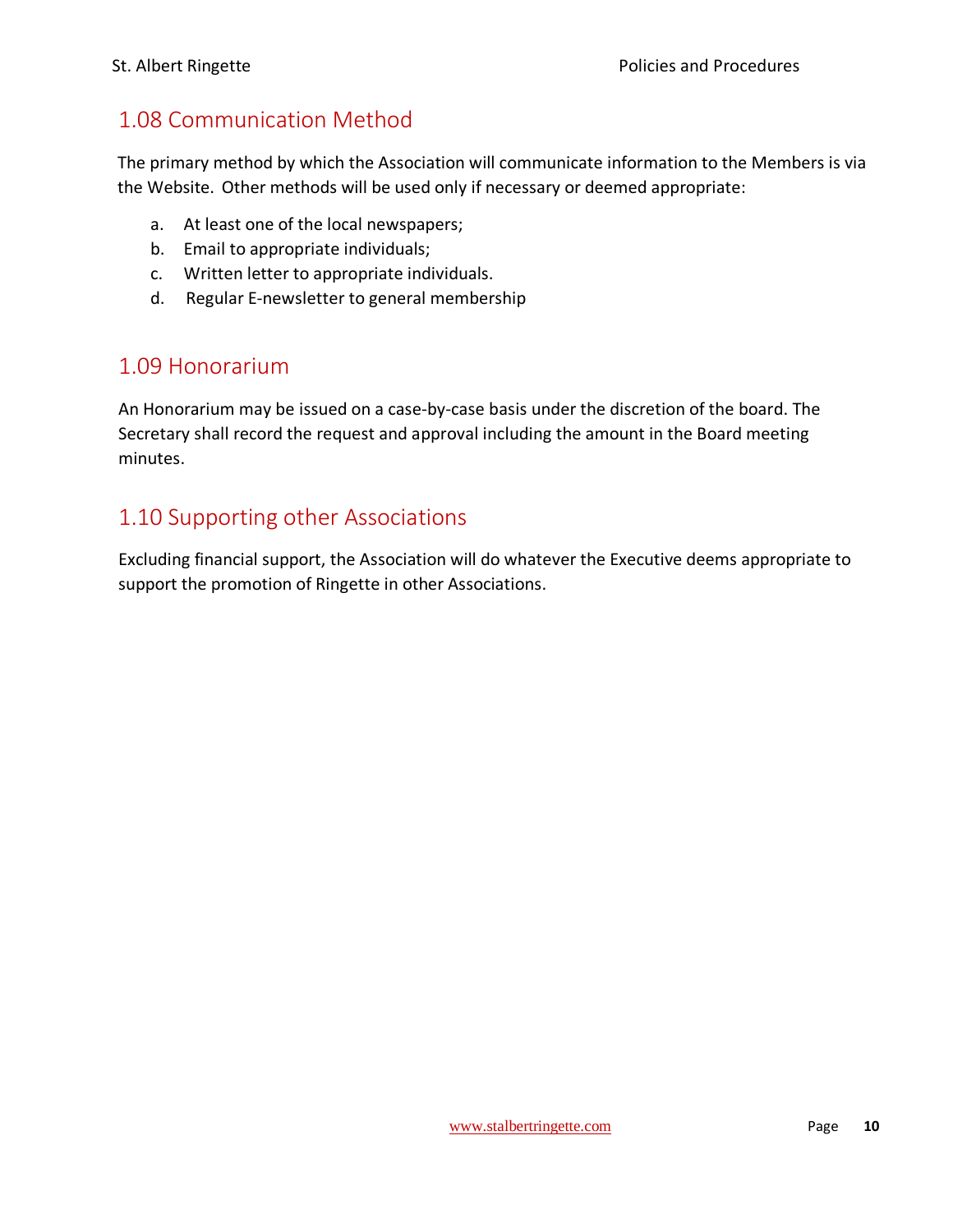# <span id="page-11-0"></span>2.0 Code of Conduct

#### **General**

The Association supports the concept of Zero Tolerance. This section describes what is accepted of *all* Members and Players.

- Membership and participation in the activities of the Association are *privileges*, not rights. *All* Members and Players shall abide by the Bylaws and Policies of the Association and any similar documents set forth by Ringette Canada, Ringette Alberta, the Zone 5 Ringette Association or other Ringette – related entity supported by the Association that the Members may be involved in.
- *All* Members and Players shall respect *all* Members, Players, parents, officials, fans, Team Personnel, volunteers and employees of the Association or any entity (Association, Society, Ringette Alberta, etc) that the Association represents or is represented by. Any inappropriate conduct, threats, harassment or abuse (including the use of profanity) directed at such individuals or groups *will not be tolerated.*
- *All* Members, Players, and fans of the Association shall respect the game of Ringette and shall behave in a manner that does not make a travesty of the game.
- **O** The Association will not tolerate loud, obscene, abusive, or obnoxious behavior by the Team Personnel, Players, Parents, Fans or any other person involved directly or indirectly with the Association.
- **P** Parents and fans are not permitted in the dressing rooms except, as expressly permitted by the respective Team Personnel, to assist their child in changing before or after the game or practice.
- **O** Conduct that is contrary to any provision of the Code of Conduct as defined by these policies *will result in disciplinary action* being taken by the Association.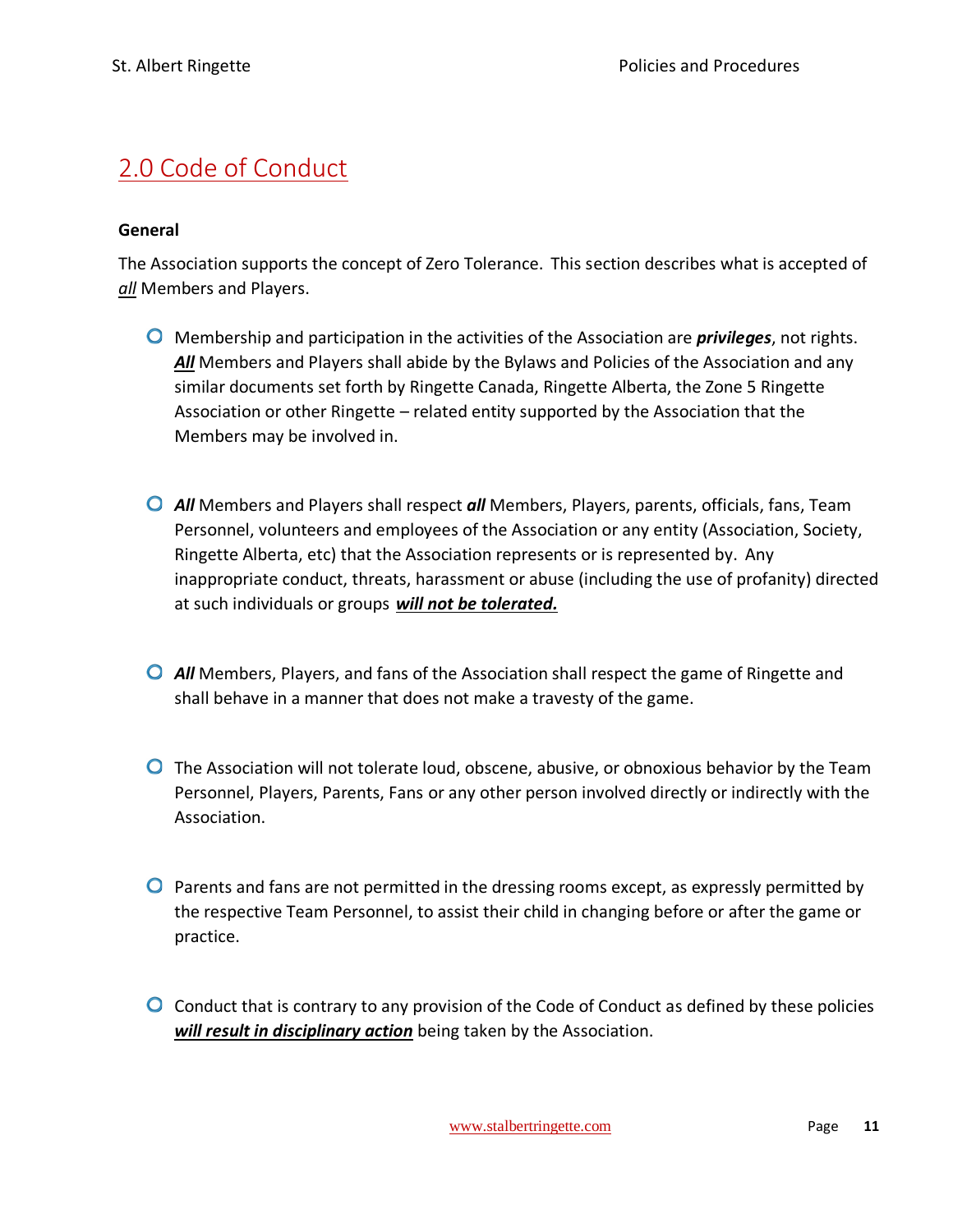# <span id="page-12-0"></span>3.0 Disciplinary Action

#### **General**

Members, Executive Members, and Team Personnel (as defined in the Bylaws) are required for the viability of the Association and the implementation and support of Ringette within the Association. The Association exists to provide the Players with a safe and enjoyable experience and to be accountable to the Members for Association business. Conduct that contravenes the objectives (*see 1.06*), Code of Conduct of the Association (*see 2 – CODE OF CONDUCT*) or any other policy herein contained that makes reference is subject to disciplinary action.

Disciplinary actions are required to protect Members, Players, Team Personnel and Officials. The processes and conditions of the actions vary according to the nature of the misconduct.

Upon receiving a "*Misconduct*" or "*Complaint*" form naming a member of the Association, a disciplinary committee shall be struck consisting of at least five Executive Members and the procedures contained in Sections 300 and 301 shall be followed. Upon receiving an appeal two Association Members shall be named and participate in the appeal process. The two Association Members shall not be associated to the member appealing through Team Affiliation or having children playing within the same division.

### <span id="page-12-1"></span>3.01 Misconduct

Contravention of the Code of Conduct is a *very serious* matter and the Association treats it as such. Everyone including any accuser or accused must understand what will result. In some cases, a more appropriate vehicle may be a Complaint (*see 3.02*).

Any time that *anyone* believes that a Member is violating the Code of Conduct; they may report the misconduct to the

Association by submitting a completed *"Misconduct"* Form (available on the Website) to any Executive Member.

The member named in the *"Misconduct"* Form shall be notified in writing by the Secretary outlining the nature of the complaint and misconduct. The member shall be invited to provide a written response to the complaint within seven days. At the conclusion of the seven days, regardless if the member has provided a written response or not the following process will apply:

At the discretion of the Executive, the steps that may be followed include, but are not necessarily limited to or constrained by: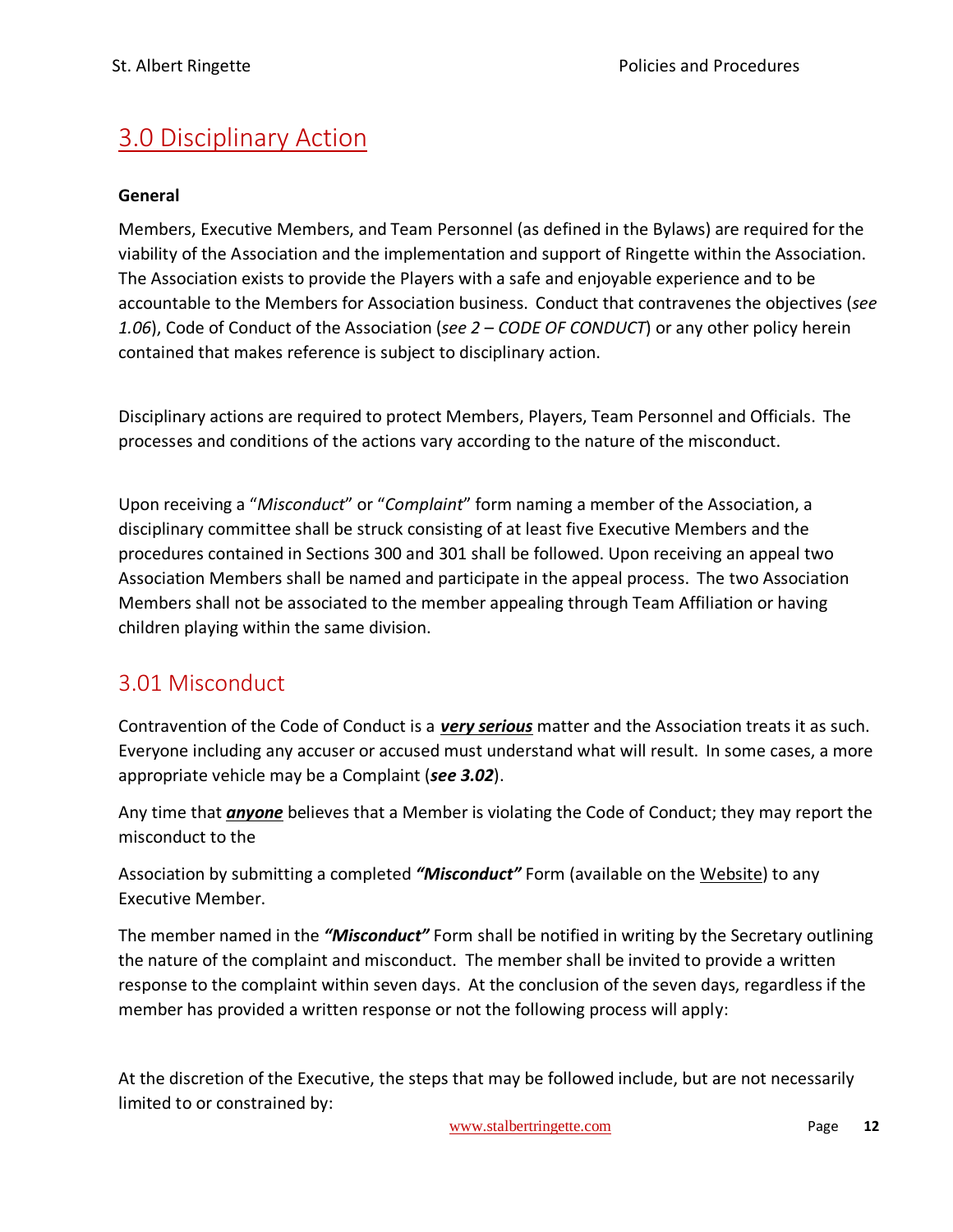- a. The Executive Member will ensure that all other Executive Members are informed of the Misconduct submission.
- b. By majority vote in which at least five Executive Members participate, the validity of the Misconduct will be decided. The submitter(s) will be informed of the result. If the Misconduct submission is not valid, no further action taken.
- c. If valid, the Executive will inform the Member(s) named on the Misconduct submission within one hour of reaching their decision. The Member(s) named on the Misconduct have the right to present an appeal to the submission within 7 days.
- d. The submitter(s) will be informed of the result. If the appeal is upheld no further action will be taken.
- e. If the misconduct is valid, on appeal or otherwise, the Member(s) named on the submission is (are) suspended and their Membership may be cancelled based, in general, as per the table below where the Offence number applies for the time the Member(s) is (are) part of the Association. However, based on the severity of the Misconduct, the Executive may choose whichever penalty they deem appropriate.

Sanctions may include:

- **O** Suspension- duration determined by majority vote in which at least five Executive members participated. The Executive, depending on the nature of the offence, may choose to follow the Executive approval process outlined in the bylaws.
- O Suspension of at least seven days- duration determined through Executive approval process.
- **O** Suspension of at least thirty days- duration determined through Executive approval process.
- **O** Suspension to at least the end of the Fiscal year- duration determined through the Executive approval process.
- $\bullet$  Suspension to the end of the Fiscal Year following the current fiscal year.
- **O** Membership cancelled (as per bylaws) and all registration and Team fees paid to the date of the disciplinary decision shall be forfeited.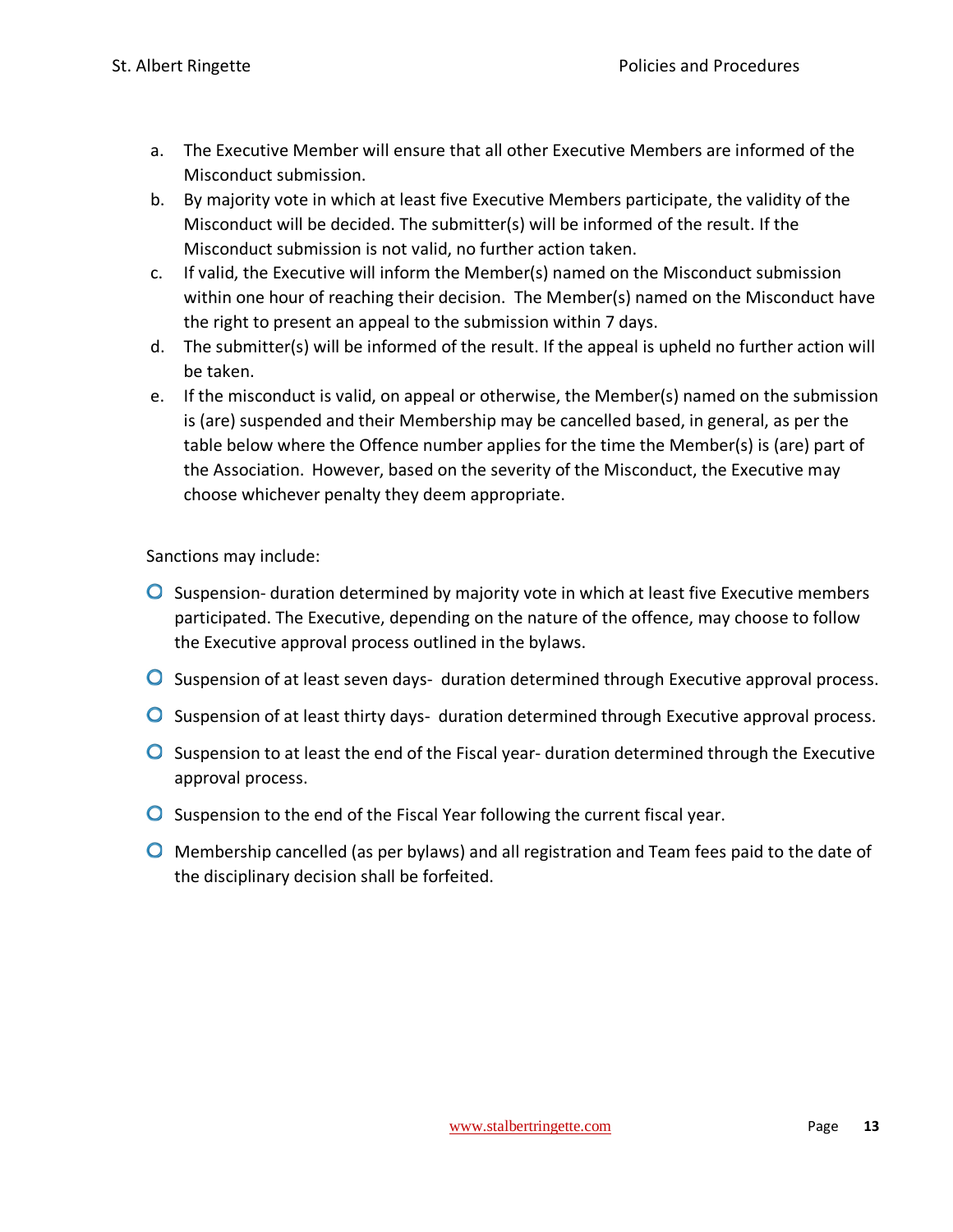- f. Members suspended or whose membership has been cancelled cannot:
	- i. Be within 100 meters of any Member or Player at any Team practice, game, event, or Association event;
	- ii. Vote in any Meeting or Executive Meeting;
	- iii. Be involved in any way as a Player or in a Team Personnel position;
	- iv. Be appointed to, selected for, or perform any of the duties for any appointed or selected position in the Association;
	- v. Be elected to or perform any of the duties of an Executive Member position.

### <span id="page-14-0"></span>3.02 Complaints

Excluding Team related issues, concerns, or problems (*see 14.08*) **anyone** may raise a formal complaint by submitting a completed

"*Complaint*" Form (available on the Website) to any Executive Member.

The member named in the "Complaint" Form shall be notified in writing by the Secretary outlining the nature of the complaint. The member shall be invited to provide a written response to the complaint within seven (7) days. At the conclusion of the seven days, regardless if the member has provided a written response or not the following will apply:

At the discretion of the Executive, the steps that may be followed include, but are not necessarily limited to or constrained by:

- a. The Executive Member will ensure that all Executive Members are informed of the complaint submission.
- b. By majority vote in which at least five Executive Members participate, the validity of the Complaint will be decided. The submitter(s) will be informed of the result. If the Complaint submission is not valid no further action taken.
- c. The Member(s) named on the Complaint have the right to present an appeal within seven (7) days. The submitter(s) will be informed of the result. If the appeal is upheld, no further action will be taken.
- d. The Executive will take whatever actions deemed appropriate for the nature of the Complaint. The actions and decisions of the Executive are final – no appeals are permitted after the initial appeal.
- e. The Executive will inform the submitter(s) of the actions taken.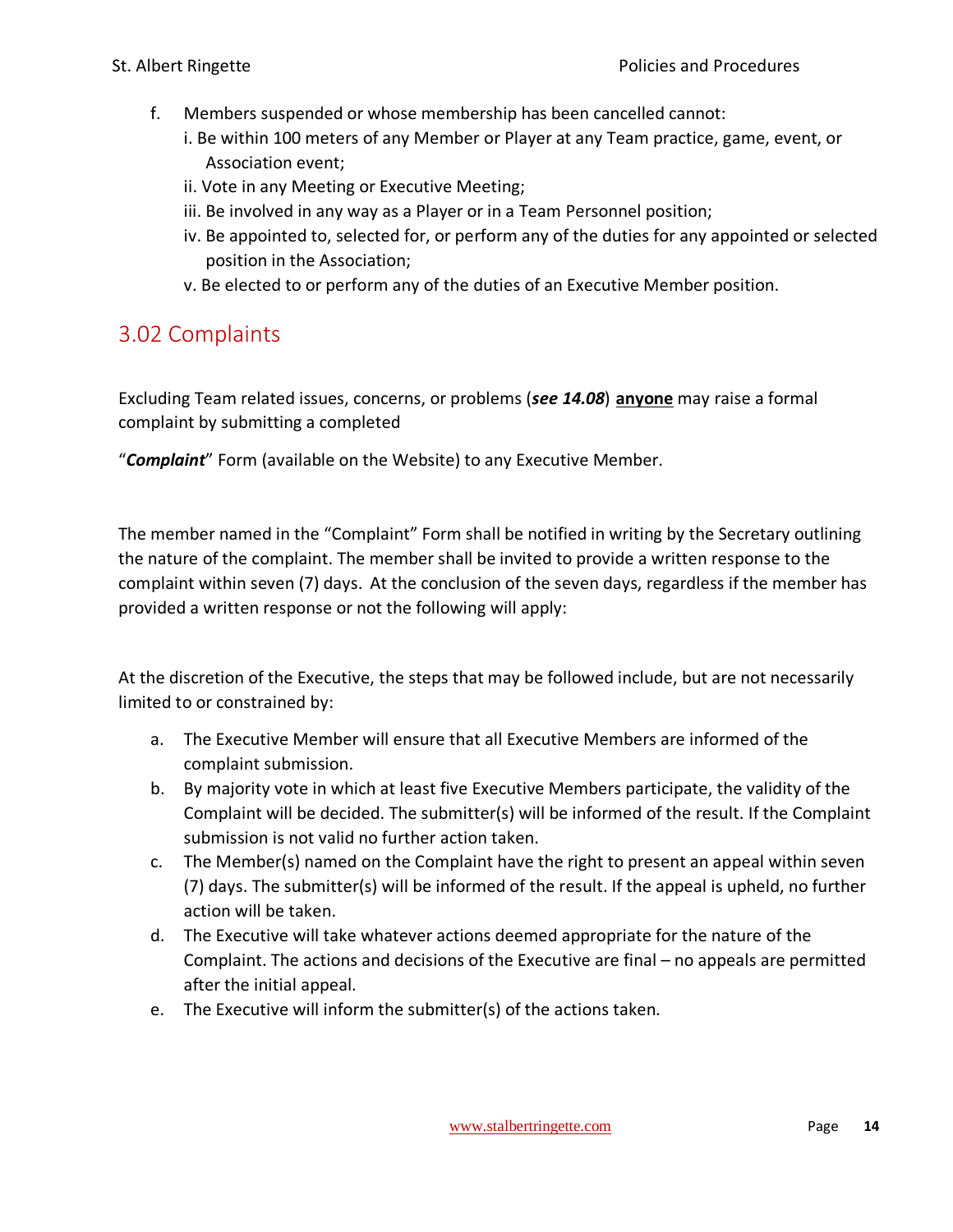### <span id="page-15-0"></span>3.03 Suspension on Financial Grounds

As stated in the Bylaws, Members may be suspended on Financial Grounds and therefore be no longer entitled to privileges or powers in the Association. Members suspended for this reason cannot:

- a. Vote in any Meeting or Executive Meeting;
- b. Be involved in any way as a Player or in a Team Personnel position;
- c. Be appointed to, selected for, or perform any of the duties of any appointed or selected position in the Association;
- d. Be elected to or perform any of the duties of an Executive Member position.

### <span id="page-15-1"></span>3.04 Neglect of Duty

Any person not fulfilling the duties of a position (elected, selected, or appointed) within the Association can be removed from the role. While the Association understands that everyone is a volunteer, once the position is accepted, the responsibilities that go with it must also be accepted. Removing persons from their positions is not desirable, but may be necessary. Furthermore, there are additional considerations for Team Personnel.

When it is believed that a person is neglecting their duties, a completed "Neglect of Duty" Form (available on the website) can be submitted for the Executive Approval. If approved, the neglecting person will be warned in writing. A second approved submission for the same person in the same Fiscal Year will:

- a. Result in removal of the person from a selected or appointed position; or
- b. Result in a "Request for Resignation" Form (available on the Website) being competed and issued if the person is in an elected position. If the person refuses to resign, a Special Resolution will be struck to have the person removed from the position.

Persons removed from positions for Neglect of Duty retain their rights as Members should they still qualify as a Member without the position they removed from.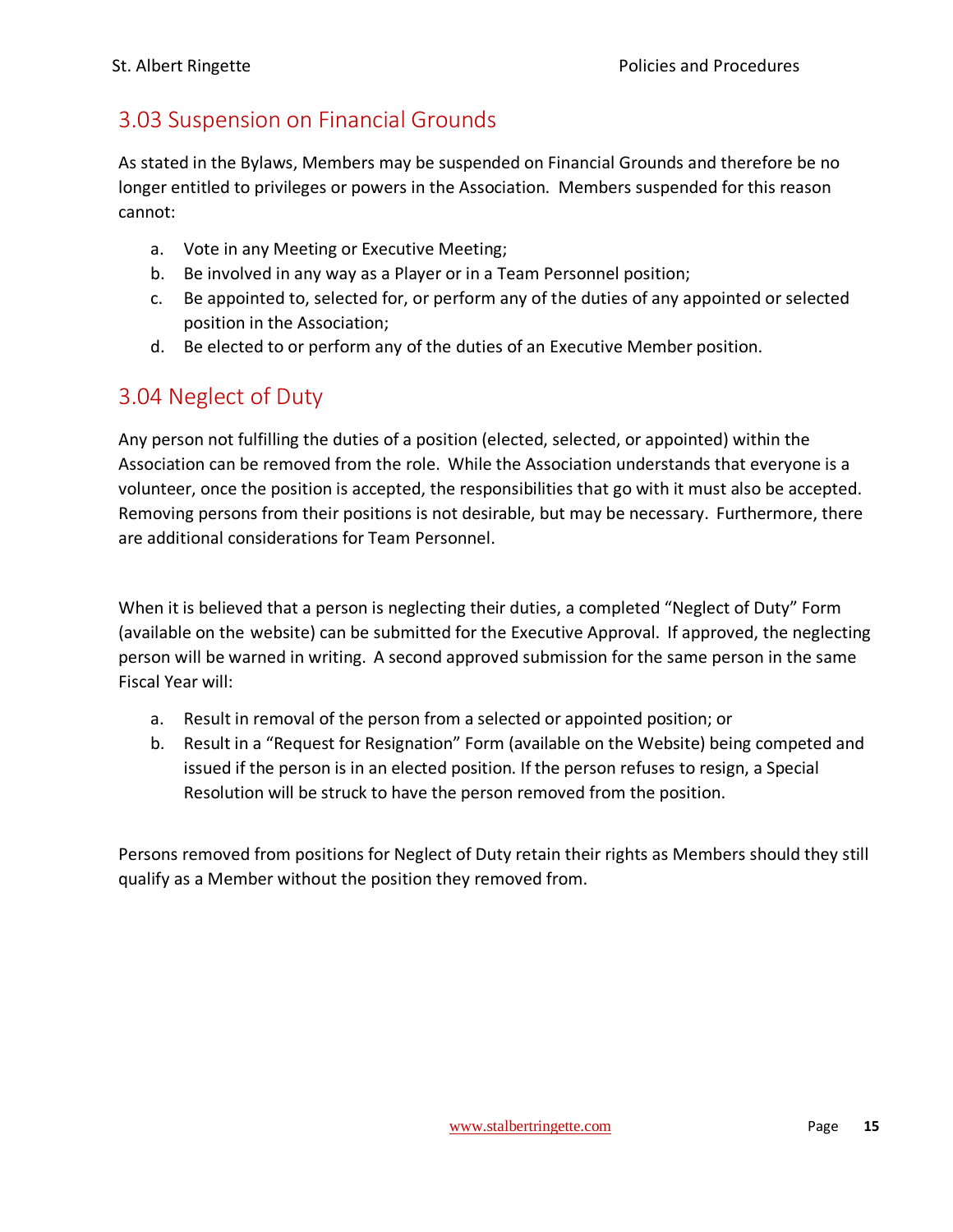### <span id="page-16-0"></span>3.05 Removal of Team Personnel

Team Personnel are entrusted with the instruction, care, and supervision of Players, and/or in the operation or management of the Team. When it is believed that Team Personnel are not functioning in the best interest of the Players, the game of Ringette, and the Association, they can be removed from their position.

When the Executive believes that a person in a Team Personnel role is not functioning in the prescribed manner they will inform the person in writing that corrective action is required by a specified date. If the desired result is not achieved a "**T***eam Personnel Removal*" Form (available on the Website) will be completed and submitted for Executive Approval.

If a parent (or Player 18 or older) believes a person in a Team Personnel role is not functioning in the prescribed manner, they must first attempt to reach a resolution within the Team. If a resolution cannot be achieved, the Division Coordinator will submit a "*Team Personnel Removal*" Form (available on the Website) for Executive Approval.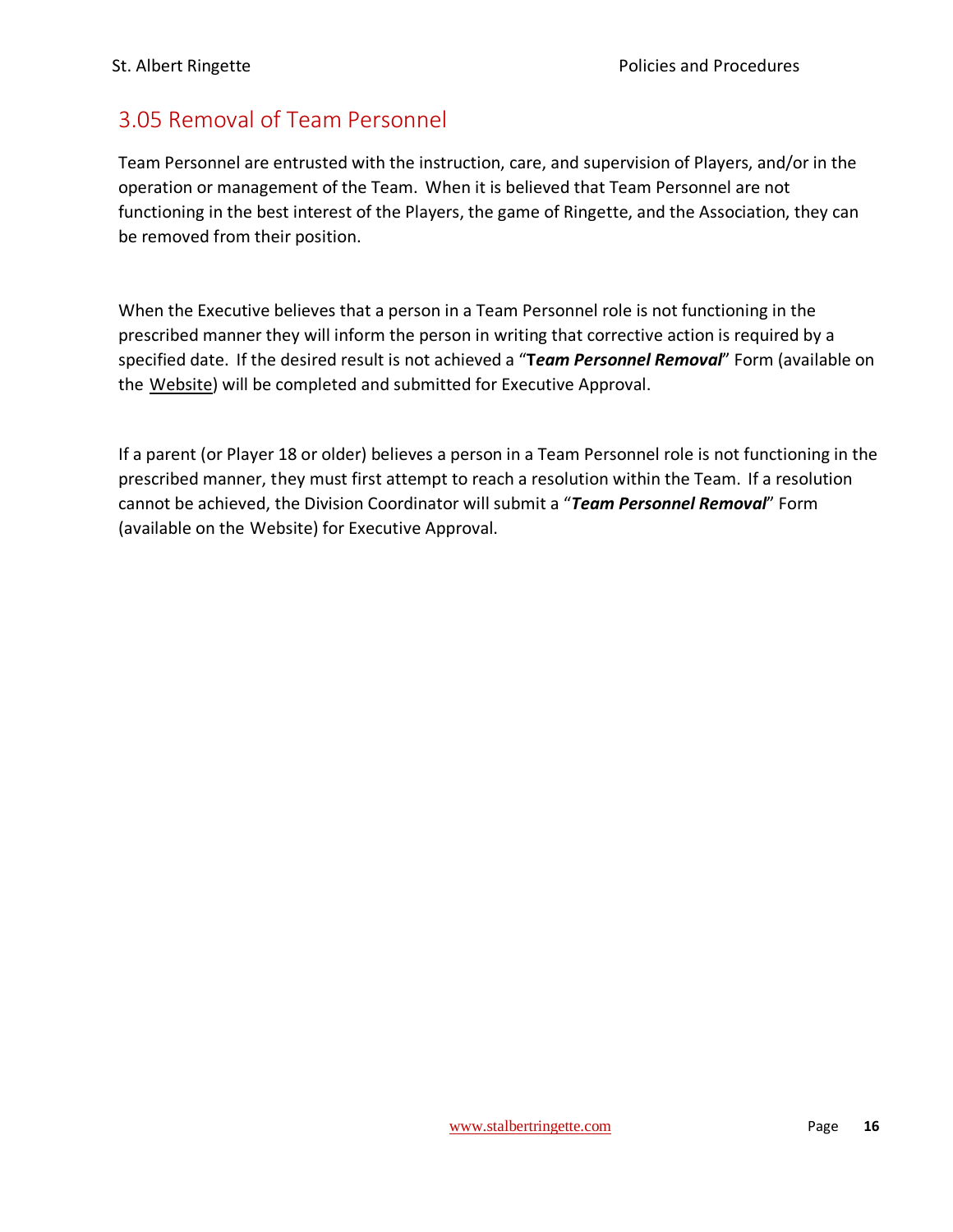# <span id="page-17-0"></span>4.0 Appeal Requirements

### <span id="page-17-1"></span>4.01 Appeal Requirements

An appeal must be submitted, in writing to SARA within the required timeline. Individuals who wish to appeal a decision, by SARA, will have seven (7) days from the date on which they learned of the decision, to submit in writing to the President and Secretary. The appeal should include the following, but is not necessarily limited to:

- **O** Notice of their intention to appeal;
- **O** Contact information of the Appellant;
- O Name of the Respondent;
- **O** Ground(s) for the appeal;
- **O** Detailed reason(s) for the appeal;
- All evidence that supports the reason(s) and ground(s) for an appeal;
- **O** The remedy or remedies requested;
- $\bullet$  A payment of the appeals fee (\$200 payable by cash or cheque only);

The President of the Association is responsible to ensure that appeals will be heard within a timely manner. If the Appellant is successful in their appeal, SARA will reimburse the Appeals fee to the Appellant. If the Appellant is unsuccessful in their appeal, the Appeals fee is nonrefundable.

### <span id="page-17-2"></span>4.02 Grounds for Appeals

Decisions may only be appealed on procedural grounds, which are limited to the actions of SARA in:

- $\bullet$  Making a decision for which it does not have authority or jurisdiction as set out in the applicable body's governing
- O document;
- Failing to follow procedures as laid out in the Bylaws of SARA;
- $\bullet$  Making a decision that was influenced by bias, where bias is defined as a lack of neutrality to such an extent that the decision-maker is unable to consider other views or that the decision was influenced by factors unrelated to the substance or merits of the decision;
- **O** Failing to consider relevant information and take into account irrelevant information in making the decision;
- **O** Making a decision contrary to their own guidelines, policy, procedures and process.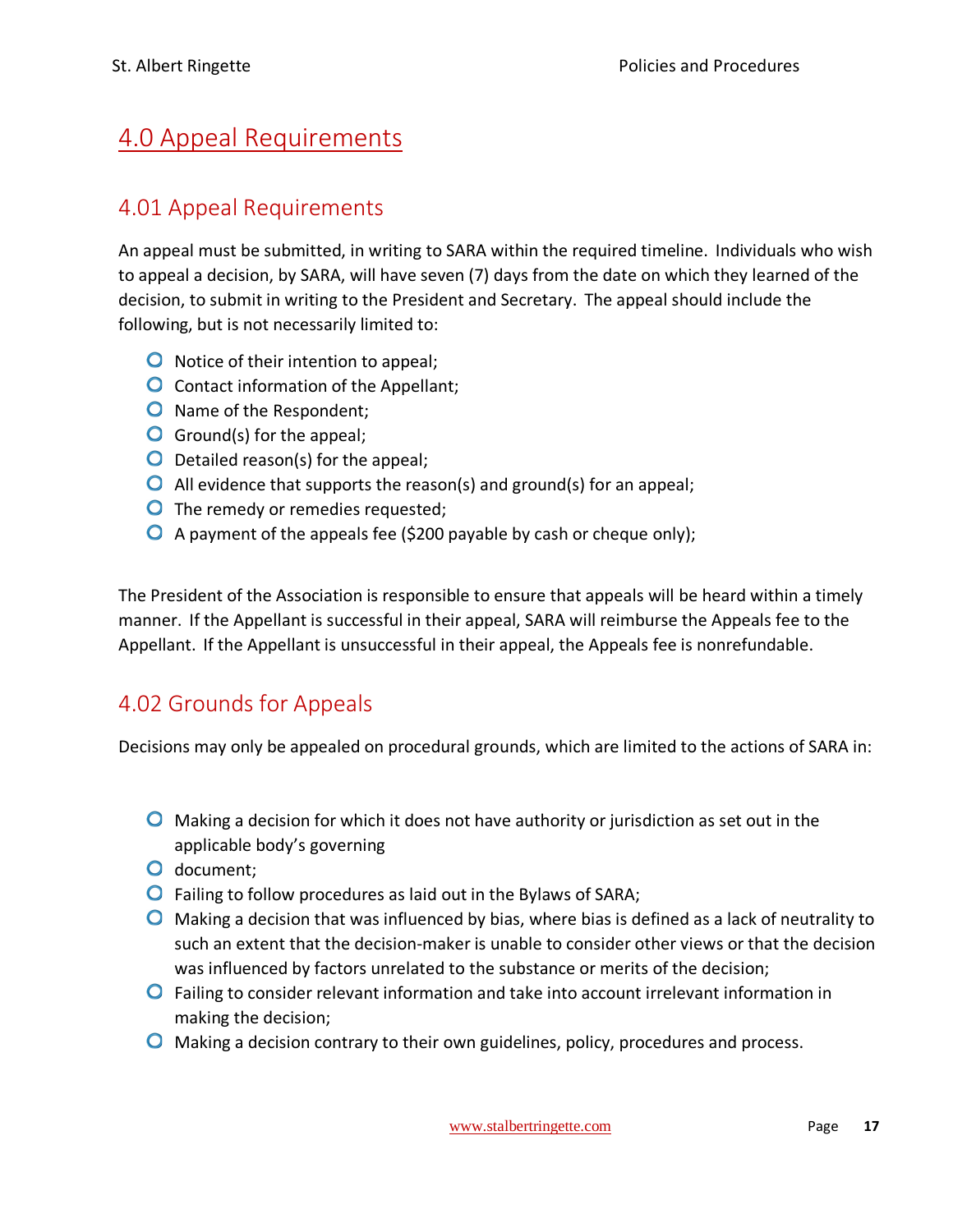The Appellant will bear the onus of proof in the appeal, and thus must be able to demonstrate, on a balance of probabilities, that the Respondent has made an error as described in Article 10 of the Associations Bylaws.

# <span id="page-18-0"></span>4.03 Appeals Officer (Case Manager)

The Association will request an Appeals Officer to oversee this Policy. The Appeals Officer shall have no prior involvement, either directly or by way of correspondence or conversations, with the matter being appealed. The Appeals Officer has an overall responsibility to ensure procedural fairness and timelines respected at all time in the appeals process and more particularly, has a responsibility to:

- **O** Receive appeals;
- **O** Screening of the appeal.
- $\overline{O}$  Determine if the appeal lies within the jurisdiction of this policy;
- $\bullet$  Determine if the appeal is brought forward in a timely manner;
- O Determine if the appeal is brought forward on permissible grounds;
- $\bullet$  Appoint the Tribunal to hear the appeal if required;
- O Determine the format of the appeal hearing;
- O Coordinate all administrative and procedural aspects of the appeal;
- **O** Provide administrative assistance and logistical support to the tribunal as required;
- **P** Provide any other service or support that may be necessary to ensure a fair and timely appeal proceeding;

Upon receipt of the notice, grounds of an appeal, supporting evidence and the required fee, the Appeals Officer will review the appeal and will decide if the appeal falls within the jurisdiction of this policy, and if it satisfies procedural grounds. If the Appeals Officer is satisfied that the appeal is not under this policy's jurisdiction or that there are not sufficient grounds, the parties will be notified in writing, stating reasons. There is no further appeal of the Appeals Officer's decision on jurisdiction or grounds.

### <span id="page-18-1"></span>4.04 Mediation

Upon determining that there exists jurisdiction and sufficient grounds for an appeal, the Appeals Officer may, with the consent of the parties, seek to resolve the appeal through mediation using the services of an independent mediator.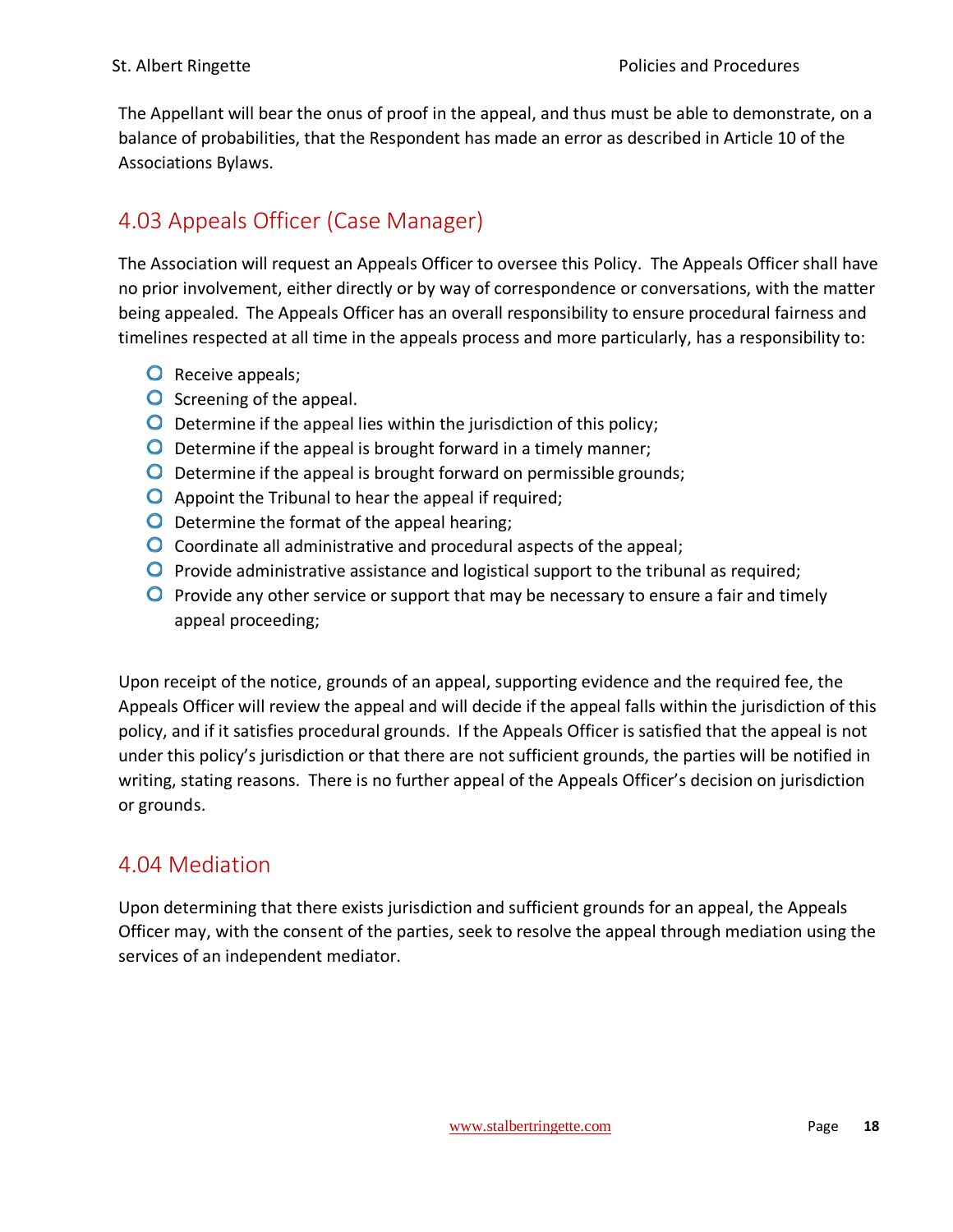### <span id="page-19-0"></span>4.05 Tribunal

The Appeals Officer will appoint a Tribunal that will consist of a single Adjudicator, to hear the appeal. In extraordinary circumstances, and at the discretion of the Appeals Officer, a Tribunal of three (3) persons may be appointed to hear and decide a case. In this event, the Appeals Officer will appoint one of the Tribunal's members to serve as the Chair.

### <span id="page-19-1"></span>4.06 Procedures for the Hearing

The Appeals Officer will determine the timing and format of the hearing, which may involve a verbal hearing in person, a verbal hearing by telephone, web conference or other appropriate electronic means, a hearing based on written submissions or a combination of these methods. The hearing will be governed by the procedures that the Appeals Officer and the Tribunal deem appropriate in the circumstances, provided that:

- $\bullet$  The parties will be given appropriate notice of the day, time and place of the hearing;
- $\bullet$  Copies of any written documents, which the parties wish to have the Tribunal, consider will be provided to all parties in advance of the Hearing;
- **O** The parties may be accompanied by a representative, advisor or legal counsel at their own expense;
- **O** The Tribunal may request that any other individual participant and/or give evidence at the hearing.

If a decision in the appeal may affect another party to the extent that the other party would have recourse to an appeal in their own right under this policy, that party will become a party to the appeal in question and will be bound by its outcome. In a situation where a Tribunal consisting of three Adjudicators conducts the hearing, a quorum will be all three Adjudicators and decisions will be a majority vote.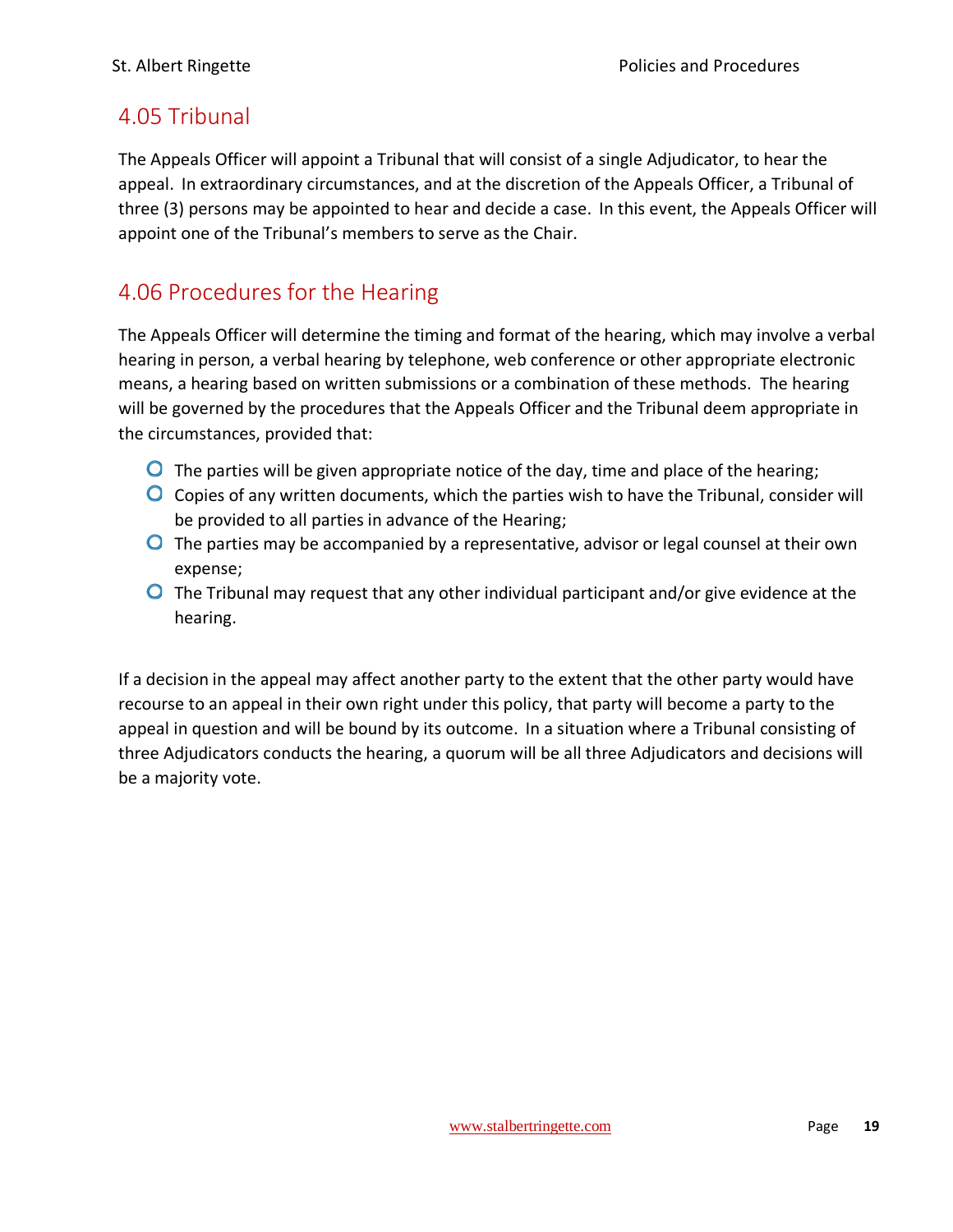# <span id="page-20-0"></span>5.0 Privacy Policy

#### **General**

This privacy policy describes the ways in which the Association collects, uses, retains, safeguards, discloses and disposes of the personal information of all SARA members and participants;

### <span id="page-20-1"></span>5.01 Principle 1 - Accountability

1. The Association hereby designates the President as the person who will be accountable to the Board for compliance with this policy. The President will be responsible for responding to access requests, corrections and complaints in accordance with this policy.

2. The President shall ensure that the Association is accountable for all personal information in its possession including that, which may be transferred to a third party. Third party organizations that handle information on behalf of the Association shall be obligated to adhere to the standards of this policy.

3. The Association shall take all steps necessary to ensure compliance with this policy including security measures designed to protect personal information in its possession and staff training in all facets of information management.

### <span id="page-20-2"></span>5.02 Principle 2 - Identifying Purposes

1.SARA ringette programming involves governing its teams and games including training of coaches and determining players' eligibility for specific divisions. SARA is also responsible for establishing appropriate policies and regulations to ensure appropriate governance of the Association. SARA shall only collect personal information for the purpose of providing such ringette programming.

2. The Association collects personal information for the following specific purposes:

| Type of Personal Information                                                                                                                                         | Purpose of Collecting                                                                                                                                                                                                                                                                                                                  |
|----------------------------------------------------------------------------------------------------------------------------------------------------------------------|----------------------------------------------------------------------------------------------------------------------------------------------------------------------------------------------------------------------------------------------------------------------------------------------------------------------------------------|
| A player's name, gender, place of residence and date of<br>birth.<br>A player's physical measurements as required for Universal<br>Athlete Assessment (UAA) testing. | To determine that the player's geographical, division and<br>level of play information are consistent with Ringette Canada<br>and Ringette Alberta regulations. For the purpose of<br>facilitating programming within the association and to be<br>made available to related organizations and leagues for<br>purposes of competition. |
| Historical information concerning past teams played for.                                                                                                             | To determine if any transfer regulations apply.                                                                                                                                                                                                                                                                                        |
| A player's skill and development level and feedback on<br>programs offered and awards received.                                                                      | To measure the success of the Association's programs and<br>maintain good governance                                                                                                                                                                                                                                                   |
| A player's parents or guardian's names, addresses, telephone<br>numbers and e-mail address.                                                                          | To facilitate emergency contact information. To ensure<br>compliance with residency regulations. To facilitate<br>membership communication.                                                                                                                                                                                            |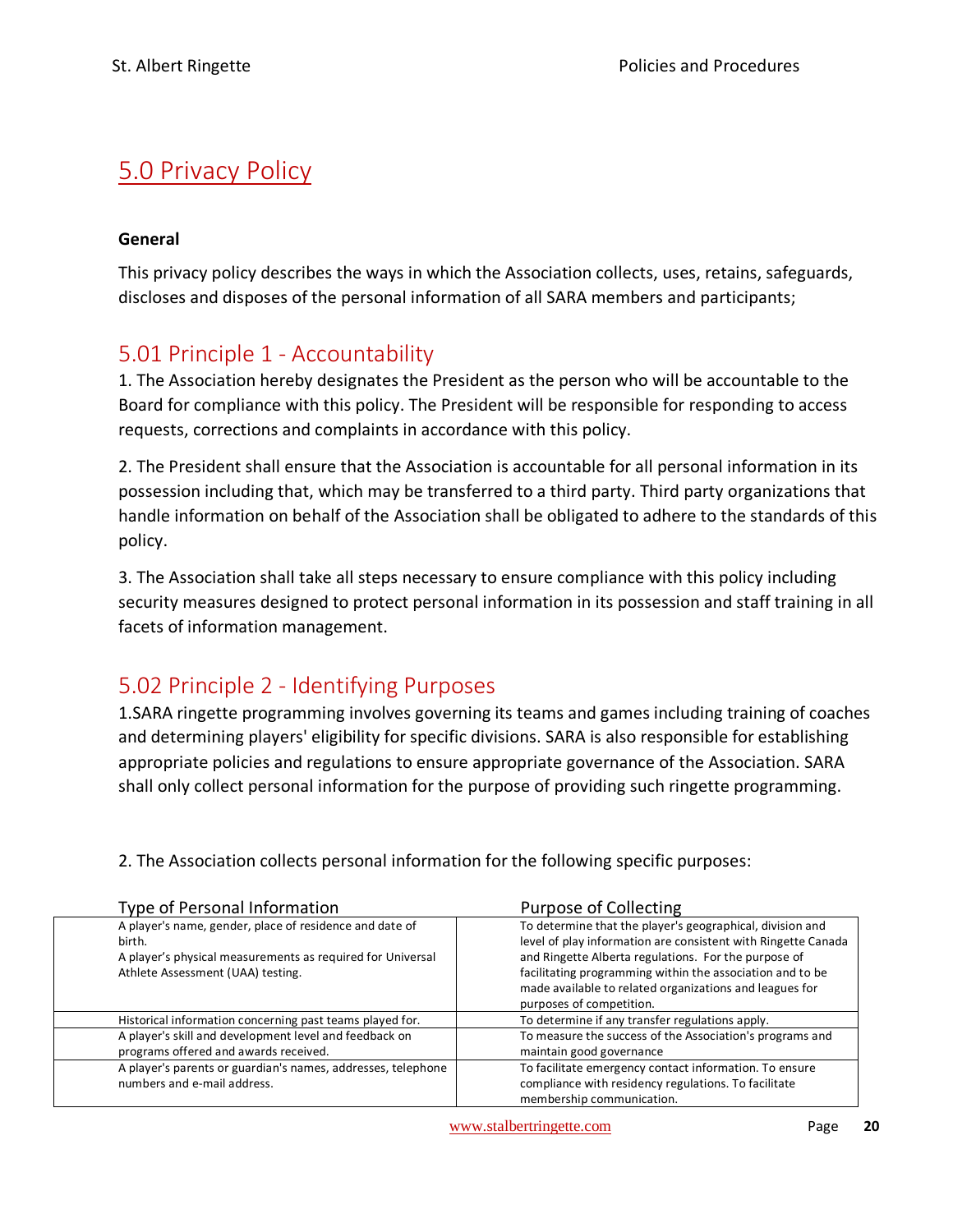| Team official's names, addresses, telephone numbers, e-mail   | To facilitate membership communication and                     |
|---------------------------------------------------------------|----------------------------------------------------------------|
| addresses, training and coaching certifications and           | communications amongst other team officials and other          |
| qualifications.                                               | minor ringette organizations. To certify team officials.       |
| Police Checks, VSS Search                                     | To help ensure the safety of participants                      |
| <b>Educational information</b>                                | To ensure all residency regulations have been adhered to.      |
| Skill levels, ability, emergency contacts and health concerns | To ensure all Association activities are carried out in a safe |
|                                                               | and secure environment.                                        |
| Team and individual pictures and video's                      | To provide players with a memento of their ringette            |
|                                                               | experience and to educate and encourage development            |
|                                                               | opportunities within and outside of the association.           |
| Resumes (if necessary)                                        | To determine a prospective employee's suitability for a        |
|                                                               | position within the Association                                |
| Appeal Information                                            | To administer appeals and any related proceedings, and the     |
|                                                               | rules, regulations and by-laws of the Association, Ringette    |
|                                                               | Canada and Ringette Alberta.                                   |
| <b>Coaching Applications</b>                                  | To determine a prospective head coach's suitability to coach   |
|                                                               | a SARA team.                                                   |
| Parent and Player Satisfaction Surveys                        | To help evaluate the suitability of a head coach/assistant     |
|                                                               | coach to return as head/assistant coach. To help determine     |
|                                                               | whether any other team official should be placed to a team.    |
|                                                               | To provide feedback to a head/assistant coach or team          |
|                                                               | personnel.                                                     |
| <b>Player Evaluations</b>                                     | To help balance league teams.                                  |

- **O** The Association shall request individual permission to use any personal information for purposes other than those identified in section 2 above unless such usage is authorized or required by law.
- **O** The Association shall advise registration candidates of the purposes for the collection of their personal information at the time of registration by reference to this policy.
- Where practicable, all personal information collected by the Association shall be maintained within the SARA office's, Office of the Registrar and/or office of the President.
- **O** The Association may require that personal information be provided to gain access to secure areas of the SARA website. Any information so provided will be treated within the same parameters as other personal information collected by the Association through other means. It will always remain the user's choice to provide information in certain fields.

### <span id="page-21-0"></span>5.03 Principle 3 - Consent

1. All members of the Association agree that the act of registering constitutes implied consent to the use personal information for the purposes specified in section 2.

2. While participants are under no obligation whatsoever to supply medical records, medical history or medical forms and may refuse to do so without penalty, the Association will consider receipt of this information as consent for its subsequent use in an emergency medical situation.

3. If at any time any person wishes to withdraw consent to the use of his or her personal information for any purpose, the person may do so by notifying the President in writing.

4. In exceptional circumstances, the Association may collect, use and disclose personal information without consent where it is both necessary and reasonable to do so and where permitted by law.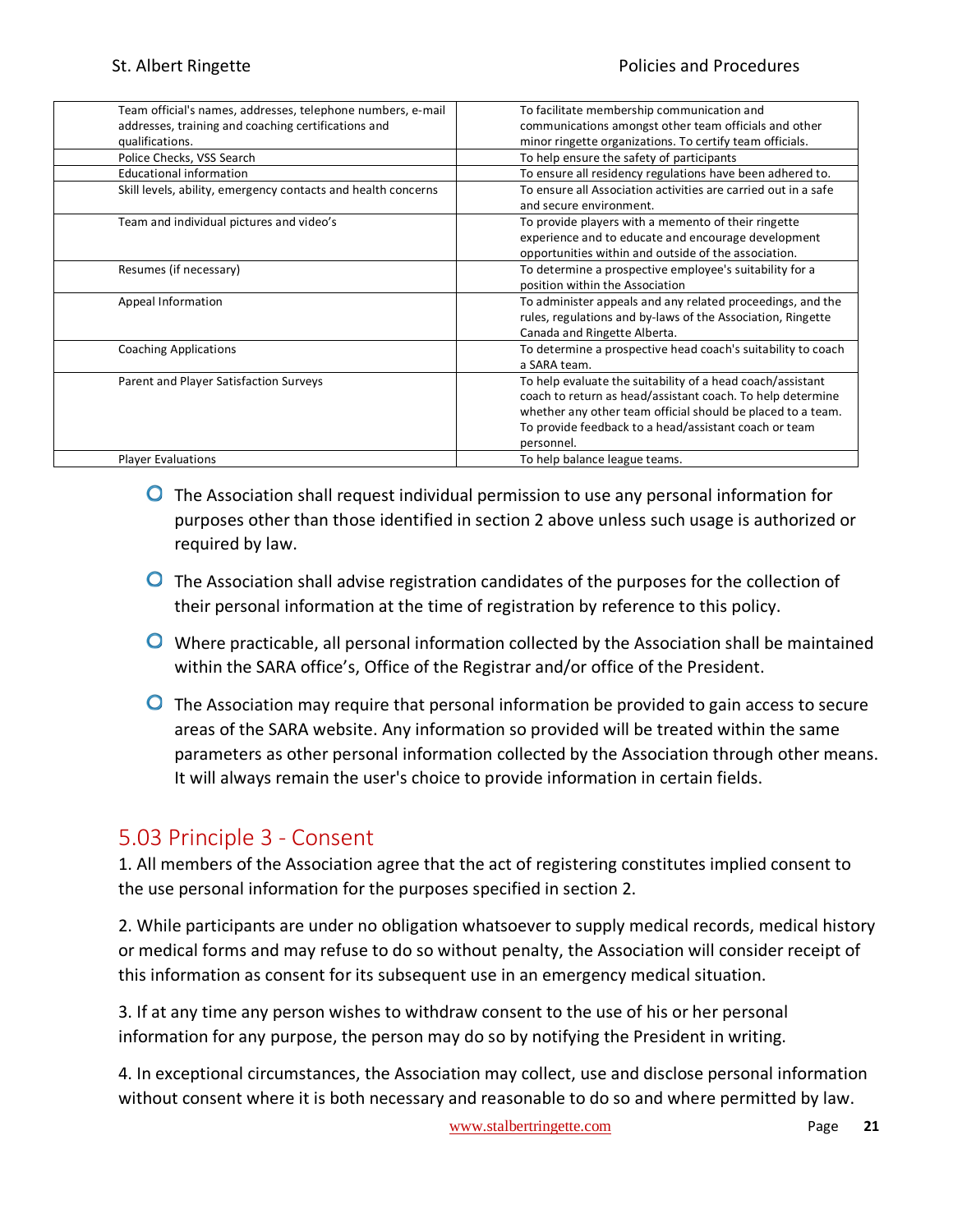### <span id="page-22-0"></span>5.04 Principle 4 - Limiting Collection

1. The Association shall only collect personal information by fair and lawful means. The Association shall not indiscriminately collect information. Both the amount and type of information collected shall be limited to that which is required to fulfill the purposes identified in section 2 and such other purposes as are reasonably related to the objectives of the Association.

### <span id="page-22-1"></span>5.05 Principle 5 - Limiting Use, Disclosure and Retention

1. The Association shall not use or disclose personal information for purposes other than those for which it was collected, except with the consent of the person to whom the information relates or as required by law.

2. No personal information shall be supplied to third party service providers or product suppliers without the consent of the person to whom the information relates.

3. The Association may disclose personal information to a government authority that has asserted its lawful authority to obtain the information or where the Association has reasonable grounds to believe the information could be useful in the investigation of an unlawful activity, or to comply with a subpoena or warrant or an order made by the court, person, or body with jurisdiction to compel the production of the information or otherwise as authorized or required by law.

4. If any SARA team has collected personal information from its players, parents or team officials, it must adhere to the principles set out in this policy. Specifically, no SARA team may use or disclose personal information supplied to it directly or by the Association for purposes other than those set out in section 2 without the consent of the person to whom the information relates. This includes the disclosure of personal information on any web page.

5. The Association may release personal information for the purpose of collecting debts that are owed to the Association.

6. Personal information shall only be retained as long as is necessary to fulfill the purpose identified unless consent is given to keep information for a longer period of time.

7. Registration data shall be retained for a three-year period after a player has left the Association. Parental/family information shall be maintained for a similar three-year period after a member has left the Association.

8. Personal information that is no longer required or permitted to be retained by the Association will be destroyed in a secure manner.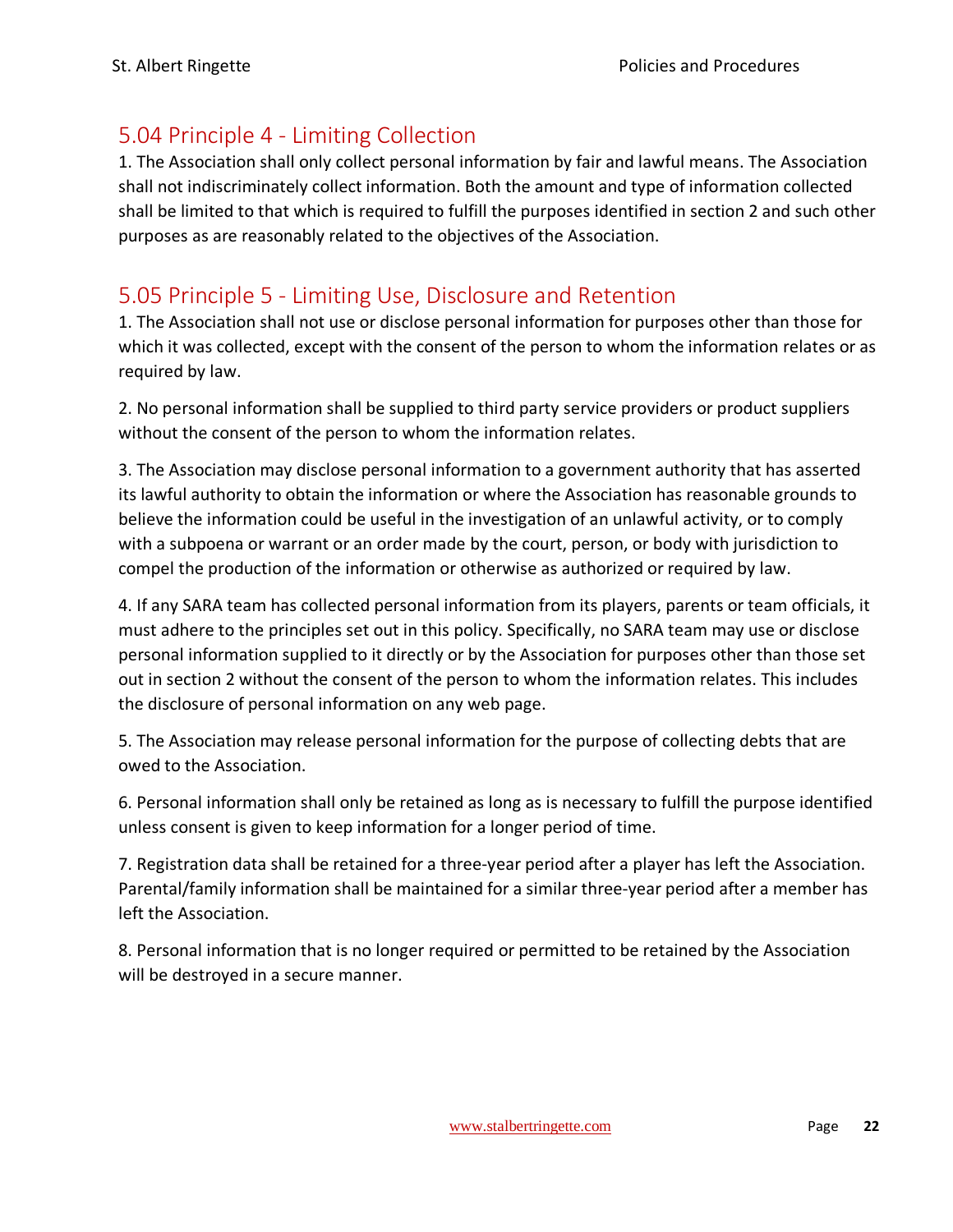### <span id="page-23-0"></span>5.06 Principle 6 - Accuracy

1. The Association shall strive to ensure, to the extent that it can, that the information entrusted to it is maintained in an accurate manner. All SARA members and participants will have the ability to view and review personal information retained by the Association. The Association shall attempt to maintain the privacy interests of all individuals and attempt to ensure that decisions are not made for or about an individual based on personal information that may be flawed.

The Association shall only update personal information in its possession if a request is made in writing.

### <span id="page-23-1"></span>5.07 Principle 7 - Safeguards

1. Security safeguards will be implemented to ensure that all personal information is protected from theft as well as unauthorized use or access, disclosure, copying or modification.

2. All information collected by the Association will be considered highly sensitive. As such, a high level of security will be practiced at all times. Methods of protection and safeguards may include but are not limited to locked files, offices and storage areas, security clearances and need to know access as well as technological measures such as passwords and encryption.

### <span id="page-23-2"></span>5.08 Principle 8 - Openness

1. Upon request, the Association shall provide a copy of this policy to any SARA member or participant. The Association shall also make this policy available to all SARA members and participants on the SARA website.

2. If anyone has any questions, comments or concerns regarding this policy, they can contact the President in writing.

# <span id="page-23-3"></span>5.09 Principle 9 - Individual Access

1. Upon request, the Association shall provide access to personal information in its possession to the individual to whom the information relates or to the parent/guardian of such individual. The Association shall disclose the source of the information when requested and provide an account of any third parties to whom the information may have been disclosed. The Association shall endeavour to provide such information within 30 days of receipt of the request and only charge nominal fees for the purpose of satisfying its expenses incurred in supplying such information.

2. The Association may request sufficient information to confirm an individual's identity before releasing any personal information.

3. A SARA member or participant may challenge the accuracy or completeness of the information and any inaccurate information shall be corrected and any third parties shall be notified of the corrections.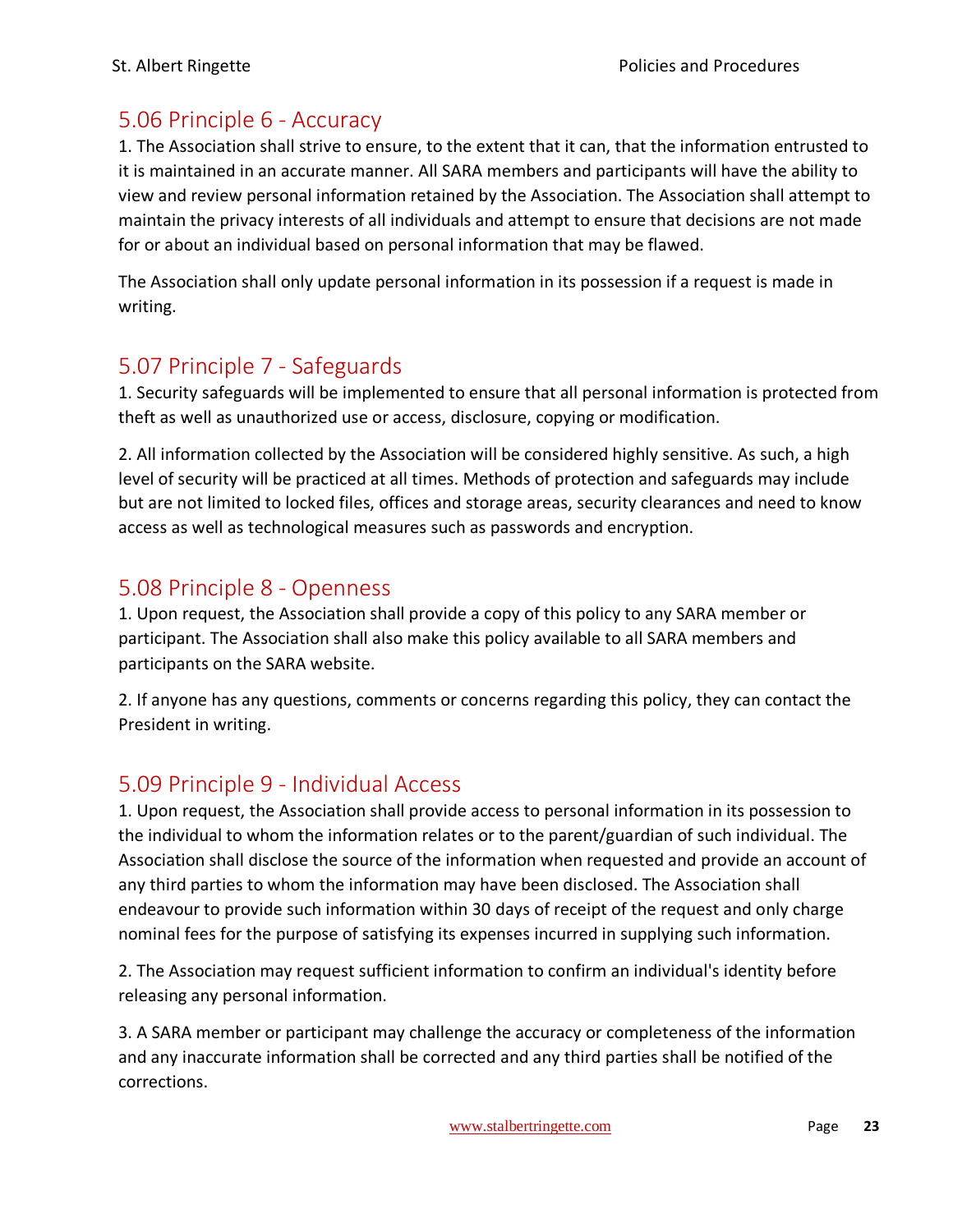# <span id="page-24-0"></span>5.10 Principle 10 - Challenging Compliance

1. Anyone wishing to challenge the Association's compliance with this policy may file an appeal in accordance with the SARA's Appeal Policy.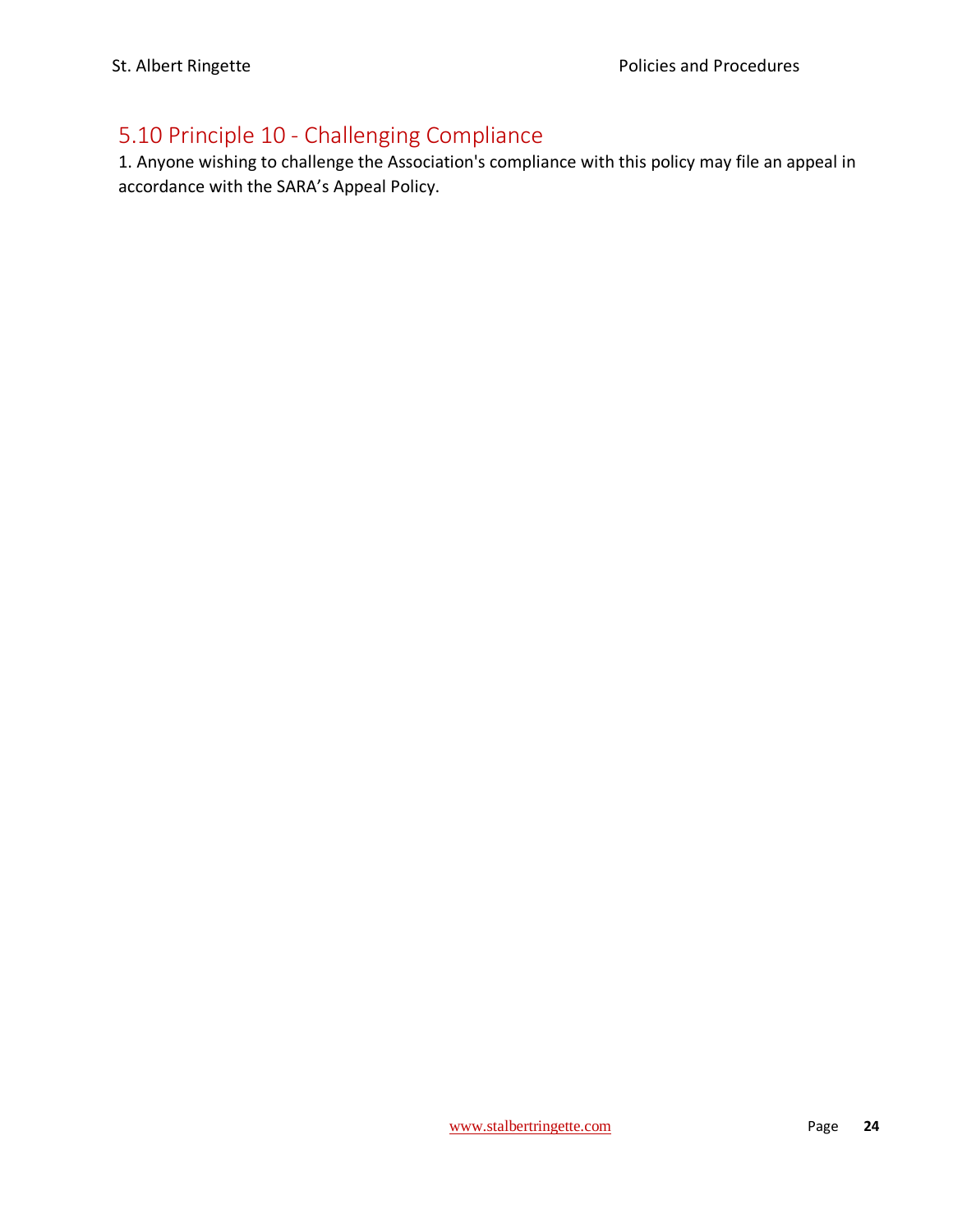# <span id="page-25-0"></span>6.0 Registration, Participation and Refunds

#### **General**

The basic intent of the Association is to encourage participation by putting only reasonable financial requirements on Players at registration, ensuring fairness in refunds and making sure that everyone playing wants to be there. Balancing this is the need to ensure that everyone pays their fair share and supports their Team, that all Players are insured, and that everyone makes a commitment to playing.

The Association structures payment of fees and levies so as to not overburden families at one time of year. Association approved vouchers may be used for all or a portion of any fees or levies.

### <span id="page-25-1"></span>6.01 Registration Fee

The Registration Fee is a component of the Membership Fee defined in the Bylaws. The Registration Fee does not cover expenses the Player's Team may wish to incur for such things as Team pictures, travel, parties, tournaments, etc. Such expenses form part of the Team Budget of the Player's Team.

### <span id="page-25-2"></span>6.02 Registration

No Player shall participate in any tryout, evaluation, practice, exhibition, or game unless they have registered with the Association by completing the designated form and having paid the Registration fee by the date specified, as registration is the mechanism by which Players become insured through Ringette Alberta. Registration fees not paid by the date specified would have an additional late administrative fee non-refundable, non- transferable and will be retained by the Board. The exception to this section would be "Bring a Friend" or "Come Try Ringette" publicity style events, which are by default, insured by Ringette Alberta.

Conditioning camps, summer schools or similar programs not run by the Association are exempt from this pre-registration

requirement. Participation in Association run programs will require verification of the player's insurance requirements when registering for such events.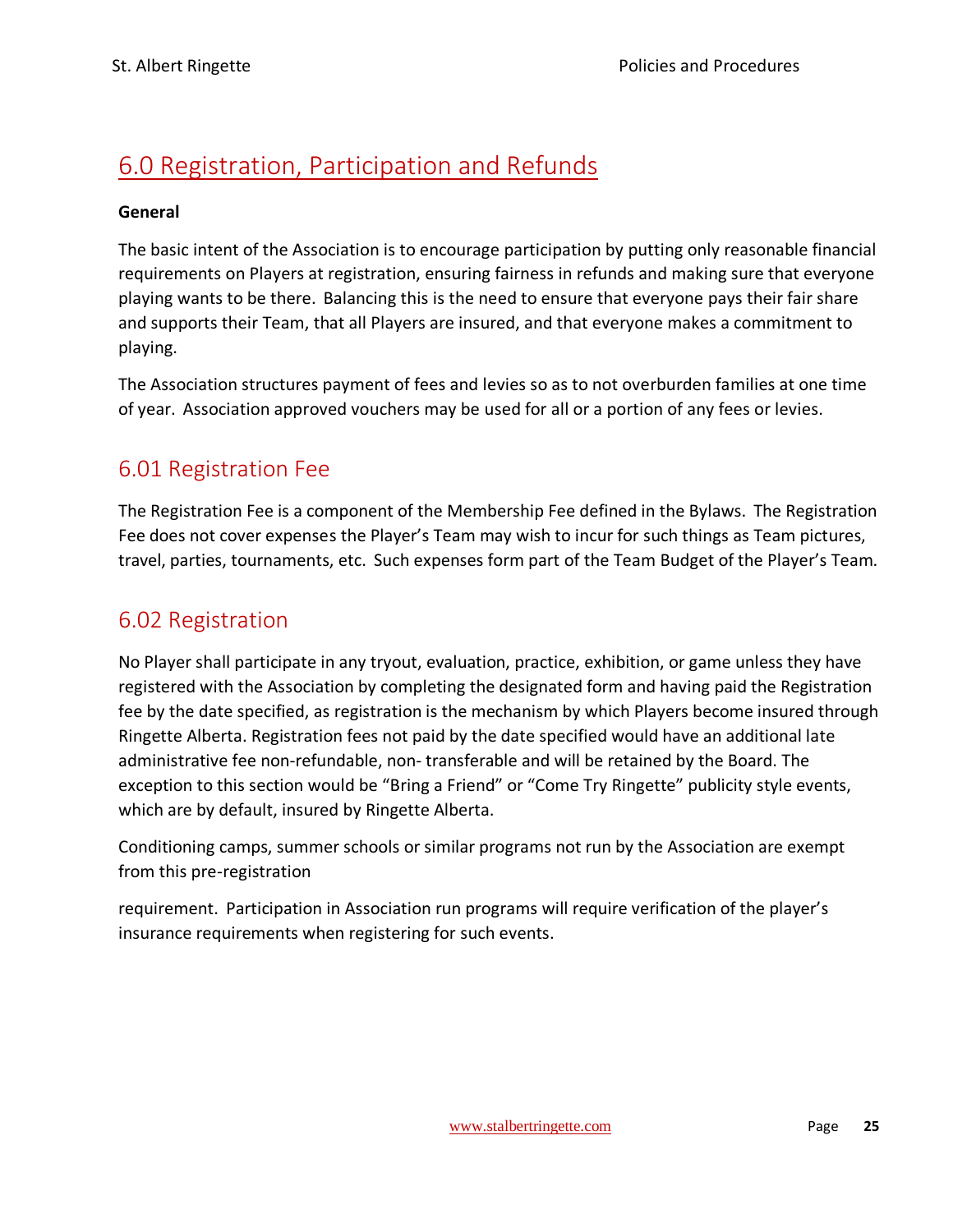### <span id="page-26-0"></span>6.03 Player Transfers

In the event a player transfers from SARA to another association to play at a higher skill level. The Registration fee will be transferred less the non-refundable, non-transferable late/administrative fee.

### <span id="page-26-1"></span>6.04 Levies

At times, it may be necessary for the Association to assess additional per-player fees called *Levies* to cover cost of operation of the Association or the Player's Team. These levies may, in accordance with the Bylaws, be set at the Annual General Meeting or any Meeting called by the board to include fee setting as part of its agenda. The levies will have a defined due date and may be payable by the Player directly or on behalf of the Player through the Player's Team as part of the Team Budget (**see 14.13**).

### <span id="page-26-2"></span>6.05 Withdrawal and Registration Refund

- **O** Withdrawal for any reason before September 1 will result in a full refund of the Registration fee less a \$50 administration fee.
- **O** Withdrawal for any reason before Teams are created will result in a 75% refund of the Registration fee.
- Withdrawal for any reason until October 15 will result in a 50% refund of the Registration fee.
- **O** Withdrawal for any reason after October 15 will result in no refund of the Registration fee.
- **O** Concessions may be made for first time registrants and Active Start participants who withdraw after participating in less than 4 (four) ice times. A request in writing outlining the rationale for withdrawal shall be presented to the Executive and a decision rendered on a case-by-case basis.
- **O** Concessions may be made for refunds of registration fees after October 15 based on extenuating circumstances. A request in writing outlining the rationale for requesting a refund must be presented to the Executive and a decision rendered on a case-by-case basis.
- **O** Players who register with SARA and subsequently accept a roster spot with a non-SARA team will be issued a full refund of their Registration fee less a \$50 administration fee (late Registration fee is not refundable). The player is responsible for payment of all registration fees to their new association. Funds will not be transferred directly from SARA to other associations.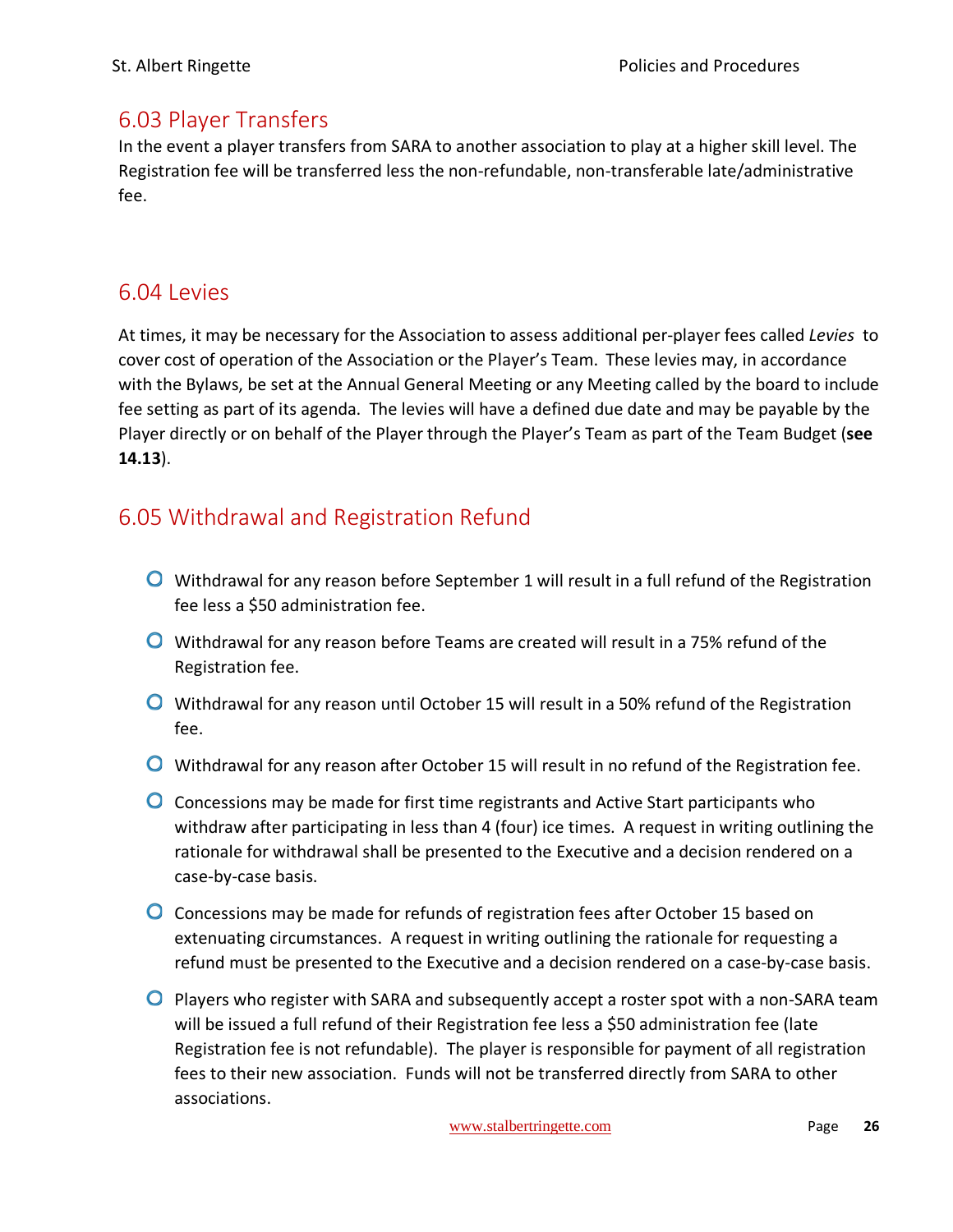$\bullet$  Refunds of the tryout fee for players who withdraw from SARA AA tryouts will be subject to a \$25 administration fee if written notice of withdrawal is received by the Evaluation Director or the AA Coordinator prior to the start of the first ice time. After that time the tryout fee is non-refundable.

### <span id="page-27-0"></span>6.06 Withdrawal and Levies Refund

- $\bullet$  Withdrawal for any reason before September 1<sup>st</sup> will result in a full refund of paid Levies.
- **O** Withdrawal for any reason before Players are assigned to Teams will result in a 75% refund of paid Levies.
- $\bullet$  Withdrawal prior to October 15<sup>th</sup> will result in a 50% refund of paid Levies.
- $\bullet$  Withdrawal for any reason after October 15<sup>th</sup> will result in no refund of paid Levies.

### <span id="page-27-1"></span>6.07 Withdrawal and Team Fee Refund

Excluding any Levies that may be included in the Team Fee (*see 6.04 and 14.13*):

Withdrawal from the team means that the Player would be responsible for their share of all incurred Team expenses up to and including the date of withdrawal. The Team Treasurer may refund any excess to the Player.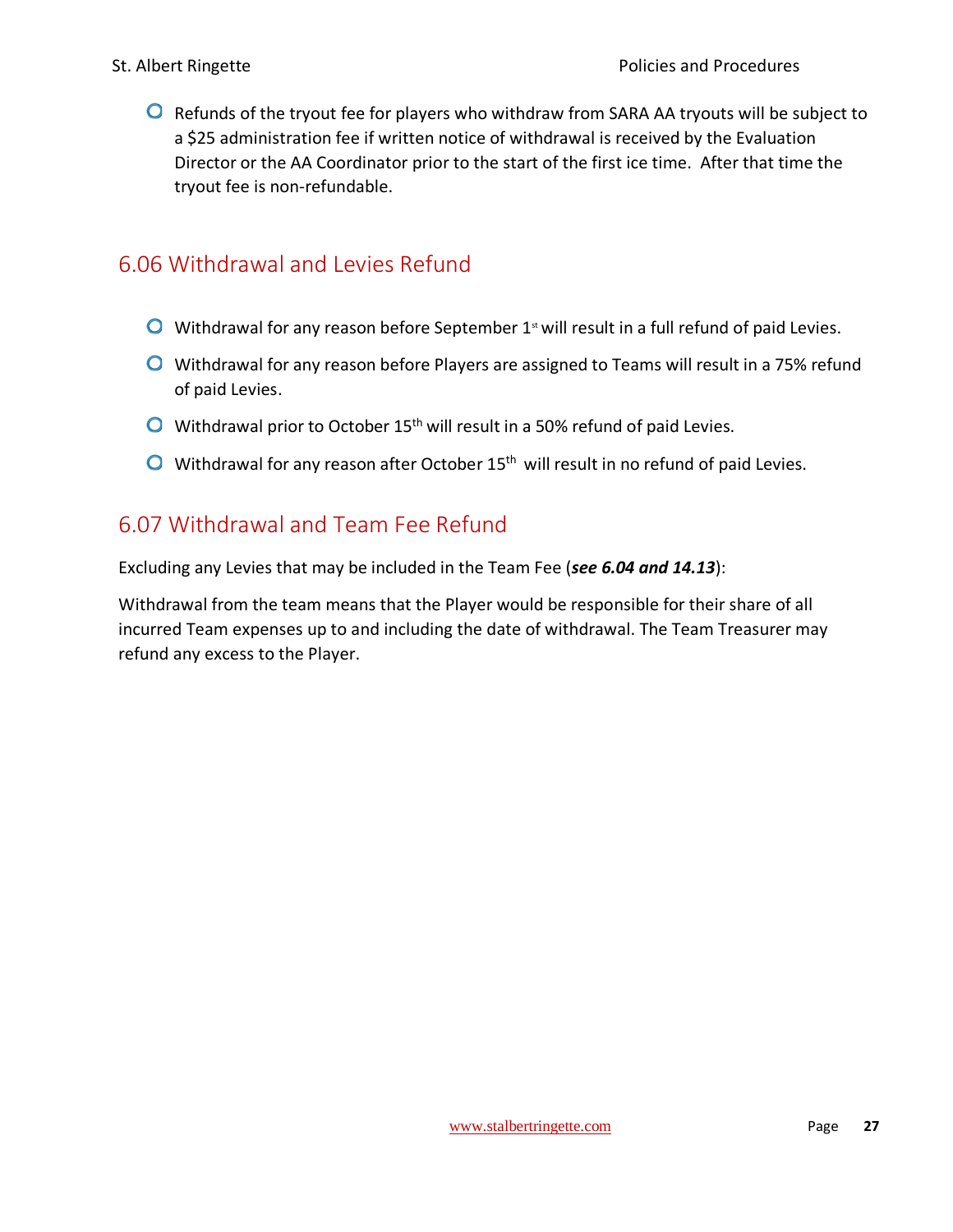# <span id="page-28-0"></span>7.0 Hardship and Support

#### **General**

Ringette is an expensive sport and while we would like to encourage participation by everyone in the community, the Association is financially unable to support all those who cannot afford to play. This section describes the processes by which the Association and, if applicable, the Player's parents, can work together to provide for Players already active in Ringette when circumstances temporarily require assistance in meeting the financial obligations to the Association and the Team. There should be no loser in this process.

In identifying the need for support, the Association will endeavor to ensure that self-respect and pride is preserved for those requiring support.

All Players participating must be fully funded through their own resources or through participation in one of the programs outlined below.

### <span id="page-28-1"></span>7.01 Identification of Need

The need for support must be in writing and submitted for consideration to the Association Vice President. The Vice President shall then seek Executive Approval.

### <span id="page-28-2"></span>7.02 Parent Involvement

The parents are expected to be *active and positive* participants in all Team activities, providing the resources that are available to them (time, enthusiasm, participation, expertise, trade) in return for the support mechanism provided herein.

### <span id="page-28-3"></span>7.03 Team Support

It is not intended that the Team financially support the Player. The Team Fee is to be met through the volunteer and fundraising support. However, the Players Team may wish to adjust the Team Fee for the Player by recognizing extra work done by the Player and/or the Player's parents in fundraising or other Team activities.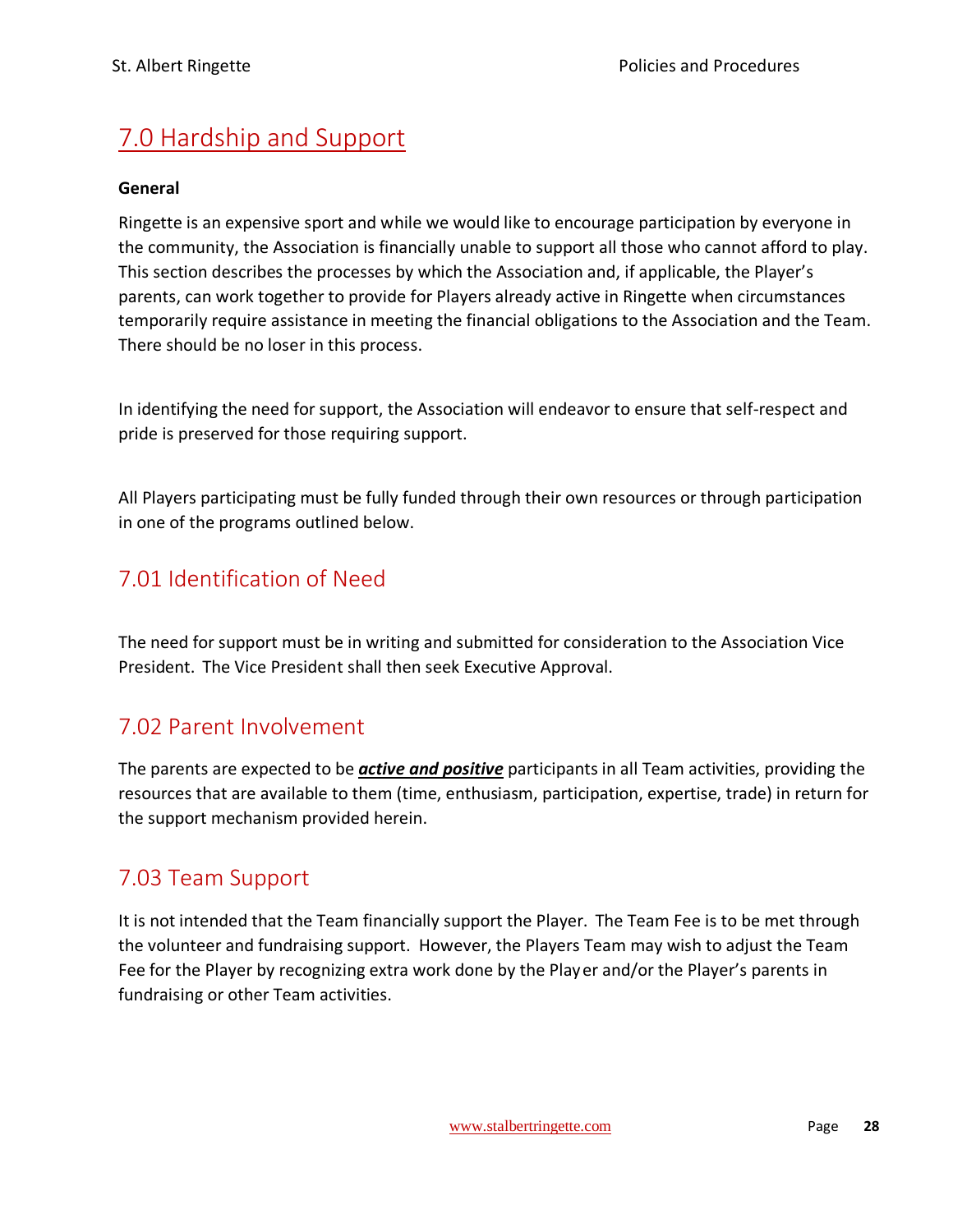### <span id="page-29-0"></span>7.04 Casinos

Extra Casinos may be assigned on a case-by-case basis as determined by the Executive. Only if the parents (and/or Player if the Player is 18 or older) are truly unable to utilize these programs will other sourcing be considered. Unwillingness to use these programs will likely result in rejection of the support request.

### <span id="page-29-1"></span>7.05 Corporate Sponsorship

If the Association has a corporate sponsor available, that sponsor may, with the approval of the Executive and the sponsor, be used to support the Player in Ringette. Also, the Association will support the parents (and/or Player if the Player is 18 or older) if they wish to arrange for Playerspecific corporate sponsorship.

### <span id="page-29-2"></span>7.06 Failed Participation

If the applicant fails to participate and meet the obligations for support they may be suspended on Financial Grounds as per Article 3 of the Association Bylaws.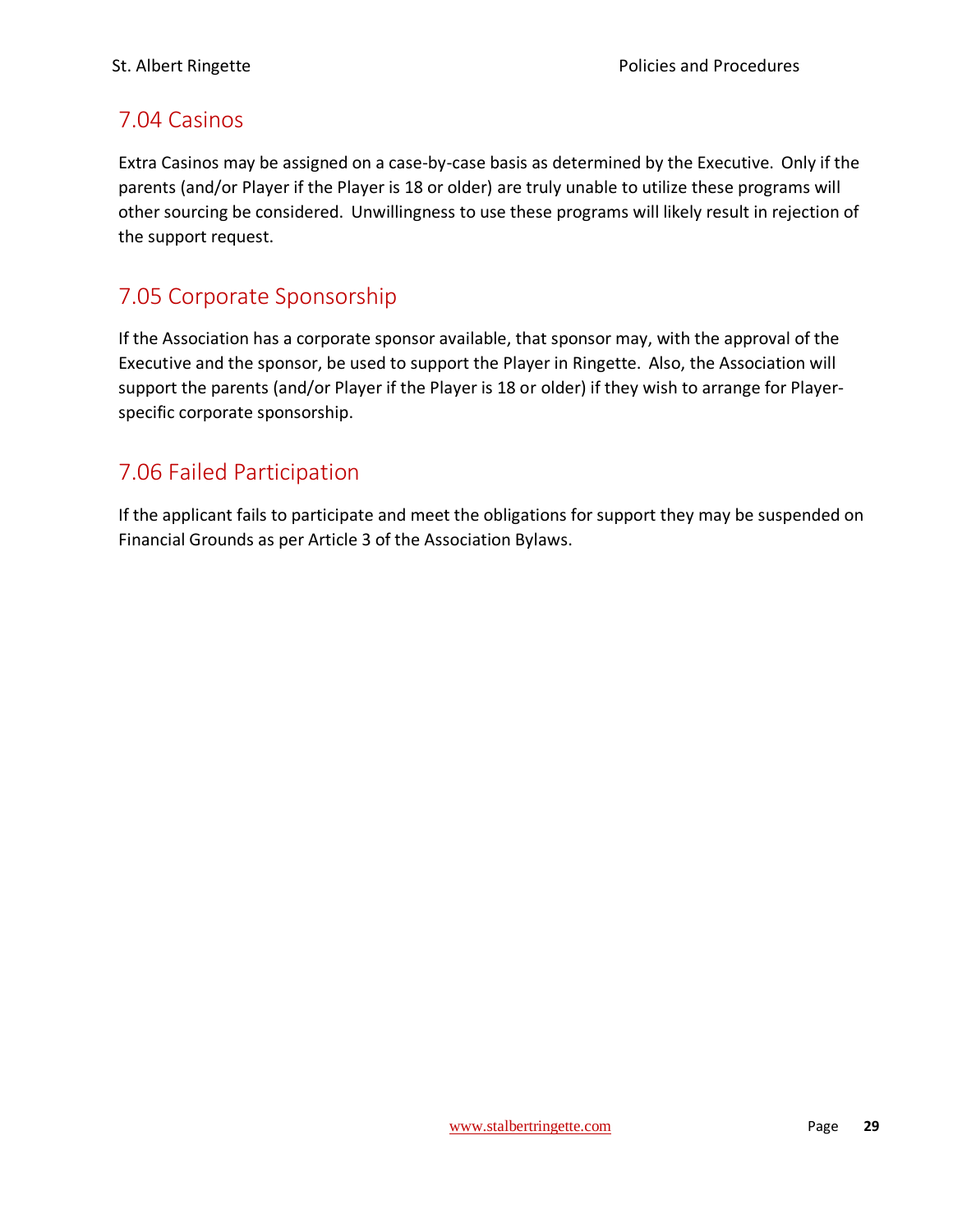# <span id="page-30-0"></span>8.0 Gaming

#### **General**

The Association has access to two vehicles on an ongoing basis to provide funding support for Ringette. Casinos and Raffles are ways of reducing the cost of participating in Ringette.

### <span id="page-30-1"></span>8.01 Distribution of Proceeds

- a. All gaming proceeds are designated to assist in paying for Capital Expenditures, and to defray some of the ongoing operating costs of Ringette;
- b. All proceeds are to be distributed and used in a manner consistent with the rules and regulations of the Alberta Gaming and Liquor Commission. In no case shall a member receive a cash benefit from participation in the Gaming Program except as described in the Operations of the Gaming Program.

### <span id="page-30-2"></span>8.02 Sponsorship, Fundraising and Events Director

The Sponsorship, Fundraising and Events Director is responsible for the operations of the Gaming Program.

The use of the SARA gaming licenses for team specific fundraising events must be approved by the Sponsorship, Fundraising and Events Director.

This includes, but is not necessarily limited to:

- a. All applications for gaming licenses, routine contact with gaming officials and provisions of all required information to the
- b. Provincial Government or appointed Agencies;
- c. Recruiting and ensuring members are properly trained to work at these events;
- d. Allocation of credit amounts for members participating in gaming activities;
- e. Representation of the Association with Gaming Associations;
- f. Providing information, reports and recommendations to the Executive as requested;
- g. Any other activities to ensure a successful Gaming Program.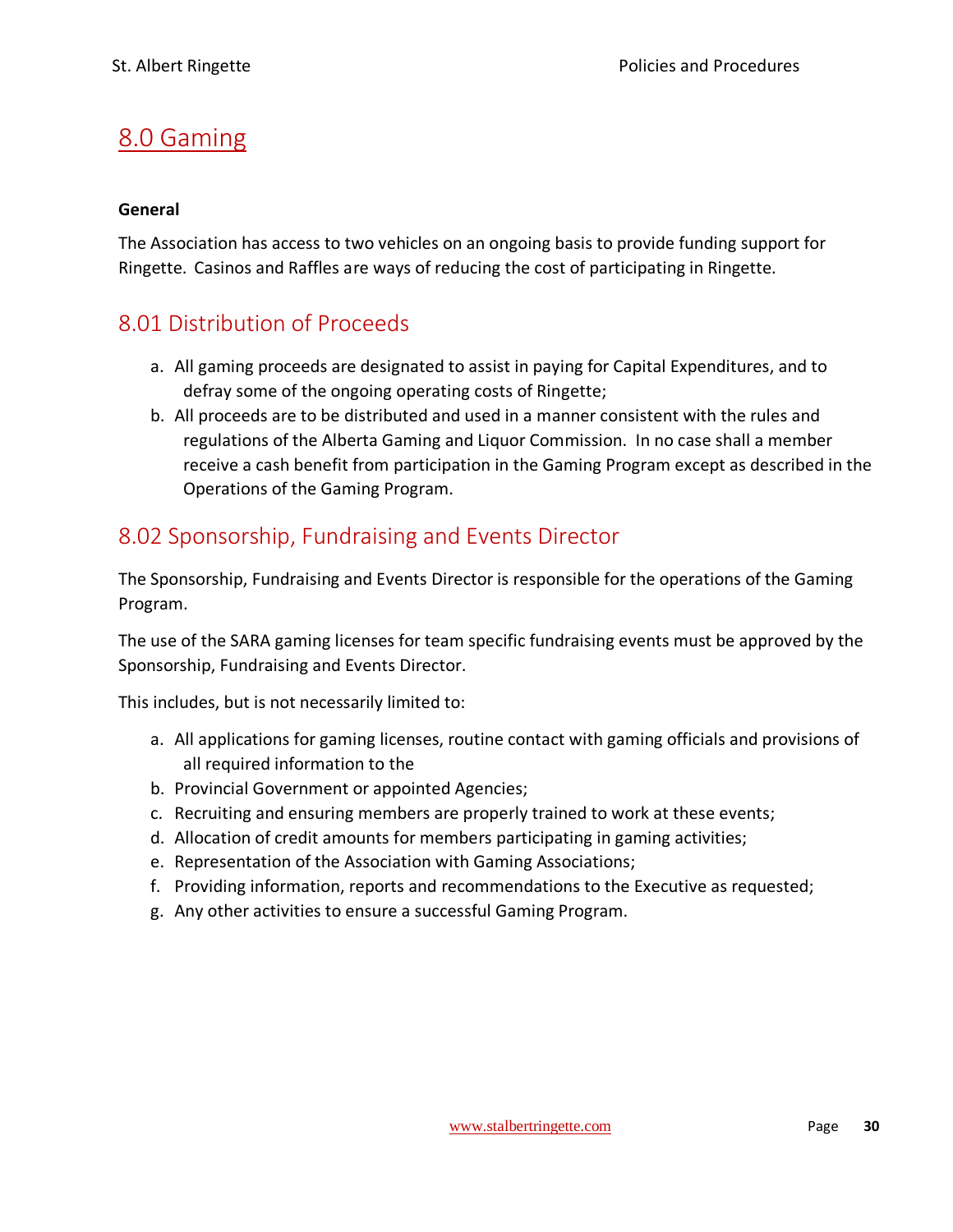# <span id="page-31-0"></span>9.0 Player Evaluation and Team Selection

#### **General**

The primary goal of the SARA Player Evaluation Policy is to fairly and consistently evaluate athletes for the purpose of placing them on teams with athletes of similar ability. There are procedures that will be identified throughout the policy that will be unique to specific age Divisions or Levels.

At the beginning of the Ringette season, athletes from all Divisions (U-10-U19) will be given the opportunity to attend a minimum of two or three evaluation ice times, depending on the Division. The process will provide an impartial assessment of each athlete's overall Ringette skill level, and will determine their appropriate playing level within their Division. This process will also assist the Association in forming competitively balanced teams in those divisions that have more than one team at a given level.

It is important that athletes attend all of their designated ice times, as absences from evaluation skates may have a significant impact on their final placement. Exceptions, such as illness, may be taken into consideration. In this case, a written explanation from the athlete or parent will be required and must be submitted to the Evaluation Director and Division Coordinator as soon as possible. It is understood that certain unavoidable factors may contribute to an athlete being unable to attend an ice time and for these situations the Evaluation Director, Division Director, and representatives of the Board will conduct a review of the information and make a decision as to the appropriate team placement.

### <span id="page-31-1"></span>9.01 Evaluations

#### **"AA" Evaluations**

There will be a separate registration process and fee for U-14AA, U-16AA, and U-19AA evaluations in addition to the regular registration process and fee.

#### **"A - C" Evaluations**

During registration players will be asked to indicate their highest level of desired play. This information will be used to help determine evaluation groupings.

Following the completion of evaluations, if a players ranking is indicative of a likely placement in a division higher than that indicated on their registration, the player and player's family will be contacted to verify if the player is willing to be drafted to the higher level team.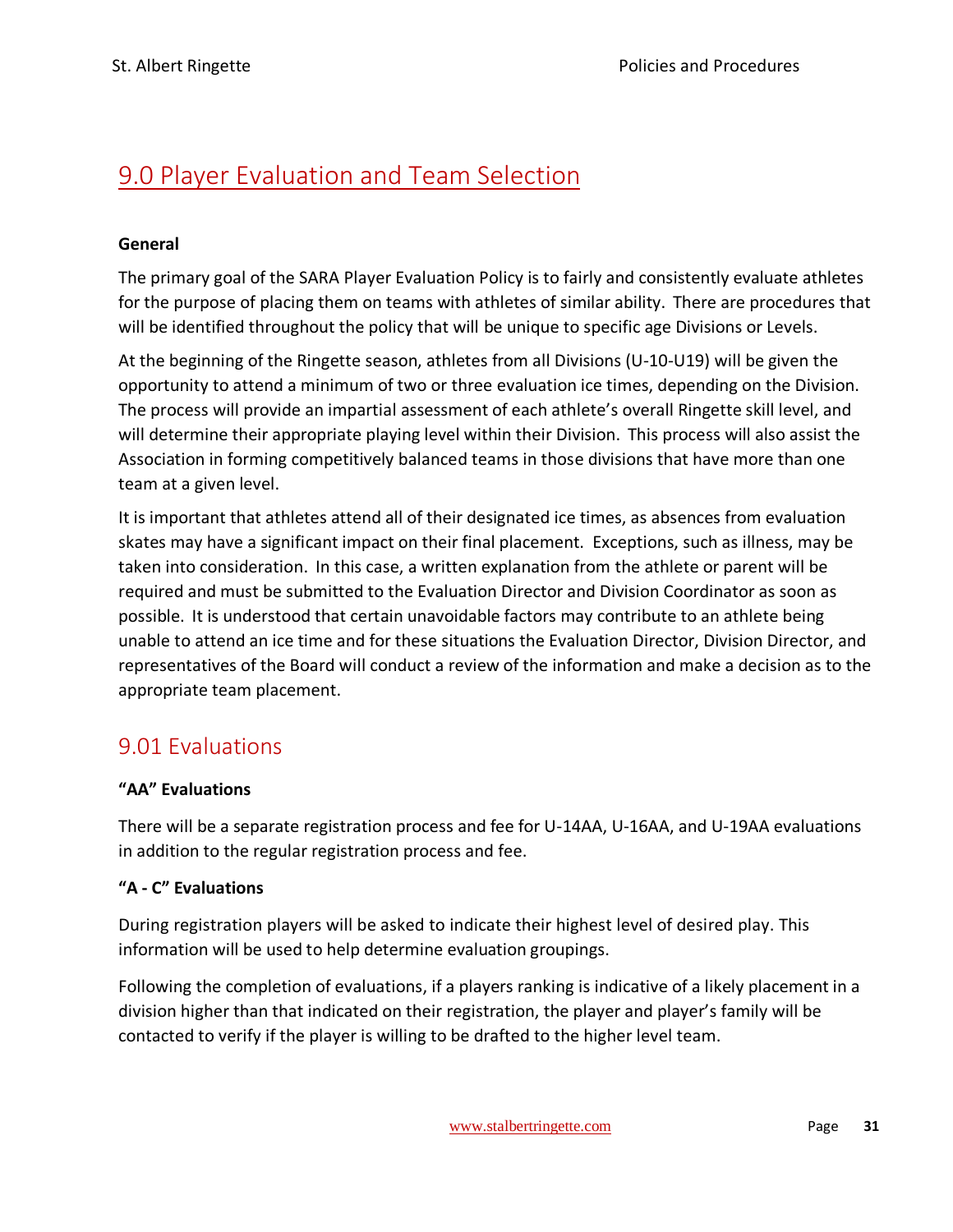### <span id="page-32-0"></span>9.02 Universal Athlete Assessment (UAA)

All U-10, U-12, and U-14 athletes are required to attend a UAA ice session as designated by Ringette Alberta. This will measure their skating proficiency in the areas of forward skating, backwards skating, tight turns, and pivots. There will be approximately 30 players on the ice for each UAA session.

Results of the UAA will be used to determine groupings for the first evaluation scrimmage for U-10, U-12, and U-14 A/B/C. Groupings for subsequent scrimmages will be determined by a combination of UAA results and evaluation results from prior scrimmages. UAA results will not be used during the U-14AA evaluation process, due to the time constraints associated with the August evaluation schedule for all Association "AA" teams. Due to Ringette Alberta requirements all U-14AA athletes will attend the U-14 UAA session in September.

The UAA results presented as average scores for all players will be used within the association to support athlete and program development. The UAA information will also be provided to RAB in accordance with their time constraints.

UAA Scores are not used in determining individual player ranking within their division. Aggregate UAA scores are used to ensure SARA teams are declared in the appropriate division for their skill level.

### <span id="page-32-1"></span>9.3 Skills & Scrimmage Evaluations

Independent evaluators will be contracted, when available, for skills and scrimmage evaluations. These evaluators will assess athletes relative to the group they are playing with, on a scale of 1-5, in the areas of skating, ring skills (ring control, passing and shooting),and game sense/team play. Evaluators will be encouraged to use the full 1-5 scale for ranking players during the evaluations. When independent evaluators are not available, the Evaluation Director will recruit qualified evaluators from coaches, parents and possibly older players, none of which have any direct connection to the Division being evaluated.

Some player movement between groups is required after each evaluation session. Player movement can include movement between skating groups, or between teams within a skating group. All players will have a cumulative evaluation score based on all evaluations to date (including on ice skills and scrimmage evaluations, prior year coach feedback, and UAA scores if applicable) to determine subsequent ice times and/or determine player draft position. At the end of the evaluation process, the athlete will be ranked based on all evaluation scores to generate the draft lists. (Note: U10 teams are formed, not drafted, and so players are not ranked, but rather sorted by their cumulative evaluation score).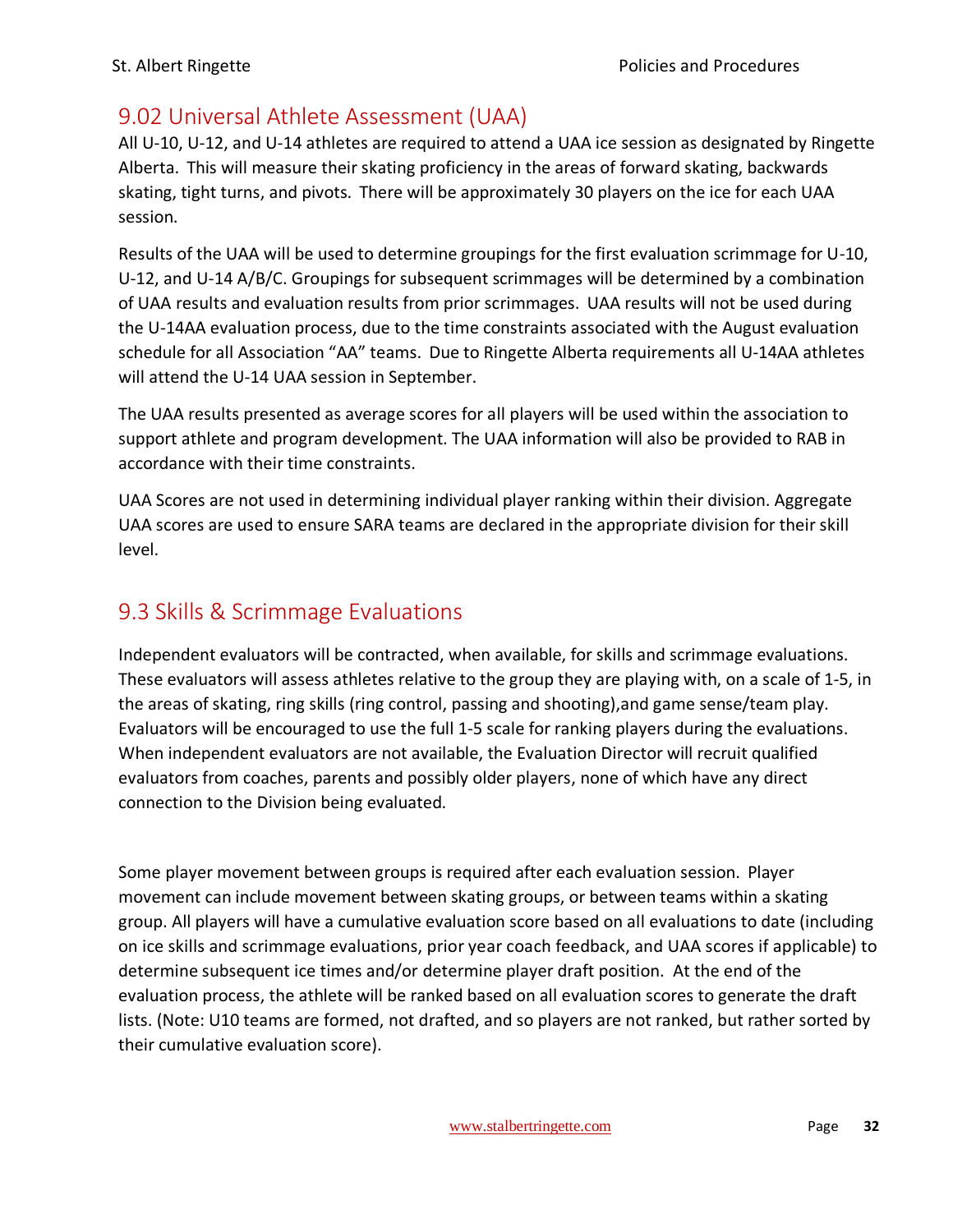Scrimmage game play can consist of 3 on 3, 4 on 4 and 5 on 5 at the discretion of the Division Coordinator, the on-ice coordinator and coaches (only when identified prior to evaluations).

Game sessions should not exceed 30 skaters, to ensure the evaluators can adequately assess all players in all categories. On the sound of the buzzer or whistle (after approximately 90 seconds – time keepers are encouraged to assess current game play and stop play at an appropriate time that does not interfere with an active play) the players will abandon the ring and leave the ice. The next line will rotate onto the ice in the assigned order, as determined by their pinny or jersey number. The players will be re-organized periodically throughout the scrimmage to prevent the same players playing together on every shift.

During the U-10, U-12 and U-14 evaluation scrimmage, athletes will rotate between centre, forward and defense – bench volunteers will be responsible for ensuring that all players are given equal opportunity to play all three positions.

During U-16 and U-19 evaluations, the players will be allowed to play their preferred positions for the entire game provided there are proportional numbers of preferred positions on each team. In case where this is not possible the bench volunteers will manage the players so they play a suitable number of shifts in their preferred positions.

The volunteer assistants on the players' bench and on-ice coordinators are not to provide coaching assistance to the players. Ideally, prospective coaches should not be on the bench for the evaluation. Parent volunteers should not be on the same bench as their child.

#### **U-10 Pre-Season**

Two conditioning sessions groupings based on age and experience

Universal Athlete Assessment – timed skating drills as designed by RAB

Three on-ice evaluation sessions – initial groupings for first evaluation are based on UAA results – groupings for subsequent scrimmages are based on a combination of UAA results and evaluation scores from prior evaluations and evaluator feedback

Team formation by U-10 Division Coordinator

#### **U-12 Pre-Season**

Two conditioning sessions

Universal Athlete Assessment – timed skating drills as designed by RAB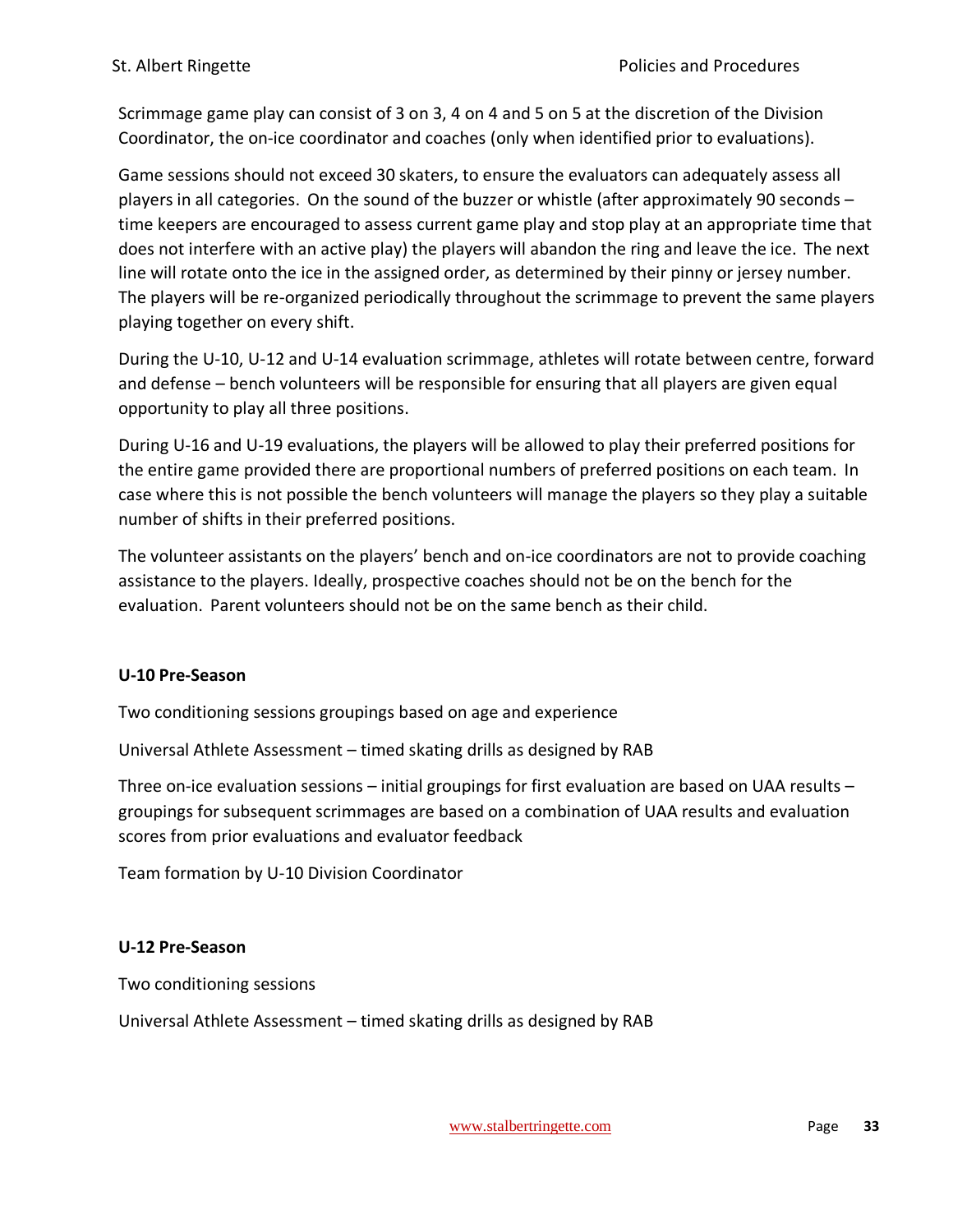Three on-ice evaluation sessions – initial groupings for first evaluations are based on UAA results, coach feedback and experience – groupings for subsequent evaluations are based on a combination of UAA results and evaluation scores from prior evaluations

Team selection draft by coaches for U-12A, U-12B and U-12C teams within parameters outlined below

#### **U-14 Pre-Season**

U-14AA evaluations – three on-ice evaluations, with possible cuts after the second evaluation.

U-14AA team selection by coaches

Two conditioning sessions (for all remaining skaters)

Universal Athlete Assessment – timed skating drills are designed by RAB – mandatory for all U14 skaters, including those already selected to the U-14AA team

Up to three on-ice evaluation sessions for selection of U-14A team(s) – initial groupings for first scrimmage are based on UAA results, coach feedback and experience – groupings for subsequent scrimmages are based on scores from prior evaluations.

Team selection draft by coach(s) for U-14 team(s) within parameters outlined below.

If requested by coaches, the association will provide one additional on-ice evaluation for all players not selected to a U-14AA or U-14A team, assuming that there will be more than one U-14B/C team. The purpose is to allow U-14B/C coaches to evaluate the remaining player pool to help them with team selection. If there will be only one U-14B/C team, this scrimmage will not be necessary, and all remaining players will be placed on the U-14B/C team.

#### **U-16 Pre-Season**

U-16AA evaluations– three on-ice evaluations, with possible cuts after the second evaluation

U-16AA team selection by coaches

Two conditioning sessions (for all remaining skaters)

Three evaluation sessions for selection of U-16 team(s) – initial evaluation groupings will be made by the Division Coordinator in an effort to form equal teams. Groupings for subsequent scrimmages are based on evaluation scores from prior evaluations.

Team selection draft by coach(es) for U-16 team(s) within parameters outlined below

If requested by coaches, the association will provide one additional on-ice evaluation for all players not selected to a U-16AA or U-16A team, assuming that there will be more than one U-16B team.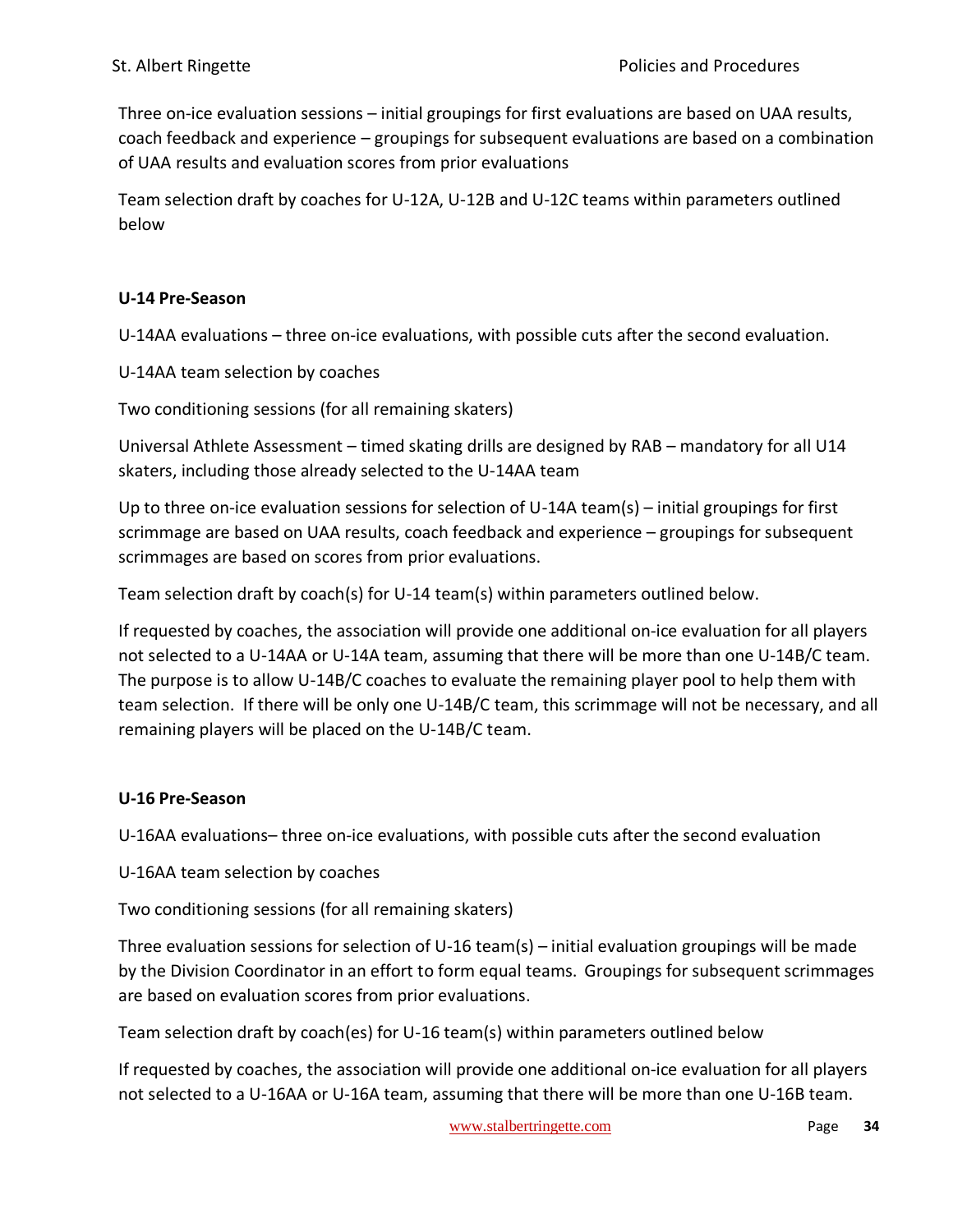The purpose is to allow U16B coaches to evaluate the remaining player pool to help them with team selection. If there will be only one U16B team, this scrimmage will not be necessary, and all remaining players will be placed on the U-16B team.

#### **U-19 Pre-Season**

U-19AA evaluations – three on-ice evaluations, with possible cuts after the second evaluation

U-19AA team selection by coaches

Two conditioning sessions (for all remaining skaters)

Three evaluation sessions for selection of U-19A team(s) – initial groupings will be made by the Division Coordinator in an effort to form equal teams. Groupings for subsequent scrimmages are based on evaluation scores from prior evaluations.

Team selection draft by coach(s) for U-19A team(s) within parameters outlined below

If requested by coaches, the association will provide one additional evaluation session for all players not selected to a U-19AA or U-19A team, assuming that there will not more than one U-19B team. The purpose is to allow U-19B coaches to evaluate the remaining player pool to help them with team selection. If there will only be one U-19B team, this scrimmage will not be necessary, and all remaining players will be place on the U-19B team

#### **Evaluation Scoring and Weighting**

- U-10 Division player placement is based on evaluation score, age, prior experience, coach feedback where available, and UAA score. Every effort will be made to ensure that where there are multiple teams in the same division that those teams are competitively balanced.
- U-12 Division final evaluation score is based on weighting of 25% for Coach feedback and 75% for evaluation sessions
- U-14 Division final evaluation score is based on weighting of 25% for Coach feedback and 75% for evaluation sessions
- U-16 Division final evaluation score is based on weighting of 25% for Coach feedback and 75% for evaluation sessions
- $\bullet$  U-19 Division final evaluation score is based on cumulative score from all evaluation sessions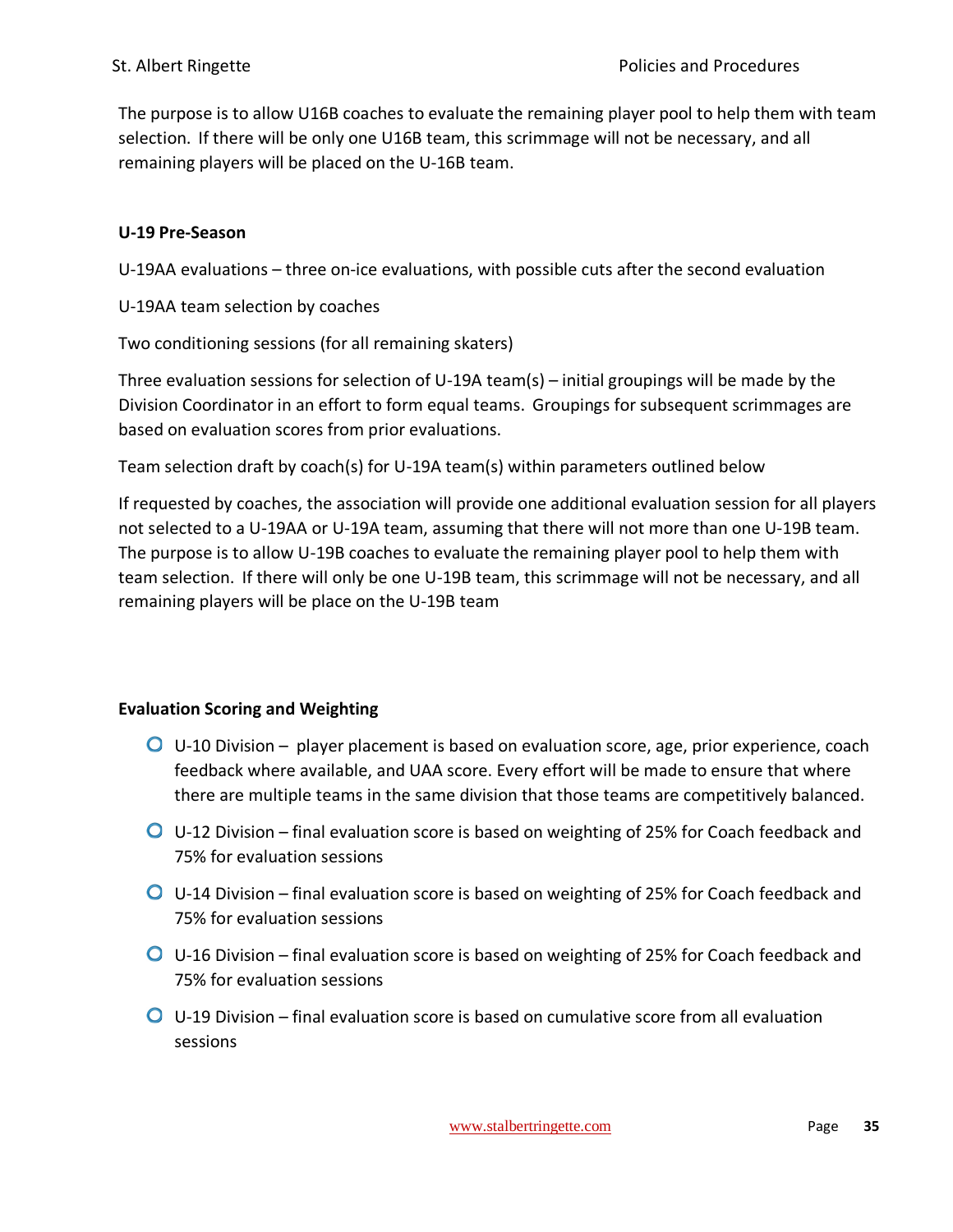Where coach feedback is not available, for example in the case of a player new to the association, the player's final evaluations score will be based 100% on their evaluation session score.

### <span id="page-36-0"></span>9.4 Team Selection Process

Upon completion of a division's evaluation, a team selection committee comprising of up to two Board members, the Division Coordinator, and a maximum of two members of each coaching staff will draft the team(s).

#### **Team Roster Size Guidelines**

This chart shows the SARA roster size guidelines – final roster sizes will be dependent on the number of players registered in each Division, and the Evaluation Director with support of the Board will determine the actual number of players per team, and may deviate from this list if registration numbers so require. SARA will determine the team breakdown for each Division based on the number of registered players, in accordance with Ringette Alberta policies.

| AGE    | <b>LEVEL</b>   | MINIMUM ROSTER SIZE | MAXIMUM ROSTER SIZE |
|--------|----------------|---------------------|---------------------|
| $U-10$ | 1              | 8                   | 11                  |
| $U-10$ | $\overline{2}$ | 8                   | 11                  |
| $U-10$ | 3              | 11                  | 13                  |
| $U-12$ | A              | 11                  | 13                  |
| $U-12$ | B              | 11                  | 13                  |
| $U-12$ | C              | 11                  | 13                  |
| $U-14$ | AA             | 13                  | 15                  |
| $U-14$ | Α              | 12                  | 15                  |
| $U-14$ | B              | 12                  | 15                  |
| $U-14$ | C              | 12                  | 15                  |
| $U-16$ | AA             | 13                  | 15                  |
| $U-16$ | A              | 12                  | 15                  |
| $U-16$ | В              | 12                  | 15                  |
| $U-19$ | AA             | 13                  | 16                  |
| $U-19$ | A              | 12                  | 16                  |
| $U-19$ | B              | 12                  | 16                  |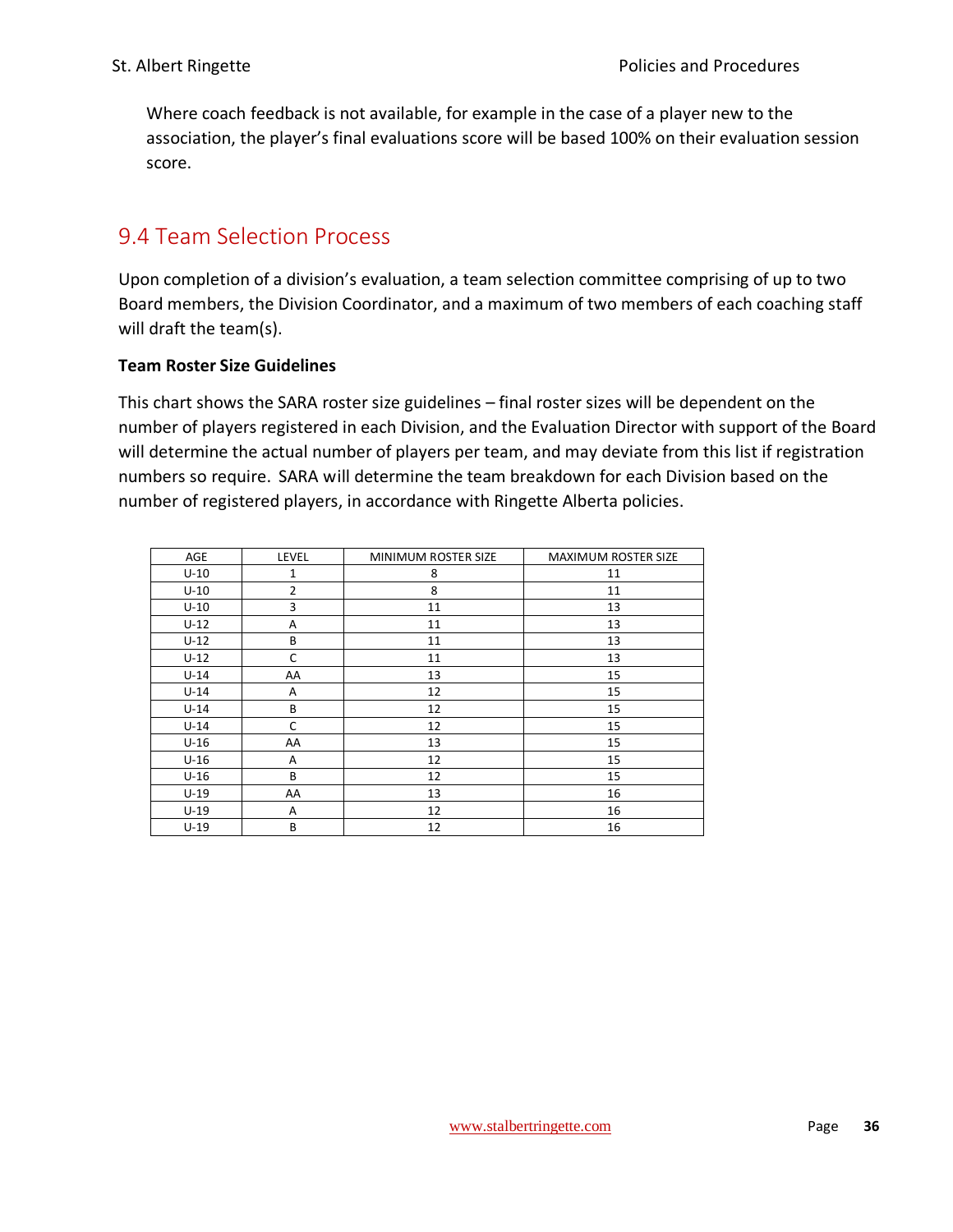#### **Mandatory Selections**

- **O** For U-12A and U-12B, all skaters ranking in the top 50% of the total number of skaters being selected are mandatory selections for coaches
- $\bullet$  An example if there are two U-12A teams being selected, each with 13 skaters, a total of 26 skaters will be selected. In this case, the top 13 ranked skaters must be selected to one of the two U-12A teams.
- For U-14AA and U-14A, all skaters ranking in the top 40% of the total number of skaters being selected are mandatory selections.
- **O** For U-16AA and U-16A, all skaters ranking in the top 30% of the total number of skaters being selected are mandatory selections.
- **O** There are no mandatory selections in U-19.

#### **List of Draft Eligible Skaters**

A list of skaters eligible to be drafted to a given team will be provided to each coach at the draft. The number of skaters on this list will be the total number of skaters being drafted times a minimum factor of 1.5. As an example, if two U-12A teams are being drafted, each with 13 skaters, a total of 26 skaters will be drafted. Applying the factor of 1.5, the total number of draft eligible skaters will be a minimum of 39.

#### **Import Players**

- No import players will be allowed on U-10, U-12 or U-14A/B teams
- At U-14AA, a maximum of two import skaters can be selected to the team, providing that their evaluation ranking places them in the top 1/3 of the roster size
- At U-16A and U-19A, import players are allowed to attend SARA evaluations if their home association will not be hosting an "A" team for that season, in accordance with Ringette Alberta Policy. These important players are subject to the same evaluation and team selection criteria as SARA players
- **O** At U-16AA, a maximum of two import skaters can be selected to the team, providing that their evaluation ranking places them in the top 1/3 of the roster size
- **O** At U-19AA, a maximum of four import skaters can be selected to the team, providing that their evaluation ranking places them in the top 2/3 of the roster size
- At U-16B and U-19B, import players are allowed in cases where their home association doesn't have sufficient players to field a team. This is subject to review by the Board, to ensure that team roster size guidelines are maintained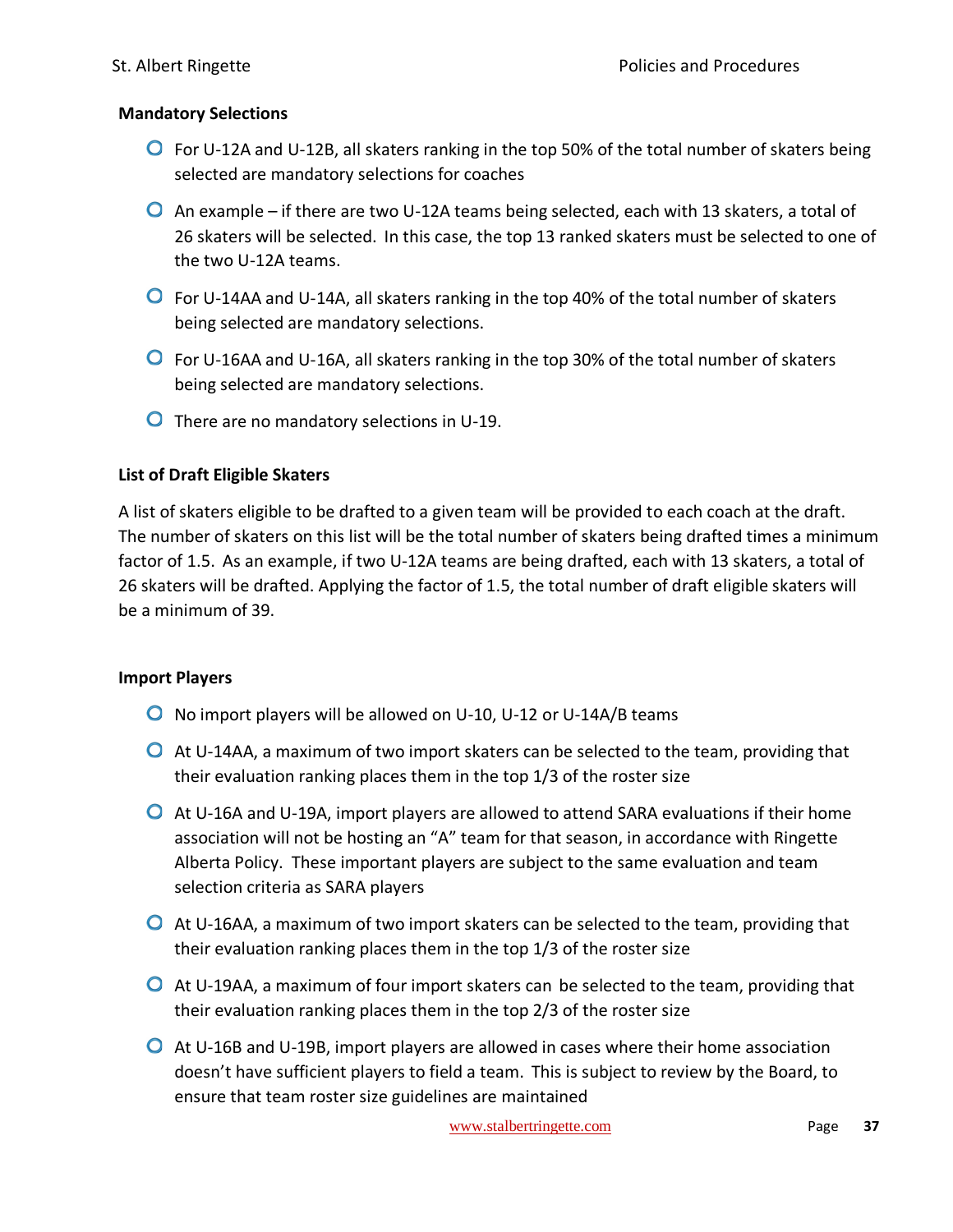- **O** Import goalies for U-14, U-16 and U-19 Divisions will be considered on a case by case basis by the Board
- All potential import players must inform their home association, in writing, of their intent to attend SARA evaluations
- An import player is defined as a non-resident player, who attends SARA evaluations with the intent to play for a SARA team only if picked for the specific level they are trying out for. If not chosen for the team, the player would return to play at their home association. Players who will play for a SARA team regardless of the division in which drafted are not considered import players, though they may be a non-resident player (i.e. a player who does not live within the St. Albert boundaries but plays for SARA.) Athletes who have previously played for SARA are not considered import players but cannot be deemed a must pick unless they have an APPROVED release from their home association.

# <span id="page-38-0"></span>9.5 Goaltender Evaluation and Selection

All Goalies from the U-12, U-14, U-16 and U-19 Divisions will be evaluated through their performance during both the goalie skills evaluation and evaluation scrimmages. In the U-12 Division, goaltenders are encouraged to participate in evaluations as a skater as well to help determine the most appropriate team for each athlete.

There are no full time goalies in U10 Ringette. At this age, all players are encouraged to try all positions.

### **Goaltender Technical Skills Evaluation**

- A mandatory goaltender skills evaluation will be conducted for all Divisions;
- **O** This will consist of each goaltender rotating through a series of stations, each running a different drill, and will be designed to evaluate all technical goaltending skills. All goalies will be evaluated in the areas of skating and balance (i.e. forward and backward telescoping, shuffle and T-pushes and lateral movement), tracking skills (i.e. crease positioning and awareness, stick work and corner coverage, blocker/catcher and ring distribution).
- **O** The Goaltender Technical Skills Evaluation will be designed by the SARA Goalie Coordinator, who will also recruit evaluators.
- **O** There may be on-ice and off-ice evaluators; these evaluators may be paid outside evaluators, or SARA volunteers with extensive goalie-specific expertise. When SARA volunteers are used, they are not allowed to evaluate goaltenders in any Division where they have a child playing or where they are coaching.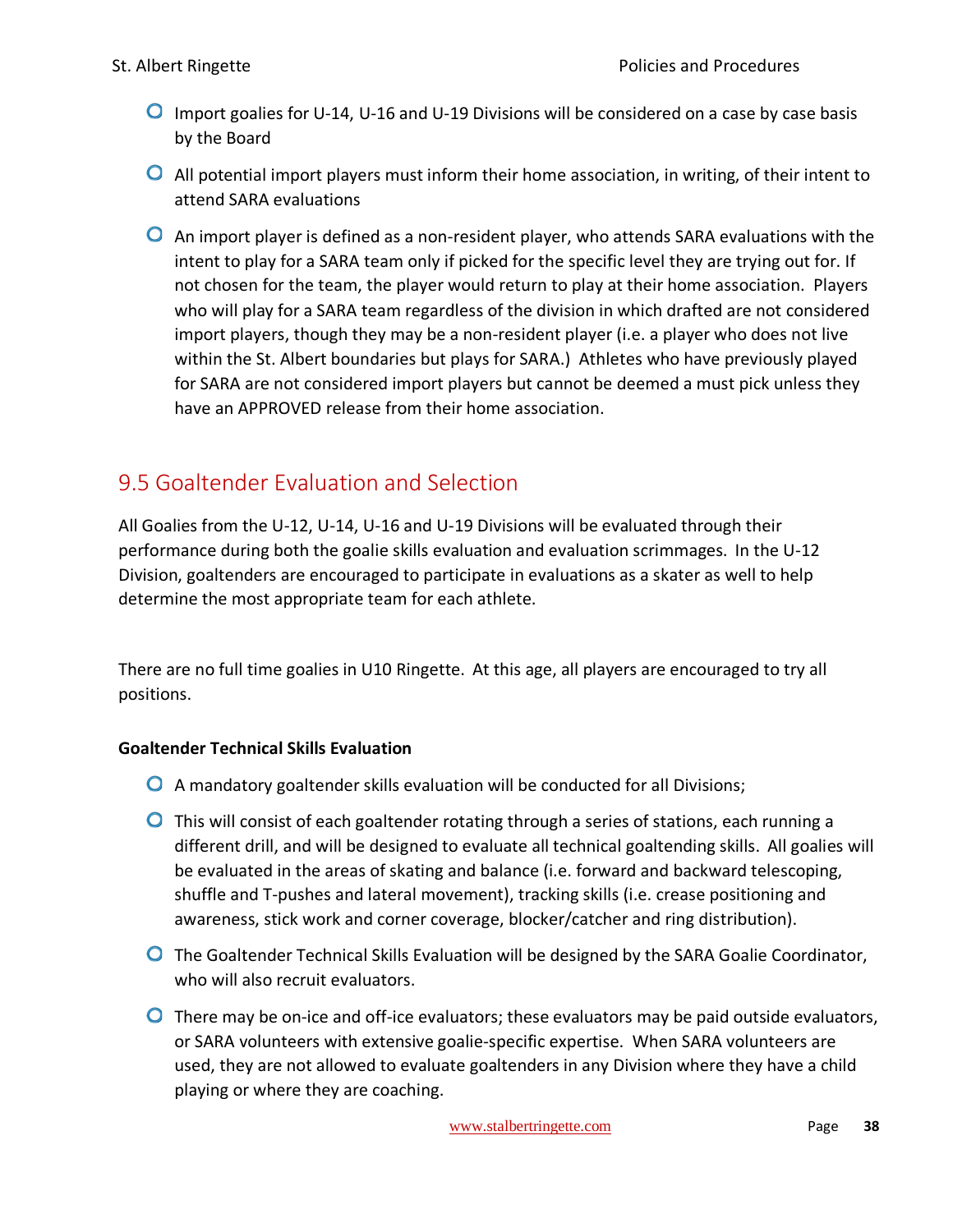- **O** The results of this evaluation will be used to generate a Skills Ranking of all goalies in each Division.
- **O** These results will also be used to determine the most appropriate scrimmage grouping for each goaltender.

#### **Goaltender Evaluation During Skills and Scrimmages**

- O One (at a minimum) dedicated goaltender evaluator will be scoring each goalie on performance for every on-ice valuation
- $\bullet$  This evaluator will be providing evaluation scores in the areas of skating mobility (i.e. forward/backward telescoping and lateral movement including T-push, and shuffle step) positional awareness and reaction, anticipation of shot or scoring chance (i.e. awareness and setting up for the shot, including rebounds and reading the offence), finding/tracking the ring, engagement in the play (i.e. always alert and reading the play), communication with defense/centre in triangle, ring distribution and overall compete level (e.g. willingness to battle to make saves when out of position).
- Additionally, the goaltender evaluator will rank all goalies based on their game performance in each specific scrimmage game. After all evaluation scrimmages have been completed, an overall evaluation ranking will be generated by averaging the results of all on-ice evaluations.

#### **Goaltender Selection Process**

- Each goaltender's final evaluation ranking will be based on the Technical Skills Evaluation (33%) and the Evaluation Scrimmage ranking (67%).
- $\bullet$  Goalies will be drafted to their teams concurrent with skaters, with team selections being made from highest to lowest division. When two teams are being drafted at a particular level, the winner of a coin flip will be given the option of drafting the first goalie or the first skater. If they choose to select the first goalie then the other team will be given first pick of skaters, and vice versa. This process may need to be adjusted depending on the rankings of coaches' kid.

#### **When one team is being drafted at a particular level:**

 $\bullet$  If the team is selecting one goaltender, the coach will select one of the top two goalies from those remaining (in the case of other teams in that Division having already selected their teams).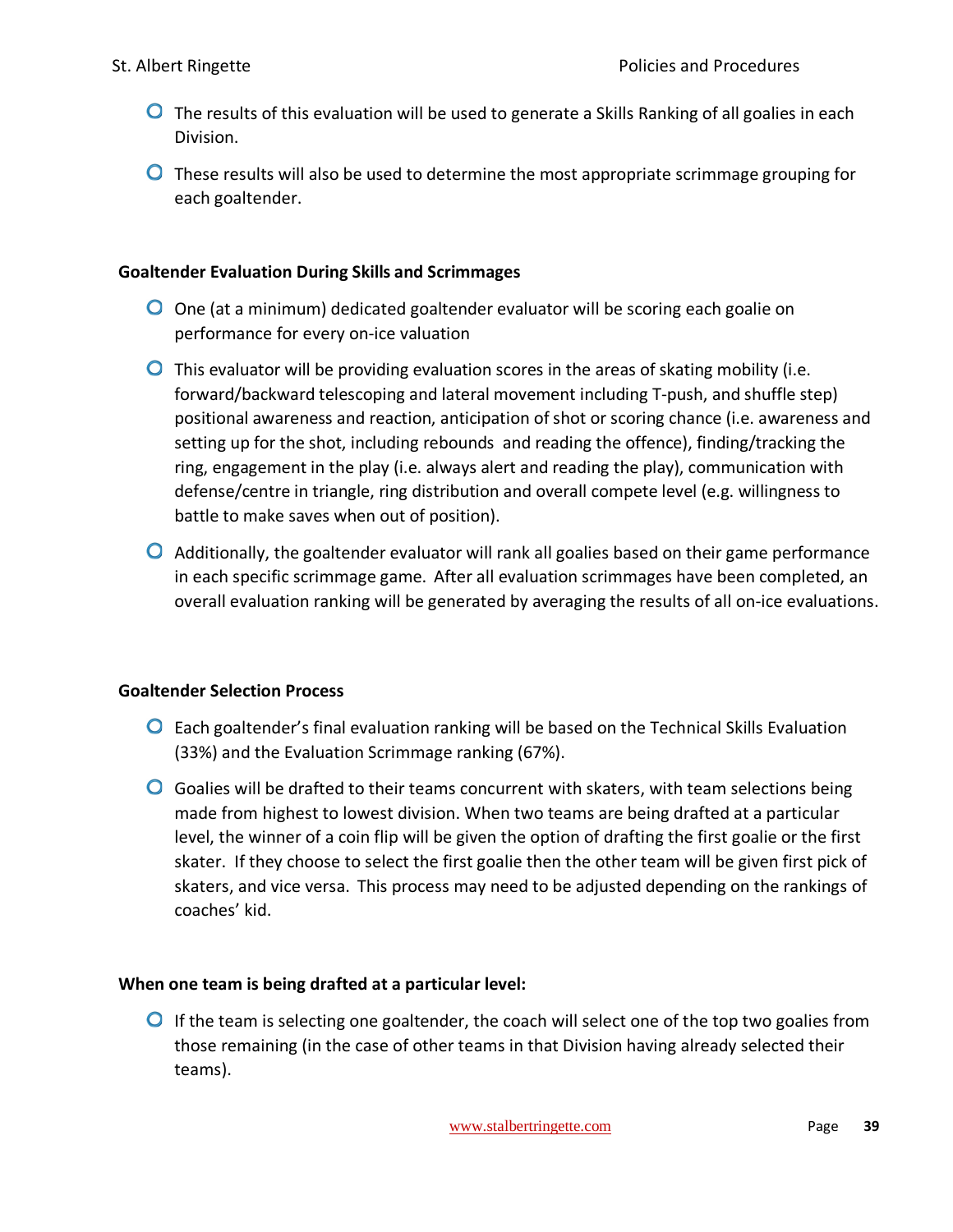**O** If the team is selecting two goaltenders, the coach will select two of the top three ranked goalies from those remaining.

#### **When two teams are being drafted at a particular level:**

- **O** If the teams are selecting one goaltender, then the top three remaining goaltenders will be made available for selection.
- $\bullet$  In the situation where two goalies evaluation scores results in a tie in the rankings then an additional goalie may be made available to be selected. For example, if three goalies are available for selection but the third and fourth ranked goalies' evaluation scores are identical, then four goalies in total will be made available.

For situations that don't fall into any of the above scenarios, the goalie selection process will be determined by a committee consisting of the Evaluation Director, the Goalie Coordinator, the Division Coordinator, and at least two SARA Board Members.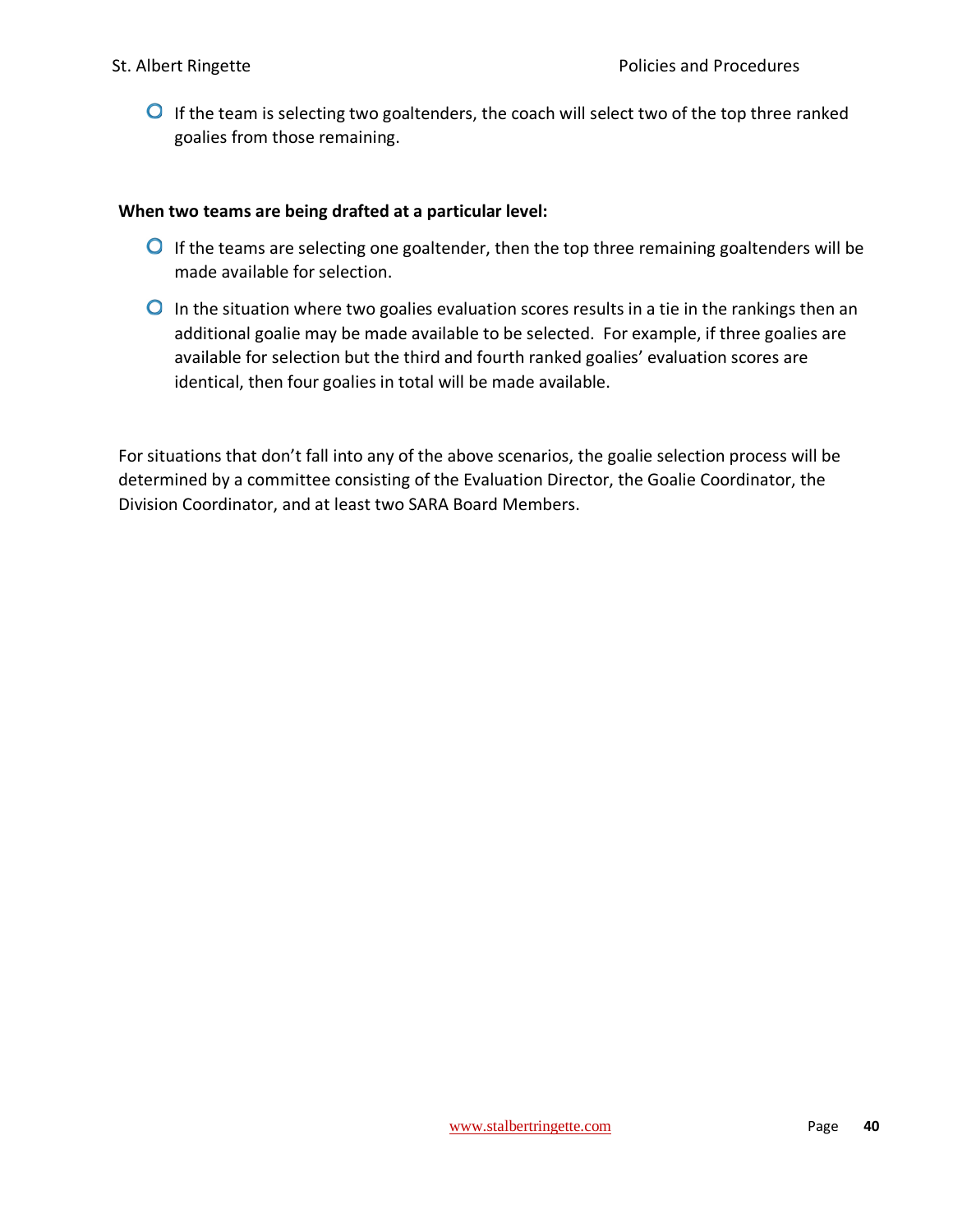# <span id="page-41-0"></span>10.0 Player Residency

#### **General**

Ringette Alberta has set rules that specify the requirements for letting Players register or play for a Team in a different Association or Zone. The process set forth by Ringette Alberta involves completion of a Ringette Alberta Player Release Form and several approvals that may include, but are not necessarily limited to:

- O The Player;
- O One or Both Parents;
- **O** Both Association Presidents;

SARA policies provide what constraints the Association will follow in addition to those defined by Ringette Alberta.

### <span id="page-41-1"></span>10.01 Player Releases

A Player may be released to a Team in a different association or zone based on the RAB residency policy. If a Player tries out for a St. Albert AA team and is not selected, and wishes to try out at that level at a different association or zone, it is requested that they complete a "Notification Of Try-Out" Form". This completed form must be submitted to the applicable Division Coordinator prior to attending tryouts at a different association or zone. If the Player is successful in making that team, and after securing the appropriate signatories, the SARA Registrar will file the completed Player Release Form with Ringette Alberta. If they are not successful, it is expected that they will return to SARA to attend tryouts at the next level.

If SARA does not host a team at a given level, the Player will have the option to try out and play elsewhere.

### <span id="page-41-2"></span>10.02 Players from Other Associations

The Association permits Players from other Associations to play on local Teams subject to:

- a. The constraints and policies set forth by Ringette Alberta;
- b. The Playing Up and Playing Down policies herein contained;
- c. Executive Approval.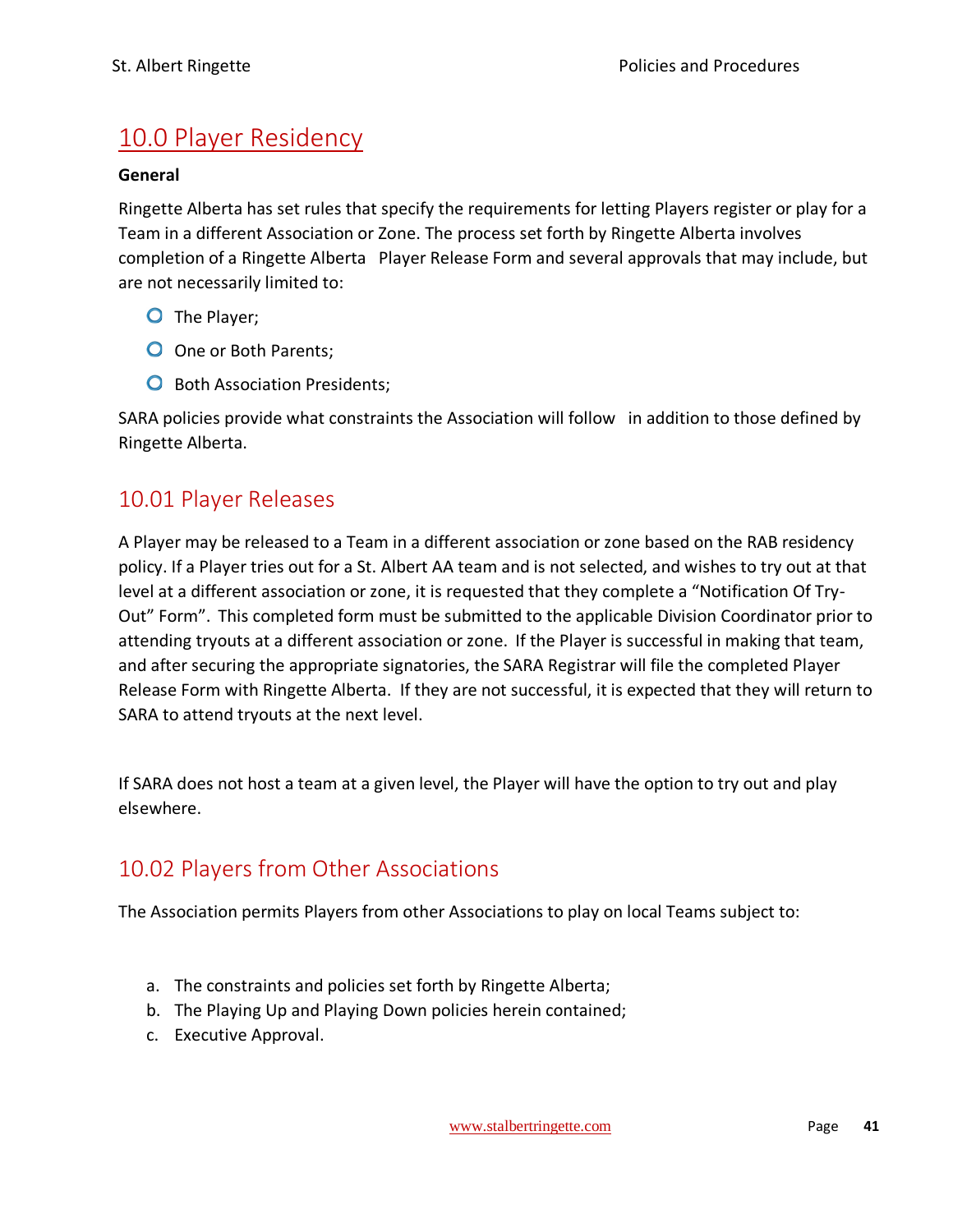### <span id="page-42-0"></span>10.03 Termination of Releases

Starting in the 2017-18 season, in accordance with the processes outlined by Ringette Alberta (3.3.9), previous player releases will not be revoked. All SARA home association members; as defined in section 3.6 of Ringette Alberta policies; wishing a release for the following season must submit a new request.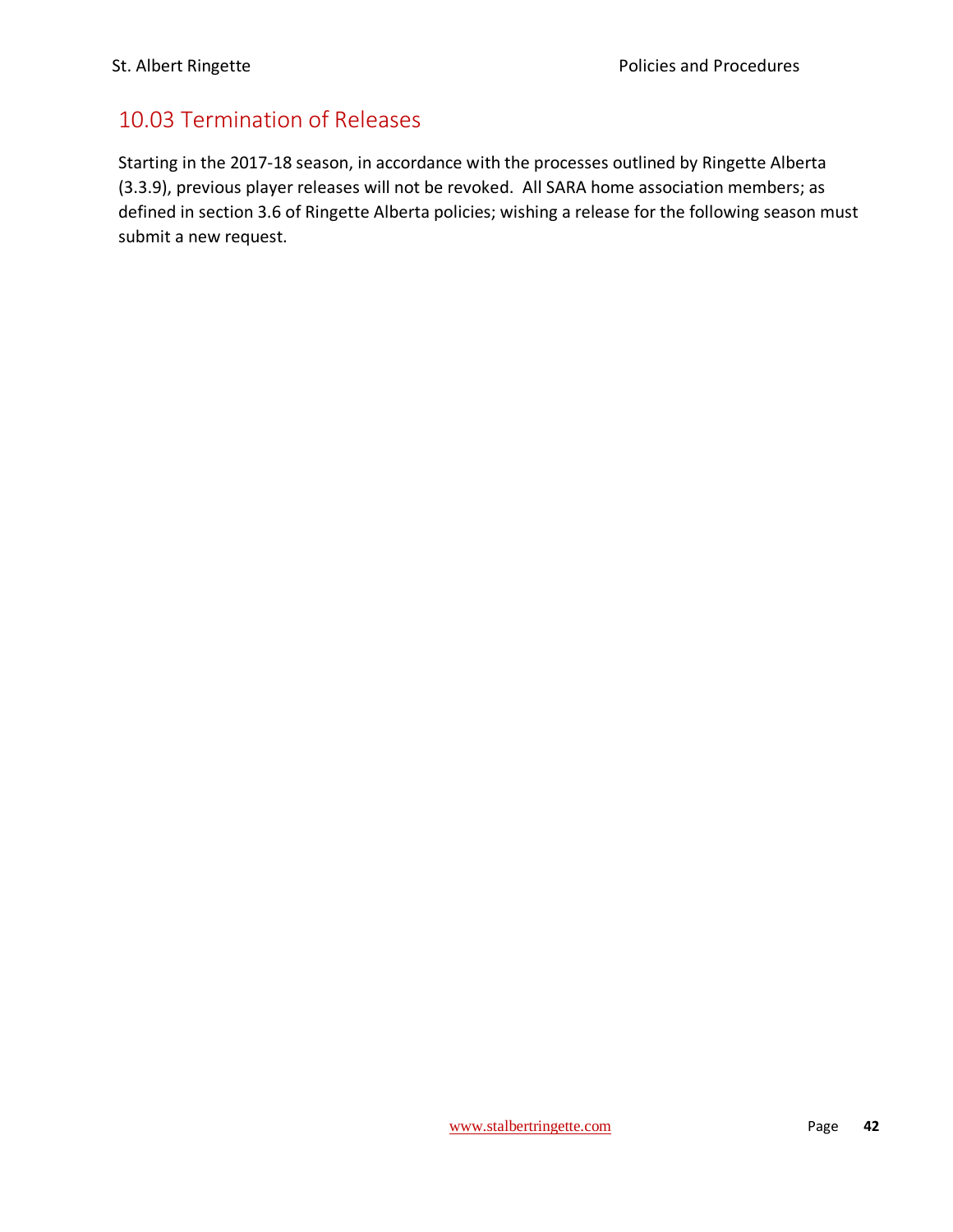# <span id="page-43-0"></span>11.0 Playing Up and Playing Down

#### *General*

*Playing Up* means playing in a Division higher that defined for the Player's age. Normally, Levels within Divisions provide sufficient separation of skill levels.

*Playing Down* means playing in a Division lower that defined for the Player's age. One of the principal goals of the Association for first year Players is to ensure that they have a positive playing experience. Considering the birth date, size, maturity and skill level together with the overall complexion of Association Teams in a given year, it may be better for a Player to play down.

As one of the goals of Ringette is the development of positive self-esteem and a proper sense of self-worth, it is important that Players remain with their peer group.

Leadership can be a bigger challenge than skill improvement. It is sometimes a harder task to become a Team leader on and off the ice than it is to score goals. It is possible that the rewards in life could be greater if this Leadership skill is mastered.

Some studies have shown that the youngest in an age group may struggle, while the oldest tend to be more successful. In all cases of Player movement, the needs of the *Player* (not the parents, not the Association, not the Teams and not of others) must be paramount.

### <span id="page-43-1"></span>11.01 Process for Requested Player Movement

All Player Movement (Up or Down) requests must be made using the "Player Movement Request" Form (available on the Website) and include reasons why the move should occur. The completed request must be submitted to the Development Director. The Development Director will separately interview the Player, the Player's parents, and any other persons deemed appropriate. The interviews, along with consideration of the feasibility of the requested move and any other relevant factors (which include but are not necessarily limited to such things as the Zone 5 Ringette Association, Ringette Alberta, or Ringette Canada rules) will be formulated into a recommendation as to whether the requested move should be considered. The Development Director shall then seek Executive Approval.

If the request is to *Play Down* and the Executive Approval was achieved, this is still subject to final approval by Ringette Alberta's Competition Committee.

If the request is to *Play Up* and the Executive accepted the recommendation of the Development Director, an evaluation process (*see section 9.0*) will occur.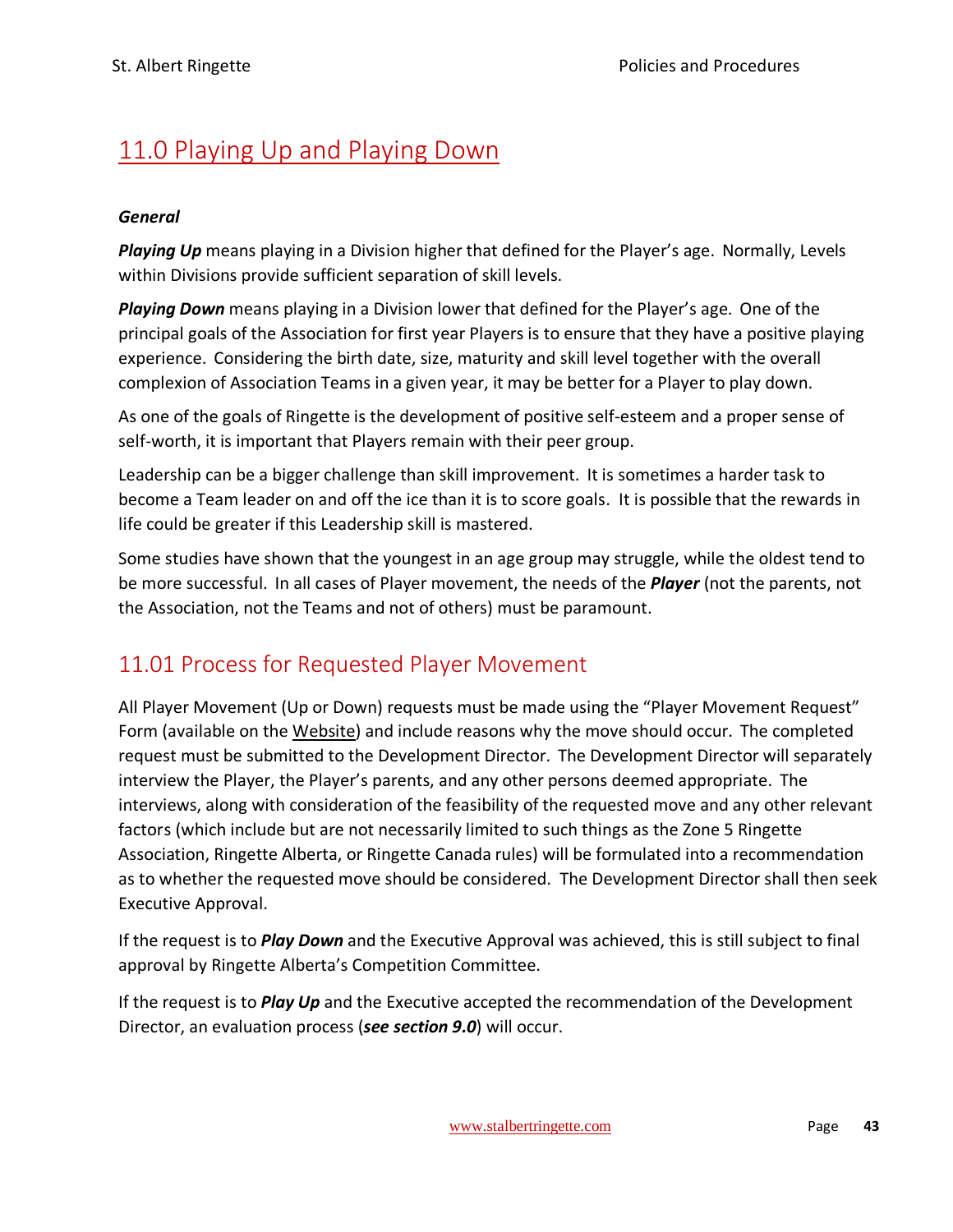### <span id="page-44-0"></span>11.02 Playing Up

The following conditions apply to Playing Up:

- a. The movement can only be to the highest level in the next division;
- b. The Player must try out for and be the top two skaters in the desired level based on the same evaluation criteria applied to all Players at that Level;
- c. If approved, the Player moves up. Such movement is valid for the current season only. A new application must be processed in this same manner for each successive season before the player can "play up".

The evaluation will be monitored by:

- a. The Development Director;
- b. An independent evaluator as approved by the Executive;
- c. One Executive Member that is not the Development Director.

The results of the evaluation will be presented for Executive Approval.

### <span id="page-44-1"></span>11.03 Association Needs

In exceptional years, it may be necessary for the Association to move Players in orderto balance divisions or toform viable Teams.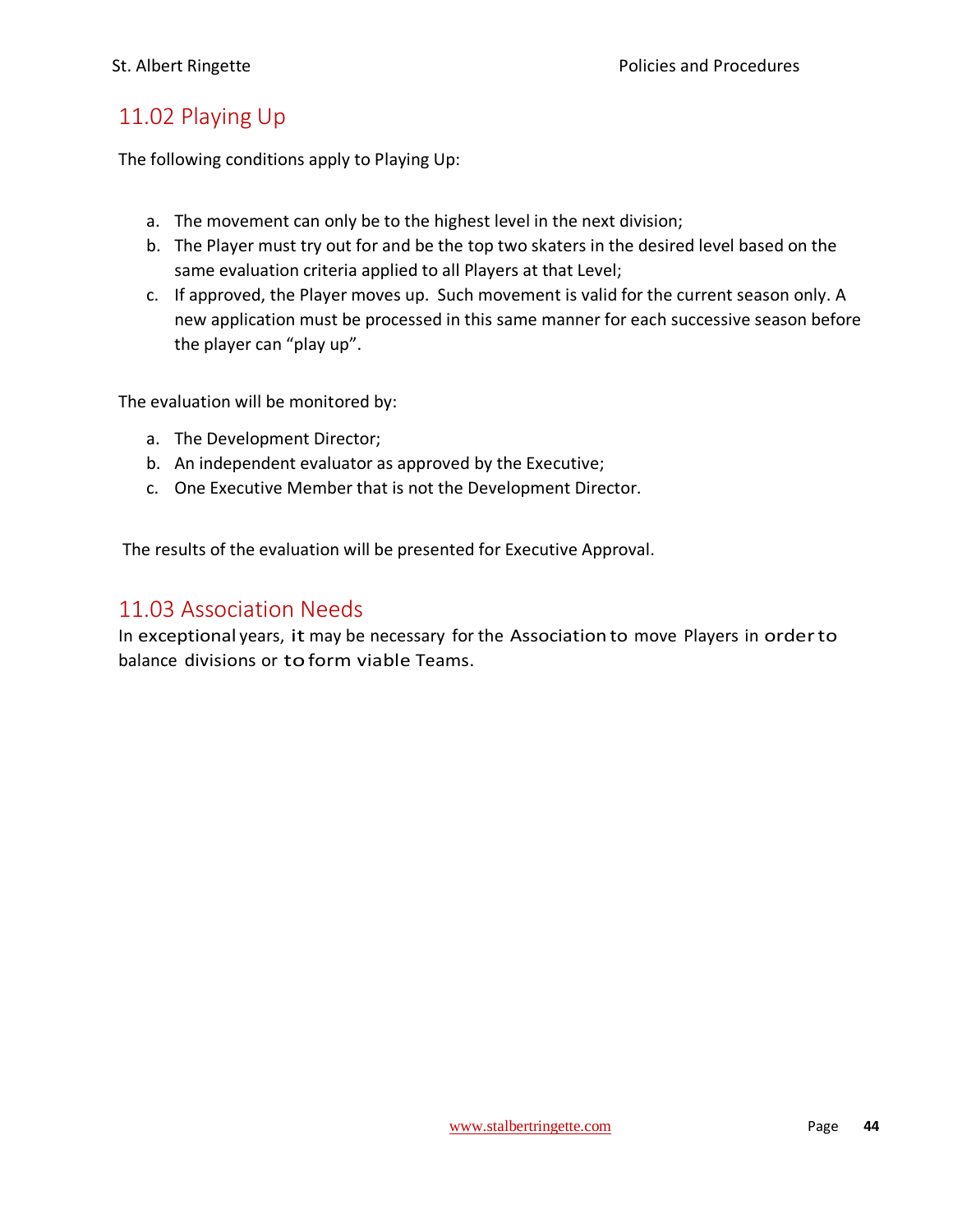# <span id="page-45-0"></span>12.0 Affiliation

#### **General**

The constraints set forth by Ringette Alberta determines which Team Players may play on.

In general, a player can play for a Team only if they are registered on that Team as a Player or an Affiliate Player. Affiliation is the main mechanism by which Ringette Alberta permits Players to play on a different Team than the one they are registered with. Any given player can be affiliated with only one other Team. There are some exceptions for Provincial, Western Canada, and National playoffs, in some cases for Tournaments.

The SARA policies describe what constraints the Association will follow *in addition* to those defined by Ringette Alberta.

### <span id="page-45-1"></span>12.01 Affiliate Level

Player affiliation within SARA will be established and follow the requirements of Ringette Alberta's Player Affiliation Policy. In most cases, affiliation is limited to assignment to an appropriate team one level up. This will include either within the assigned division, or if at the top of a division, the second lowest level within the higher division. The Executive members of the board shall decide upon any requested affiliation that would effectively move a player beyond one level up, and all decisions are final.

Permitted affiliations are listed in the tables below:

|                  | <b>TO AFFILIATE TEAM</b><br><b>Affiliation</b> |                           |                      |                      |                           |                           |                 |                 |                 |           |                  |                 |          |              |              |              |           |           |
|------------------|------------------------------------------------|---------------------------|----------------------|----------------------|---------------------------|---------------------------|-----------------|-----------------|-----------------|-----------|------------------|-----------------|----------|--------------|--------------|--------------|-----------|-----------|
|                  | <b>Permitted</b>                               | <b>U10</b><br>Step 1      | <b>U10</b><br>Step 2 | <b>U10</b><br>Step 3 | <b>U12</b><br>c           | <b>U12</b><br>в           | <b>U12</b><br>А | <b>U14</b><br>c | <b>U14</b><br>в | U14<br>Α  | <b>U14</b><br>AA | <b>U16</b><br>в | U16<br>А | U16<br>AA    | U19<br>в     | U19<br>А     | U19<br>AA | Open      |
|                  | U10<br>Step 1                                  | $\checkmark$ <sup>1</sup> | $\checkmark^1$       | $\sqrt{1}$           | 生                         | $\star$                   | $\star$         | $\star$         | $\star$         | $\star$   | $\pmb{x}$        | $\star$         | $\star$  | ×            | ×            | ×            | $\star$   | $\pmb{x}$ |
|                  | U10<br>Step 2                                  | $\pmb{\times}$            | ×                    | $\blacksquare$       | $\checkmark$ <sup>1</sup> | $\checkmark$ <sup>1</sup> | ×               | 生               | 生               | ×         | ×                | $\pmb{x}$       | 生        | ×            | ×            | ×            | ×         |           |
|                  | U10<br>Step 3                                  | $\star$                   | $\star$              | $\star$              | $\mathbf{Z}^1$            | $\checkmark$ <sup>1</sup> | ×               | 生               | 生               | ×         | ×                | $\bullet$       | ×        | ×            | ×            | ×            | ×         |           |
| <b>TEAM</b>      | <b>U12 C</b>                                   | $\pmb{\times}$            | $\pmb{\times}$       | $\pmb{x}$            | $\star$                   | ⊠                         | ✓               | ✓               | ✓               | ✓         | ✔                | ✓               | ✓        | √            | ✓            | ✓            | ✓         |           |
|                  | <b>U12B</b>                                    | $\star$                   | ×                    | $\pmb{x}$            | ×                         | $\bullet$                 | ✓               | $\checkmark$    | ✓               | ✓         | ✓                | $\checkmark$    | ✓        | $\checkmark$ | ✓            | $\checkmark$ | ✓         |           |
|                  | <b>U12 A</b>                                   | $\pmb{x}$                 | ×                    | ×                    | ×                         | $\star$                   | ×               | ×               | ⊠               | ✓         | ✓                | ✓               | ✓        | ✓            | $\checkmark$ | ✓            | ✓         |           |
| TIME             | <b>U14 C</b>                                   | $\pmb{\ast}$              | $\pmb{x}$            | $\pmb{\times}$       | $\star$                   | $\pmb{\ast}$              | $\star$         | $\pmb{\times}$  | ✓               | ✓         | ✓                | ✓               | ✓        | ✓            | ✓            | ✓            | ✓         | N         |
|                  | <b>U14B</b>                                    | $\pmb{\times}$            | ×                    | $\pmb{x}$            | 生                         | $\pmb{x}$                 | $\star$         | 生               | $\bullet$       | ⊠         | ✓                | ✓               | ✓        | ✓            | ✓            | ✓            | ✓         | Table     |
| <b>FROM FULL</b> | <b>U14 A</b>                                   | $\star$                   | $\star$              | $\boldsymbol{\ast}$  | 生                         | $\star$                   | $\star$         | 生               | $\star$         | $\star$   | 囨                | ✓               | ✓        | ✓            | ✓            | ✓            | ✓         |           |
|                  | <b>U14 AA</b>                                  | ×                         | ×                    | $\star$              | ×                         | $\bullet$                 | ×               | ×               | $\bullet$       | $\star$   | ×                | $\pmb{x}$       | ✓        | $\checkmark$ | ✓            | ✓            | ✓         | See       |
|                  | <b>U16B</b>                                    | $\pmb{x}$                 | $\star$              | $\star$              | 生                         | $\pmb{x}$                 | $\star$         | 生               | $\star$         | $\pmb{x}$ | $\pmb{\times}$   | $\pmb{x}$       | स्र      | ✓            | ✓            | $\checkmark$ | ✓         |           |
|                  | <b>U16 A</b>                                   | $\star$                   | $\star$              | $\star$              | 生                         | $\bullet$                 | $\star$         | 生               | $\bullet$       | $\star$   | $\star$          | $\pmb{x}$       | $\star$  | 57           | ✓            | ✓            | ✓         |           |
|                  | <b>U16 AA</b>                                  | $\star$                   | ×                    | $\star$              | 生                         | $\star$                   | $\star$         | ×               | $\star$         | $\star$   | $\star$          | $\star$         | $\star$  | ×            | $\star$      | $\checkmark$ | ✓         |           |
|                  | <b>U19B</b>                                    | $\star$                   | ×                    | $\pmb{x}$            | ×                         | $\star$                   | $\star$         | 怎               | ×               | $\star$   | $\star$          | 生               | $\star$  | 怎            | ×            | ⊠            | ✓         |           |
|                  | <b>U19A</b>                                    | $\pmb{x}$                 | ×                    | ×                    | ×                         | $\star$                   | $\star$         | 生               | ×               | $\star$   | $\star$          | $\star$         | ×        | 生            | ×            | ×            | ⊠         |           |
|                  | <b>1119 AA</b>                                 | ×                         | 生                    | ĸ                    | 生                         | 生                         | $\star$         | 生               | $\bullet$       | ×         | ×                | 生               | ×        | 生            | ×.           | ×            | Ł         |           |

**TABLE 1**

<sup>1</sup> To a maximum of 5 games per season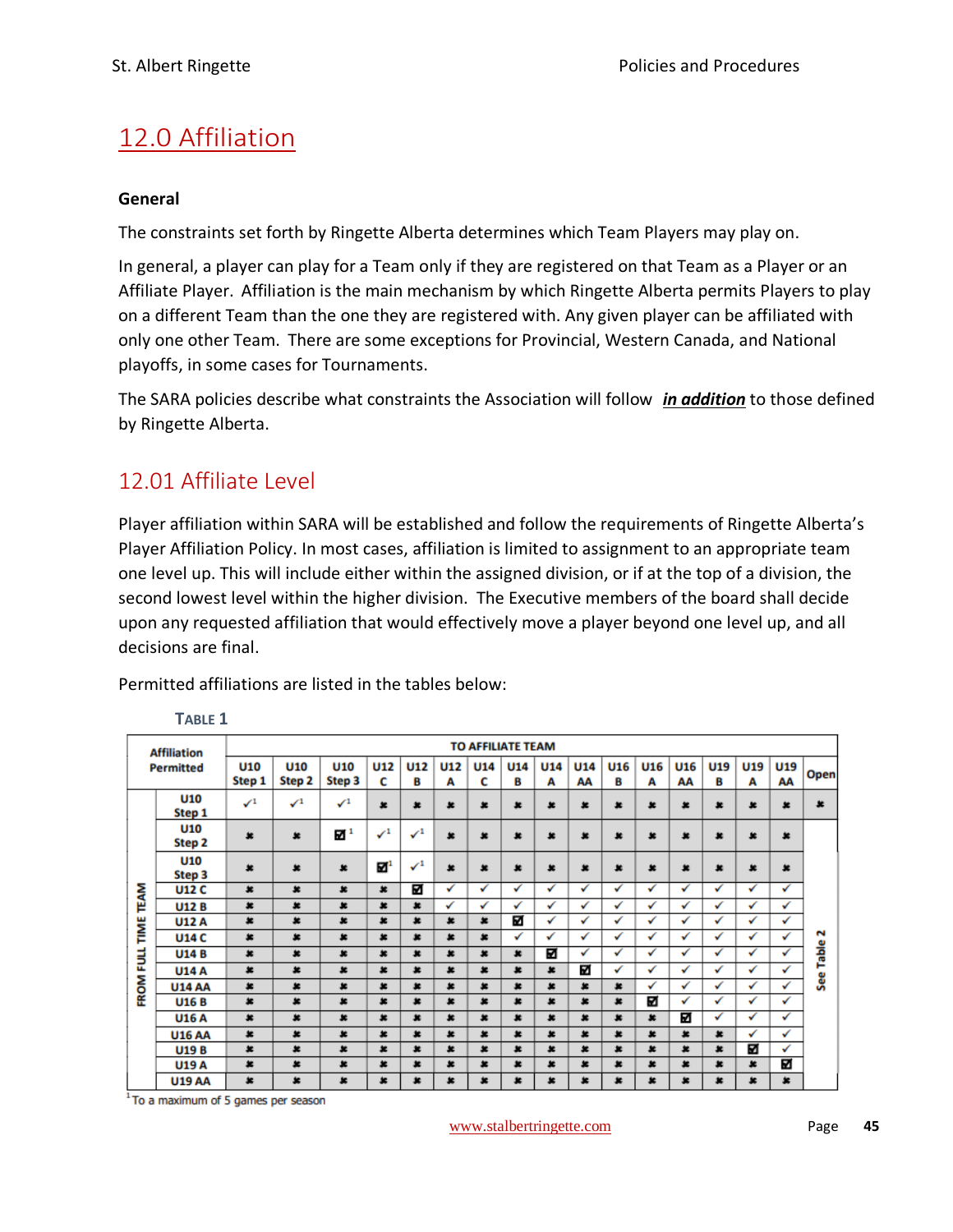|                |                              |                           | <b>TO AFFILIATE TEAM</b> |           |              |              |                 |               |              |              |  |  |
|----------------|------------------------------|---------------------------|--------------------------|-----------|--------------|--------------|-----------------|---------------|--------------|--------------|--|--|
|                | <b>Affiliation Permitted</b> | <b>Masters</b>            | Open<br>D                | Open<br>c | Open<br>в    | Open<br>А    | <b>NRL</b>      | <b>U19 AA</b> | <b>U19A</b>  | <b>U19B</b>  |  |  |
|                | <b>Masters</b>               | ✓                         | ✓                        | ✓         | ✓            | ✓            | $\sqrt{2}$      | $\pmb{\ast}$  | $\pmb{\ast}$ | $\pmb{\ast}$ |  |  |
|                | Open D                       | $\checkmark$ <sup>1</sup> | ✓                        | ✓         | ✓            | ✓            | $\checkmark$    | $\pmb{x}$     | $\pmb{x}$    | $\star$      |  |  |
|                | Open C                       | $\pmb{\ast}$              | $\pmb{\ast}$             | ✓         | ✓            | ✓            | $\checkmark$    | $\pmb{\ast}$  | $\pmb{\ast}$ | $\pmb{\ast}$ |  |  |
| FULL TIME TEAM | Open B                       | $\pmb{x}$                 | $\pmb{x}$                | $\pmb{x}$ | ✓            | $\checkmark$ | $\mathcal{S}^2$ | $\pmb{x}$     | $\pmb{x}$    | $\pmb{x}$    |  |  |
|                | Open A                       | $\pmb{x}$                 | $\pmb{x}$                | $\pmb{x}$ | $\pmb{x}$    | ✓            | $\sqrt{2}$      | $\pmb{x}$     | $\pmb{\ast}$ | $\pmb{x}$    |  |  |
|                | <b>NRL</b>                   | $\pmb{x}$                 | $\pmb{x}$                | $\pmb{x}$ | $\pmb{x}$    | $\pmb{x}$    | $\pmb{x}$       | $\pmb{x}$     | $\pmb{x}$    | $\pmb{x}$    |  |  |
| FROM           | <b>U19 AA</b>                | $\pmb{\ast}$              | $\pmb{\ast}$             | $\pmb{x}$ | $\pmb{\ast}$ | $\checkmark$ | $\sqrt{2}$      | $\pmb{\ast}$  | $\pmb{\ast}$ | $\pmb{\ast}$ |  |  |
|                | <b>U19 A</b>                 | $\ast$                    | $\pmb{x}$                | $\ast$    | ✓            | ✓            | $\mathcal{S}^2$ | ✓             | $\pmb{\ast}$ | $\pmb{\ast}$ |  |  |
|                | <b>U19B</b>                  | $\ast$                    | $\pmb{x}$                | ✓         | ✓            | ✓            | $\checkmark^2$  | ✓             | ✓            | $\pmb{x}$    |  |  |
|                | U16, U14                     | $\pmb{x}$                 | $\pmb{x}$                | ✓         | √            | $\checkmark$ | $\mathcal{S}^2$ | ✓             | ✓            | ✓            |  |  |

**TABLE 2**

### <span id="page-46-0"></span>12.02 Establishing Affiliation

SARA will follow Ringette Alberta policies regarding affiliation. A player may be called up from their regular team to play on a higher-level team on an as needed basis. Affiliates may be called up from any division or level to play a higher division or higher level. This is conditional on the player, parents, coaches and local association agreeing to the affiliation and completing the necessary Player Affiliation form (found on the Website). This allows a team to compete where there are not enough players for a viable team and allows a team to replace absent, sick, injured, or suspended players on a game-to-game basis. Player affiliation cannot be used to improve the competitiveness of a team at the expense of ice time for a regular player. Before a team can take affiliate players, the coach of that team must consult with the parents of the selected players and the coach of the affiliate athlete's full time team. It is expected that all coaches will abide by this policy. It is critical that coaches familiarize themselves with Ringette Alberta's Affiliation Policy to ensure skater/goalie threshold numbers are followed prior to dressing affiliates.

# <span id="page-46-1"></span>12.03 Affiliates in Practice

A coach may invite an affiliate to practice with the Team they are affiliated to only if the Affiliate's commitment to their own Team is not compromised.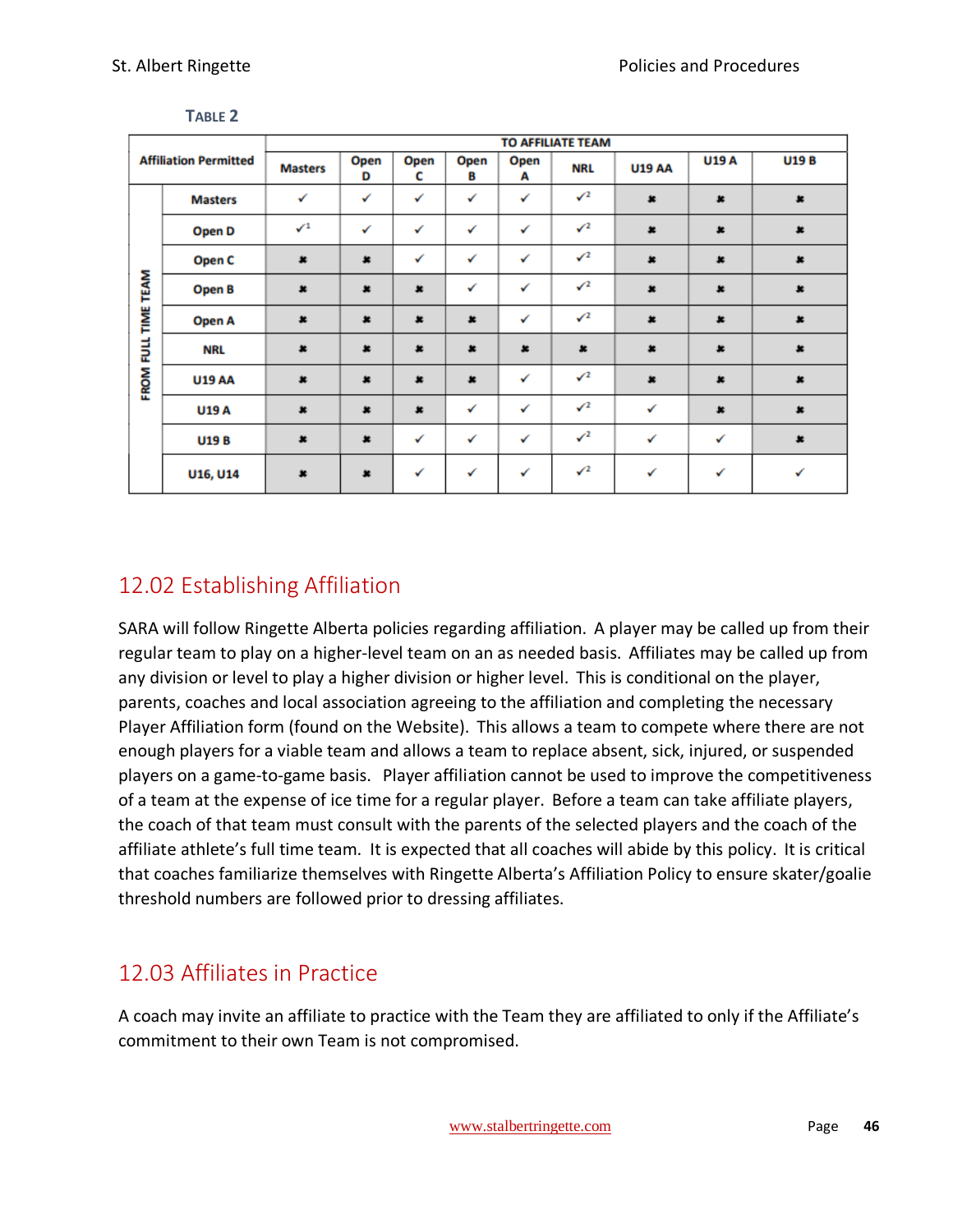### <span id="page-47-0"></span>12.04 Affiliates in Game

With the exception of Affiliates in Tournaments (*see 12.05*), an Affiliate may play in games, subject to Ringette Alberta constraints on the Team they are affiliated, provided that the Affiliate would not miss a game of their own Team.

### <span id="page-47-1"></span>12.05 Affiliates in Tournaments

An Affiliate may play in tournaments, subject to Ringette Alberta constraints on the Team they are affiliated provided that the Affiliated:

- a. Has been properly identified on the Tournament Registration form, regardless of whether such form had provision for doing so;
- b. Would not miss a game with their own Team.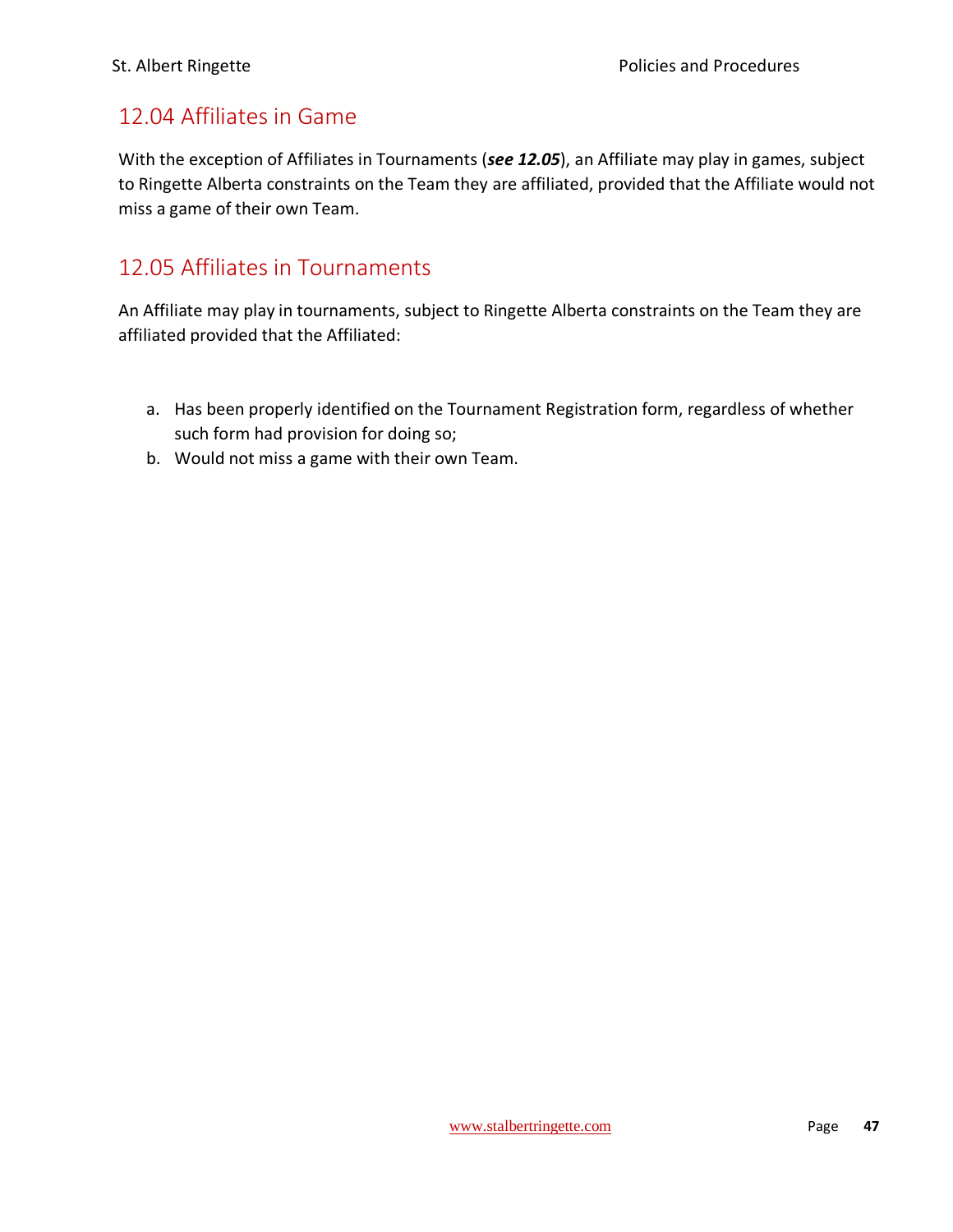# <span id="page-48-0"></span>13.0 Coach Selection

#### **General**

The Association believes its coaches are the heart of a successful program. Coaches have a responsibility to not only teach Players the fundamental skills and strategies to become better Players, but also serve as role models to help our Players become better people. In this section, "Coach" means both "Head Coach" and "Assistant Coach".

### <span id="page-48-1"></span>13.01 Application

All prospective Coaches shall, in each year they wish to coach, complete the "*Coaching Application*" Form (available on the Website) prescribed by Association and submit it to the Coach and Player Development Coordinator according to the date or dates specified.

Also, coaches who have been disciplined through involvement in Ringette the previous season must include details of the discipline with their application. The discipline information shall be made and communicated to the applicant. The decision reached by the Discipline Committee is final.

### <span id="page-48-2"></span>13.02 Selection Criteria

The Association may use a wide range of criteria it deems appropriate in order to select its coaches. The selection criteria includes, but is not necessarily limited to or constrained by:

- a. Formal coaching, training and certification levels in accordance with Ringette Canada rules;
- b. A level of experience commensurate with the level of Ringette being coached;
- c. Demonstrated conformance to Bylaws and Policies of the Association, Ringette Alberta and Ringette Canada.
- d. Consideration will be given to coaching candidates who have attended SARA Coaching Mentorship programs, Ringette
- e. Alberta mentorship programs, and Ringette-specific coaching programs;
- f. Result of the RCMP Security Clearance/Criminal Record check.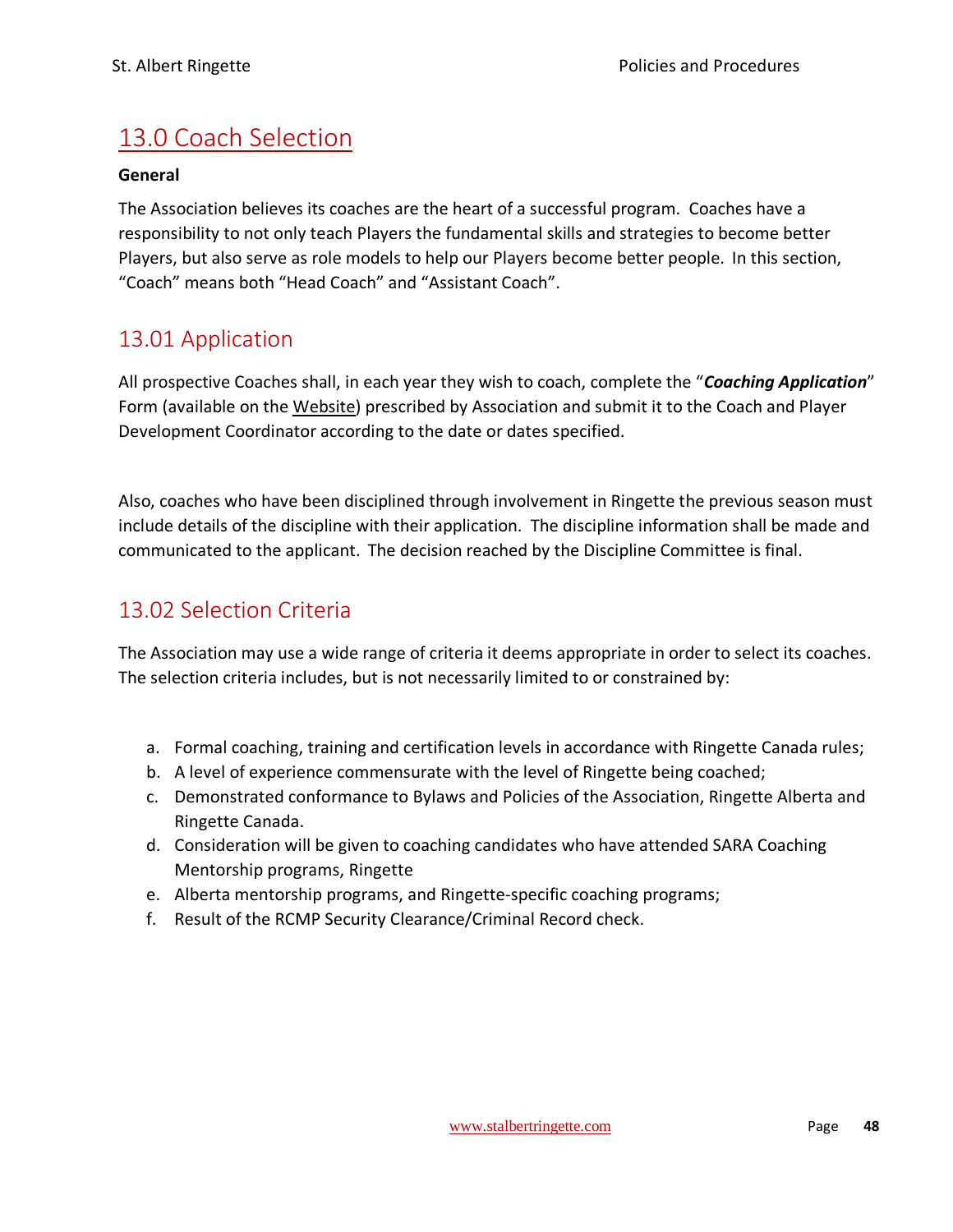### <span id="page-49-0"></span>13.03 Selection Process

Before the beginning of each season, *a Three Members Coach Selection Committee* will be appointed by the Executive. Three members of the Committee shall consist of:

- a. Development Director;
- b. A Division Coordinators;
- c. One other Member from the Executive.

The Committee may canvas applications for all coaching positions, review all applications of the prospective candidates, interview prospective candidates and other relevant parties and make its determination of the appropriate candidates for each Team. The Committee will advise all candidates of their status in the timeliest possible manner. The final decisions of the Committee are not appealable.

### <span id="page-49-1"></span>13.04 Coach Evaluations

The Association will distribute a Coach Evaluation Form to every Team. Each parent is requested to provide feedback in relation to the Coaches, including Assistant Coaches, in order to assist in setting direction relating to clinics and future coaching requirements for SARA. The respective Development Director along with another member of the Executive will review the content of the evaluations with any coach if required or requested.

### <span id="page-49-2"></span>13.05 Coach Evaluation of Players

At the end of each season, all Head and Assistant Coaches for U10, U12, U14 and U16 teams will be required to complete an evaluation of all players on their team. This data will include a 1 to 5 Rating on each of the following player attributes:

- **O** Skating
- **O** Ringette Skills
- **O** Game Sense
- **O** Tenacity
- **O** Coachability

The coach will also provide a Coach Placement Recommendation for the following season. This data will be used to help in the following year evaluation and team formation process, and to track aggregate player and team metrics to help improve the SARA development practices.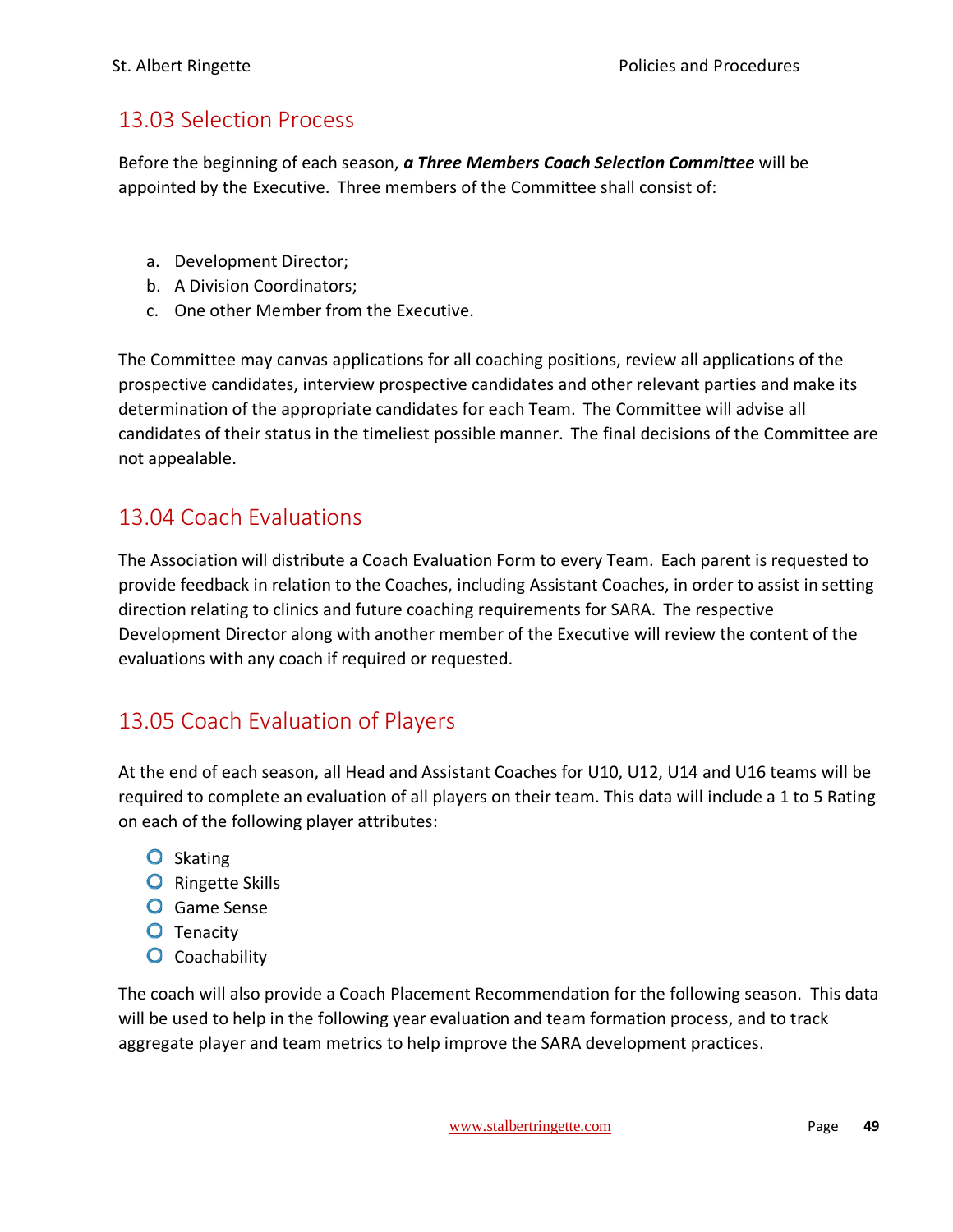### <span id="page-50-0"></span>14.0 Teams

#### **General**

The Association endeavors to create Teams that will provide a positive playing experience for the Players. Ringette is a team sport and every Player should be made to feel part of the Team. Things that are taken into consideration in Team creation, but not necessarily limited to or constrained by are:

- **O** Team viability;
- Competitiveness expectations at the various Levels ("AA", "A","B", etc);
- **O** Player Development for future year team formation
- **O** Availability of Coaches;
- **O** Availability of ice;
- **O** Player placement requests;
- **O** Player position requests.

In general, the Association prefers to declare a team at each Level of competition. Where the above factors contribute to the potential of no team being declared at a given level, players and parents shall be advised as soon as possible.

Once formed, the Team as a whole has certain obligations to, and certain expectations of, the Association. The Team Personnel (made up of the individuals identified on the TRF), Players, and Parents have certain rights with respect to the Team and how it operates.

### <span id="page-50-1"></span>14.01 Team Personnel Screening

As much as is practical, the Association will follow the *Volunteer Canada Safe Steps Screening Program* as outlined on their Website **[www.volunteer.ca](http://www.volunteer.ca/)** (NOTE: It is expected that Ringette Canada will, in the future, establish guidelines for Team Personnel).

Minimally, all Team Personnel must obtain a completed "*Criminal Record Check*" Form (available on the Website) and submit it to the Development Director. This is a requirement at the beginning of each Ringette season.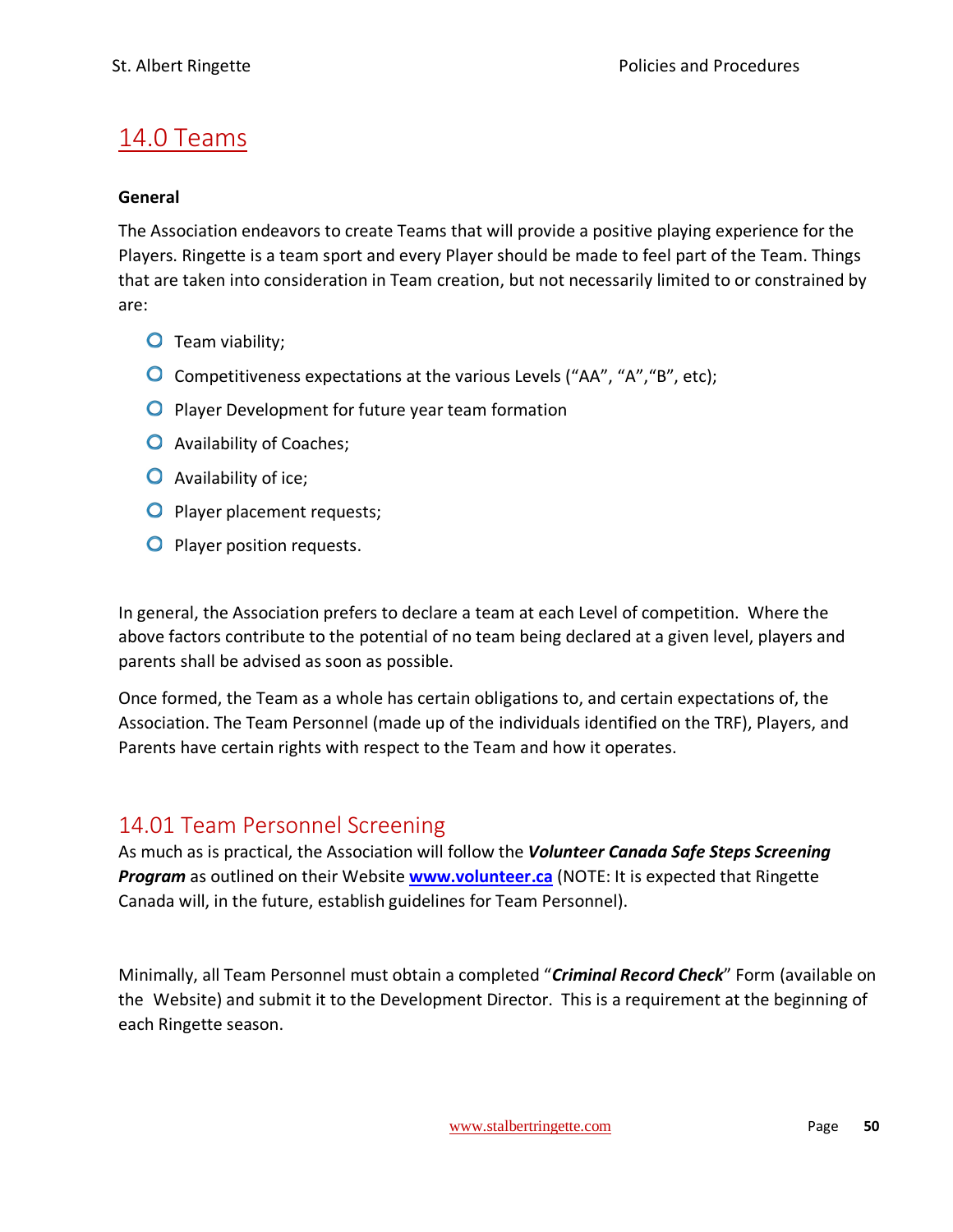# <span id="page-51-0"></span>14.02 Player Evaluation

Player evaluation will be conducted prior to the beginning of each Ringette Season for each Division and all Player evaluation shall be done according to Association prescribed processes. All Division coordinators shall provide due notice prior to the start of the season as the evaluation process. Notice will be provided via the SARA Website outlining the evaluation process for the current season.

Players (or their parents) may inquire only about *their own* (or child's) evaluation. *Neither* Players nor their parents are permitted to inquire about the evaluation or standings of other players.

In the U-10 Division, every player attending wishing to be a *goaltender* will be evaluated at the first skating skill session as a

*skater*.

### <span id="page-51-1"></span>14.03 Team Assignments

When evaluations are complete, Players will be assigned to a Level within a Division and a Team within that Level. These placements are final. Players (or their parents) wishing further information about *their own* (or child's) placement must submit a

request *in writing* to the Division Coordinator.

### <span id="page-51-2"></span>14.04 Player Positions

All U-10 Players should be given the opportunity to play every position. Also note that there are restrictions on how often a player may participate as a goaltender (*see 1104*).

For all other Divisions, position placement is at the discretion of the Team Staff.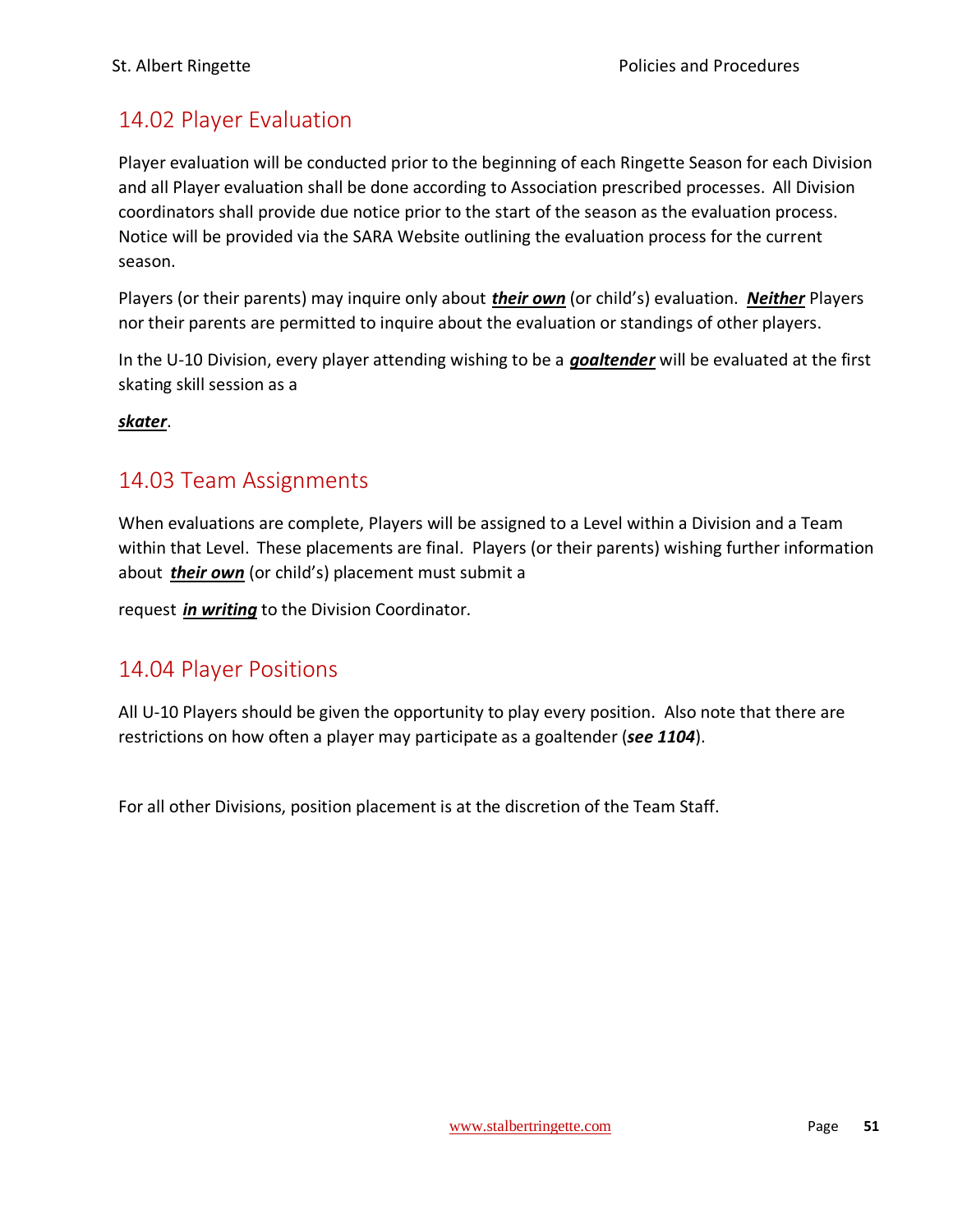### <span id="page-52-0"></span>14.05 Goaltenders in Games

Generally speaking, at U10 Step 1 and U10 Step 2, all the kids should be rotated through all positions, although kids that absolutely do not want to play goal shouldn't be forced to.

Generally speaking, at U10 Step 3 and U12 a player may be a full time goaltender under the condition that:

a) at all levels, all kids who are interested in the position must be given the opportunity in practice and games

b) at U10 Step 3 no kid plays more than 50% of the games so that others have the opportunity to play and develop their interest in the position.

### <span id="page-52-1"></span>14.06 Player Discipline

Situations may arise where it is necessary for the Team Staff to discipline a Player. Most often, the situations results from contravention of the Code of Conduct (see *2.0 CODE OF CONDUCT*) or other actions deemed detrimental to the functioning of the Team. The discipline will most often be reduced Playing Time (*see 14.06*). However, the Team Staff may take other disciplinary action depending on the nature of the breach of the Code of Conduct.

### <span id="page-52-2"></span>14.07 Playing Time

The following guidelines apply to *Playing Time* (*see also 11.06*):

- a. All Players should receive approximately equal ice time over the season;
- b. Penalty Time assessed to the Player counts as Playing Time;
- c. Injury time in a game counts as Playing Time;
- d. Certain situations may, at the Team Staff's discretion, be reason to vary shift length or frequency;
- e. Goaltender playing time is subject to policy 14.05
- f. Backup goaltenders Playing Time is at the discretion of the Team Staff;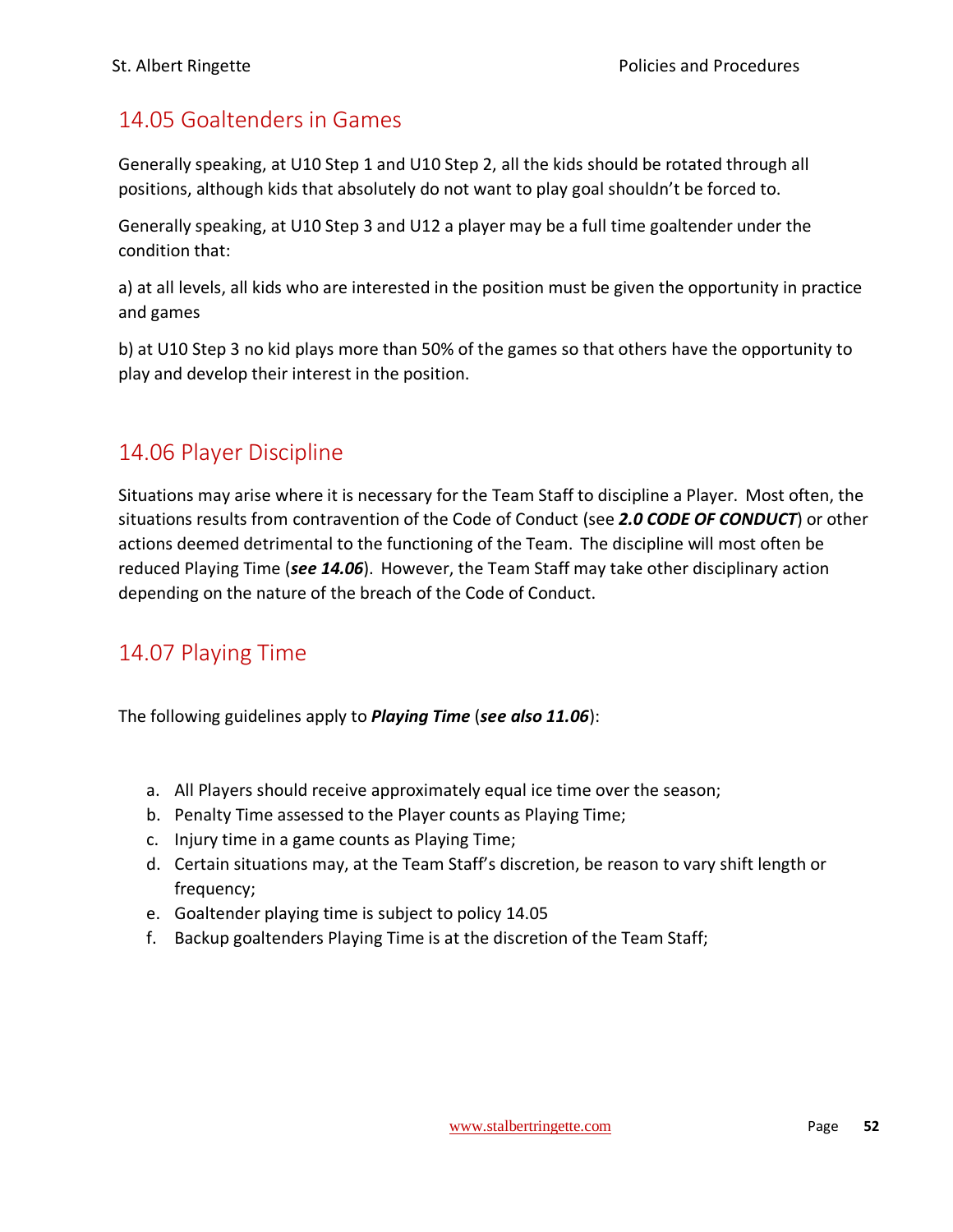### <span id="page-53-0"></span>14.08 Team Issues

If those involved cannot equitably resolve any issue, concern, or problem within or about the Team or outside intervention is desired, a request for assistance must be put in writing and submitted to the Division Coordinator. If the Division Coordinator cannot achieve a resolution, a recommendation will be formulated and presented for Executive Approval.

### <span id="page-53-1"></span>14.09 Game Administration

Every U10 team must, unless otherwise provided for, provide two people for Timekeeper and penalty box duties for each home game and provide two people for game sheet and penalty box for each away game.

Every U12 or higher team must, unless otherwise provided for, provide three people for Timekeeper, shot clock and penalty box gate for each home game and provide two people for game sheet and penalty box gate for each away game.

Minor officials may exchange roles as they mutually agree.

The allocation of minor officials for games is based on the constraints of the BGL or specific RAB sanctioned event.

A copy of every game sheet must be uploaded to BGL stats (website) via team representative (manager) within 24 hours of game completion. Visiting teams will verify data entry within 48 hours. The results of each game shall be submitted electronically as per the direction of the Statistician to the BGL.

### <span id="page-53-2"></span>14.10 Team Provisions

The provisions provided by the Association to each Team include, but are not necessarily limited to:

- a. Ice Time (**see** *15.0 Team Ice Allocation*);
- b. One set of Goaltender equipment;
- c. Individual Goaltenders may request equipment from the Association. The Association may provide the equipment at the discretion of the Executive for an annual fee.
- d. Two sets of Game Jerseys (light and dark);
- e. One pair of Ringette pants per player (annual rental fee set by the Association required upon receipt);
- f. Rings, as determined by the Association;
- g. One First Aid kit (at a cost to the team)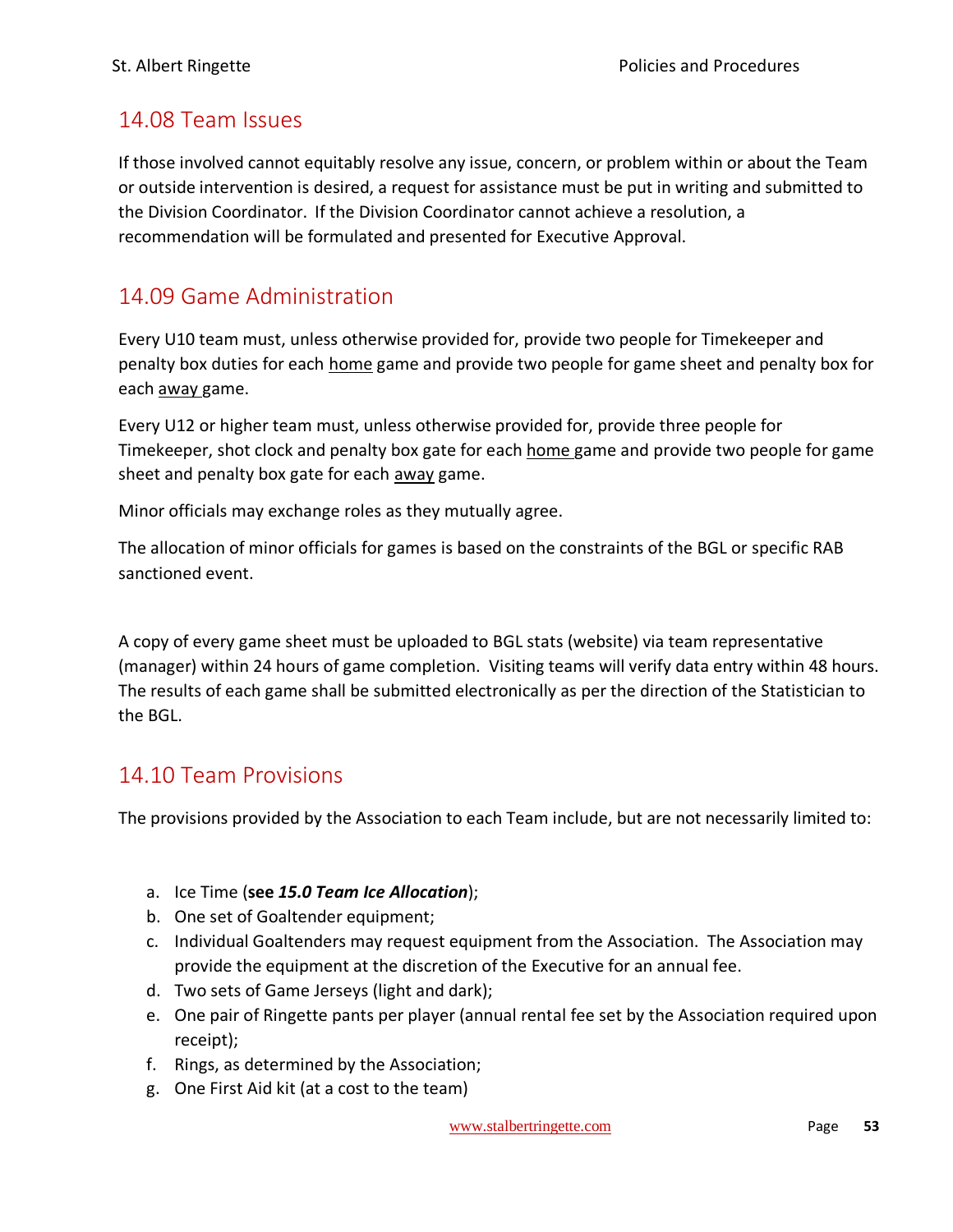- h. Referees for all scheduled league home games;
- i. Referees for exhibition games arranged by the Team;
- j. Game Sheets
- k. Ice time and referees for U10 playoffs.

Each team will pay a deposit upon receiving the provided equipment, the amount of which will be determined by the Executive. At the conclusion of the Ringette Season a specified time and location will be announced for each Division to return the equipment provided. Upon the return, in satisfactory condition, the deposit will be returned to the Team.

Things the Association does not provide but it is not necessarily limited to:

- a. Practice Jerseys;
- b. Water bottles;
- c. Tape;
- d. Practice Pylons.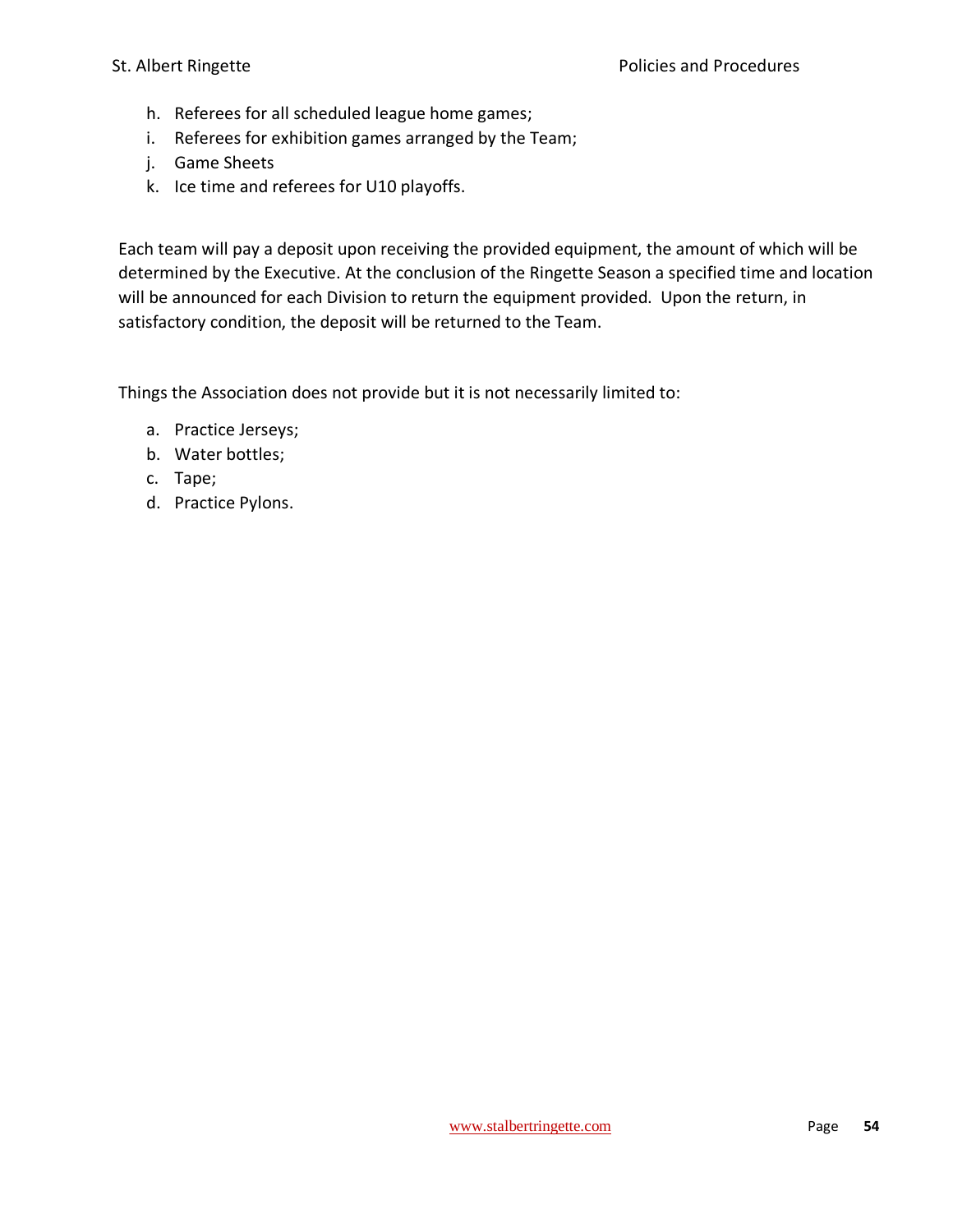### <span id="page-55-0"></span>14.11 Team Obligations

All Teams are expected to:

- a. Play all league and playoff games these games take priority over all other activities;
- b. Use all assigned ice;
- c. Specify to the Ice Allocator, according to the lead-time specified by the Ice Allocator, any ice that cannot be used;
- d. Properly care for all equipment provided by the Association;
- e. Use Game Jerseys and Game Pants in games only i.e. Game Jerseys and pants are not to be worn during practices;
- f. Obtain and have at hand at all times, a blank "Misconduct" Form and a blank "Complaint" Form (both of which are available on the Website).
- g. Develop and review an Emergency Response Action plan for the team
- h. Complete the Provincial Commitment to attend and critical dates notification
- i. Have access to player medical forms and emergency contact information
- j. Game sheets for all home games

### <span id="page-55-1"></span>14.12 Team Treasurer

Every Team must appoint or select a person to the position of *Team Treasurer* to manage the finances of the Team. The Team staff and Treasurer are responsible for preparing the Team Budget (*see 14.13*). In order to protect the interests of the Players, the team and the Association, the Team Treasurer will open and maintain a bank account for the duration of the season for which the account was created. Statements will be made available to all parents of the Team upon request and a final statement provided upon the closure of the account. It is mandatory that there are two (2) signatures required on the Team Account to avoid any conflict of interest relative to finances. No team debit cards are permitted.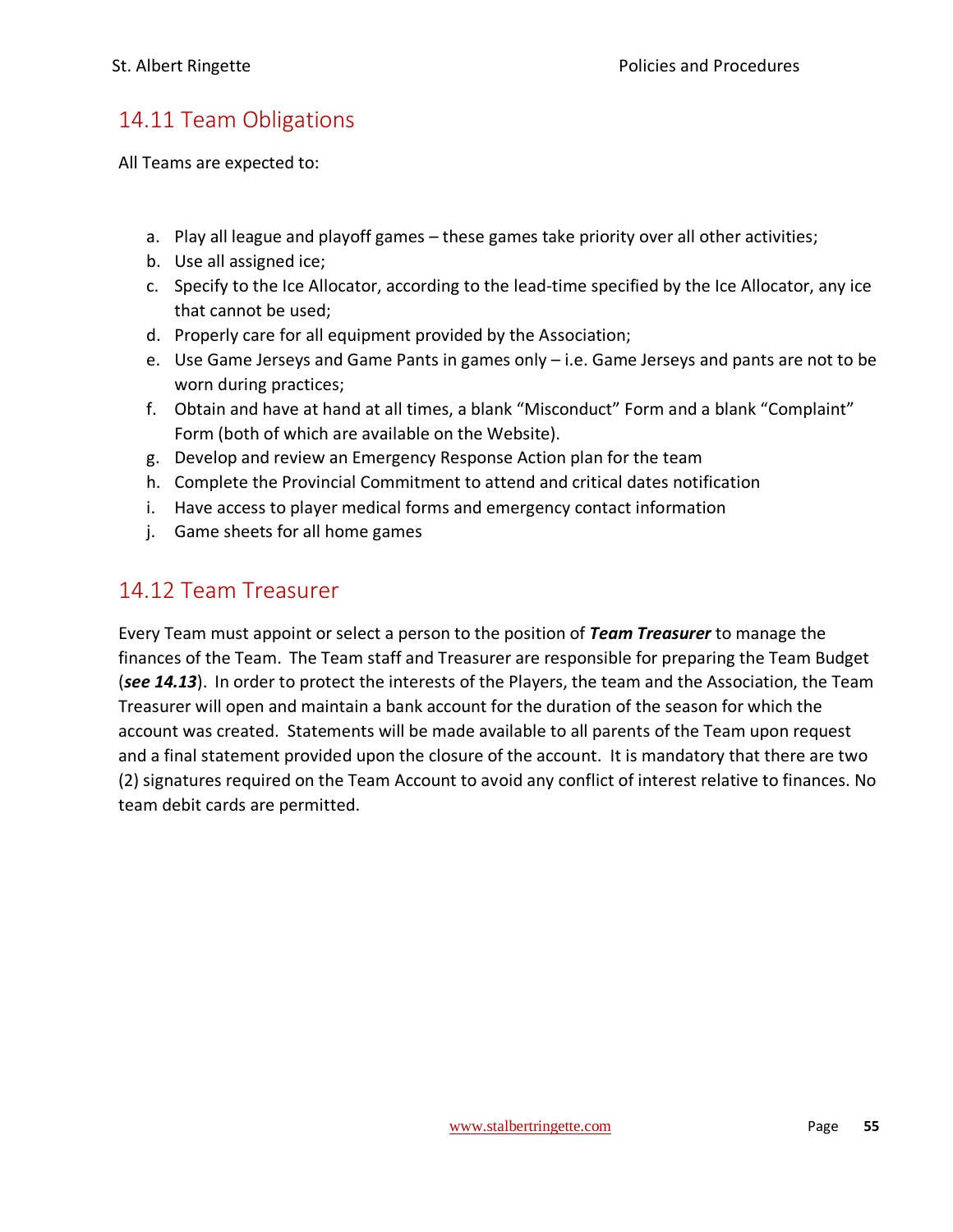### <span id="page-56-0"></span>14.13 Team Budget

Every Team must create a budget called the **Team Budget** , a sample is available in the manager's handbook. Such a budget could include, but is not necessarily limited to such things as:

- Levies assessed to the Team or Players through the Team (*see 6.04*);
- **O** Team expenses for Non-parent coaches;
- **O** Team Travel for league and tournament play;
- **O** Team Pictures;
- **O** Tournaments:
- Championships (*see 14.15*);
- O Trophies;
- O Parties;
- **O** Fundraising activities
- **O** Off- ice Training

The Majority of the Team must agree to the Team Budget. Copies of the Initial Team Budget and final financials report must be submitted to the Division Coordinator for the Team and the Association Treasurer if requested. The Team Budget is internal to the Team and the Association has no responsibility for collecting or refunding this money with the exception of any Levies due the Association. It is up to the Team to determine how it will raise the funds necessary to meet the Team Budget. Any fundraising activities undertaken by an individual team is separate and apart from the Association mandated fundraising obligations.

### <span id="page-56-1"></span>14.14 Team Fee

Based on the Team Budget and fundraising initiatives the Team may undertake, the Team may choose to assess each Player a fee called the *Team Fee* to provide the funds necessary to meet the Team Budget.

### <span id="page-56-2"></span>14.15 Championships

For U-12 and higher age Divisions, Provincial or higher Championships may exist. The Association assumes that teams will participate, should they qualify, in these higher-level Championships. Teams that *do not* wish to participate in such championships must submit their withdrawal intent in writing to their Division Coordinator **by November 15<sup>th</sup>**. Any fees associated to entering such Championships will be paid by the team not by the association. In addition, all travel, food, lodging, or related expenses are the responsibility of the team.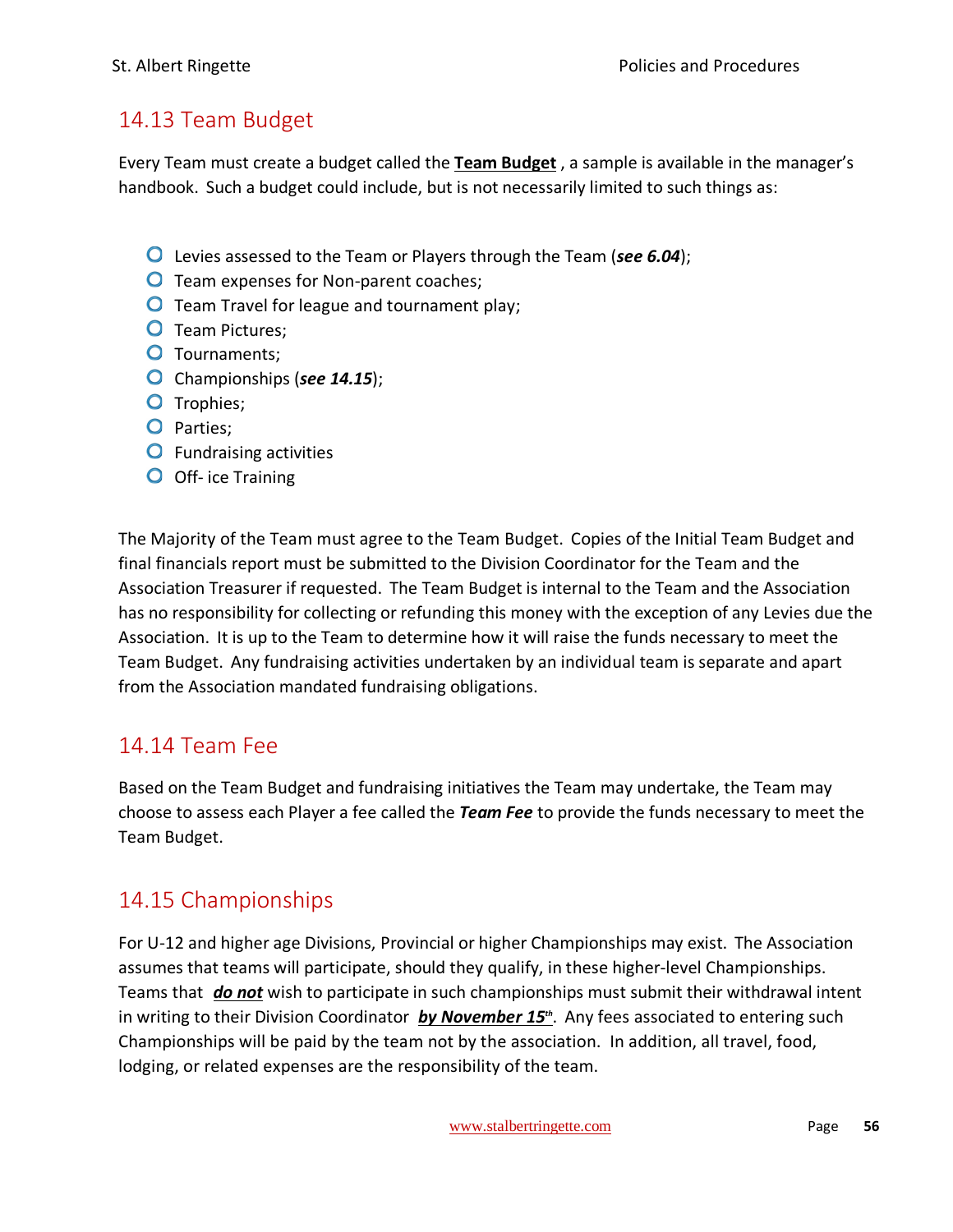# <span id="page-57-0"></span>14.16 Non-Parent Head Coaching Reimbursement

The association strives to provide highly skilled competent coaching staff for all of its players. The opportunity to offer non-parent head coaching positions on our teams is a priority for SARA to be able to support advancing the skill development of our players. To assist the teams that have a full time non-parent head coach a reimbursement of \$1000.00 at the start of the season will be provided. Should the head coach decide to bring on other non-parent coaches, any additional expenses for these team staff will be the responsibility of the team.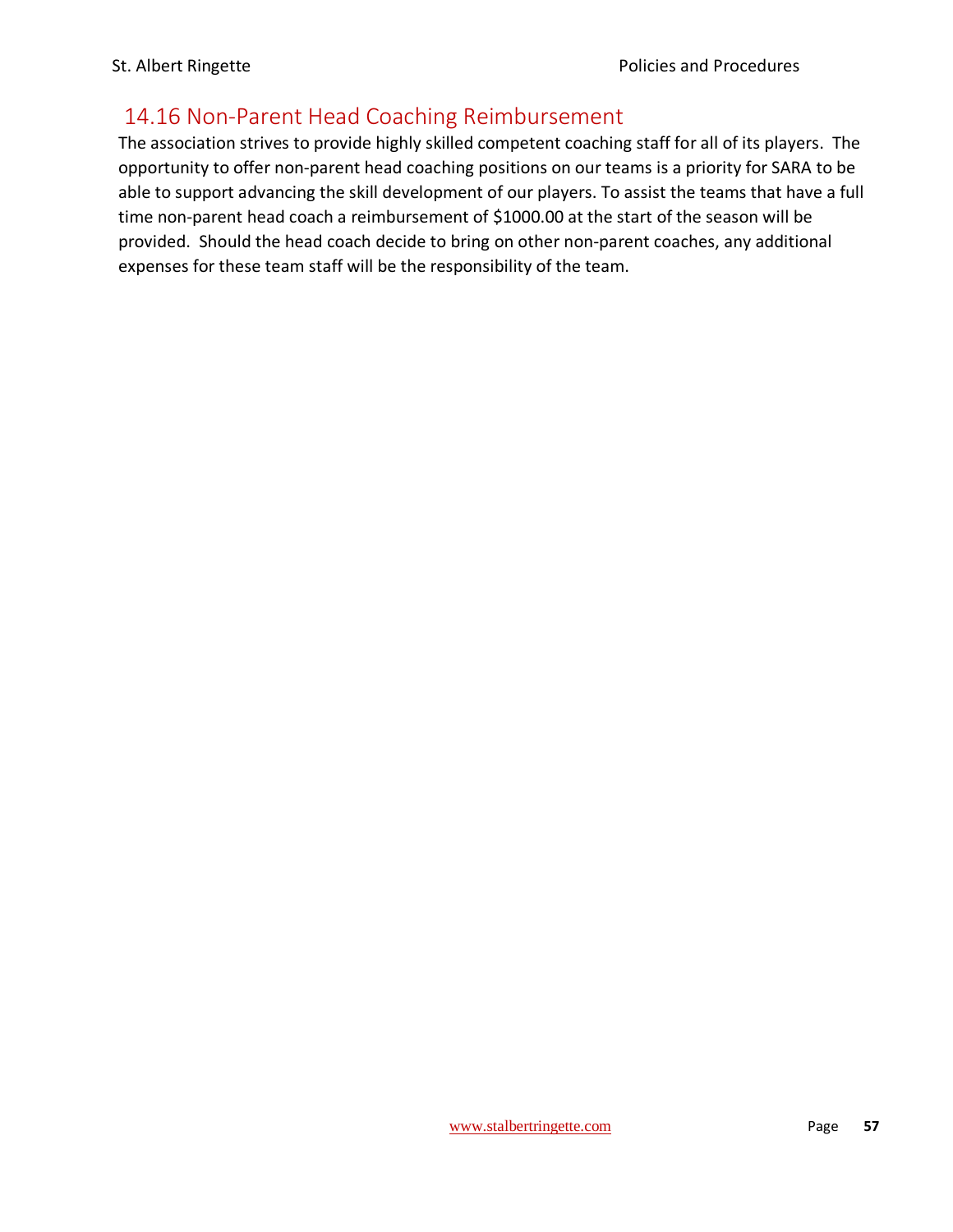# <span id="page-58-0"></span>15.0 Team Practice Ice

#### **General**

The Association provides Team practice ice for Teams at the equivalent to a half-sheet per week.

However, it's certainly to the Association's advantage to provide teams with access to additional practice ice. The Association is able to contract local ice and make it available at a competitive price, when this would be difficult for Teams to accomplish.

The Association will only contract for additional ice that is clearly required by the Teams.

#### Ice Sharing Definitions

*Full Share:*

A weekly full sheet of ice for a minimum of one hour for the playing season.

*1/2 Share:*

A weekly half sheet of ice OR a biweekly full sheet of ice for a minimum of one hour for the playing season.

### <span id="page-58-1"></span>15.01 Base Ice Allocation

Association Teams from U10-U19 regardless of Division or Level, receive a 1/2 Share per week.

### <span id="page-58-2"></span>15.02 Practice and Exhibition Game Ice Allocation

Over and above the weekly practice slots, teams could be assigned additional ice for practice and exhibition games throughout the season.

#### **Special Event Hosting Ice**

On occasion opportunities may arise for SARA to provide ice for special events that relate to the development and promotion of the sport of Ringette.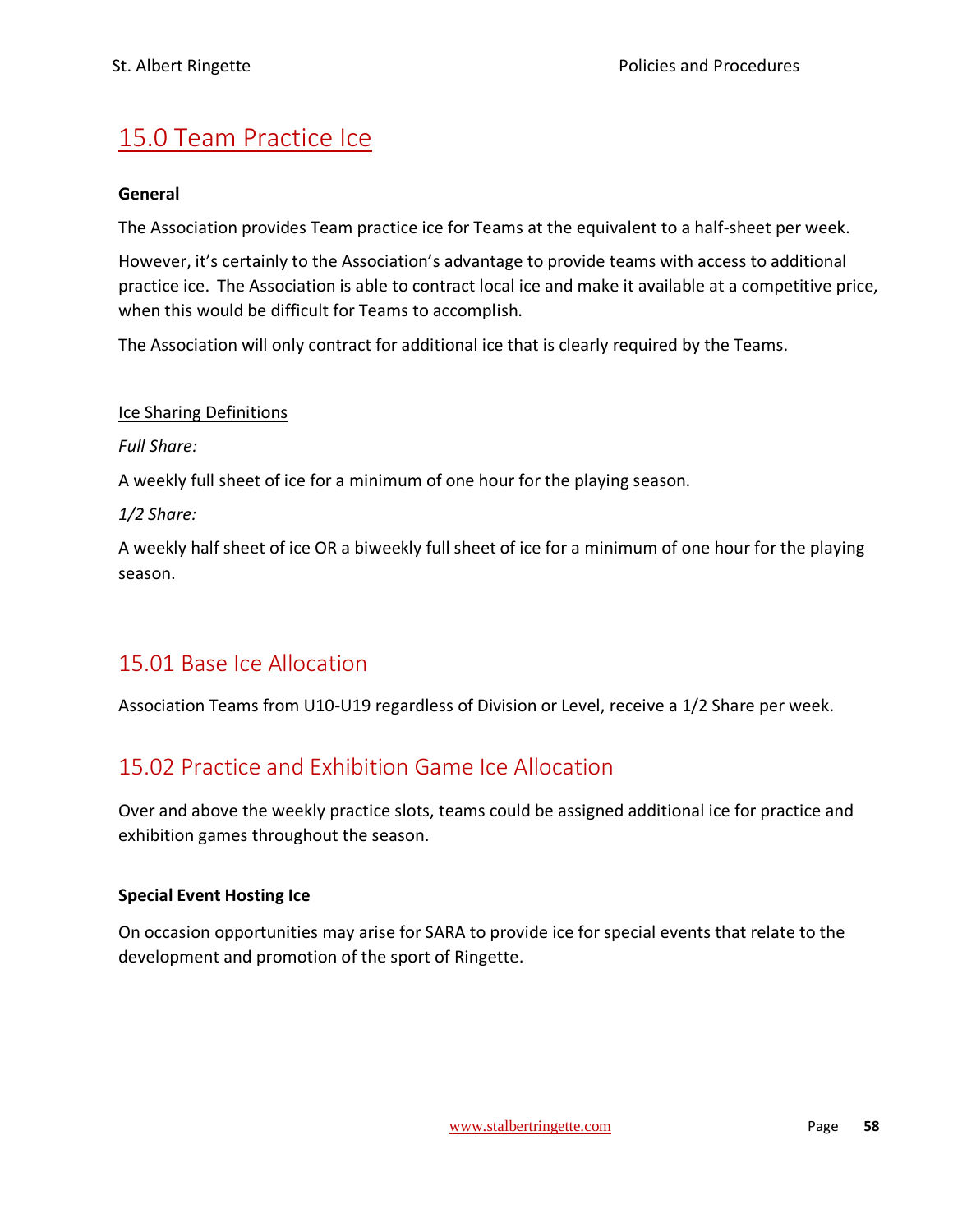# <span id="page-59-0"></span>16.0 Tournament Attendance Policy

Tournament attendance is an essential part of a ringette teams positive season experience. St. Albert Ringette strives to ensure that all teams are following LTAD guidelines when it comes to competition to training ratios. Excessive tournament play by a single team in a season can lead to stress on players and parents for various reasons including but not limited to financial strain, player burn out, and scheduling issues.

As such each St. Albert Ringette team may attend a **MAXIMUM of:**

- **O** Active Start- 2 tournaments per season
- U10 step 1- 2 tournaments per season (one after the first 5 league games and one after the second 5 league games) \*For step one only year end wind up is considered in these maximums as per RAB
- U10 step 2 and 3 4 tournaments per season of which no more then 2 may be out of town
- U12- 5 tournament per season of which no more then 3 may be out of town
- U14- 6 tournaments per season of which no more then 4 may be out of town
- U16 6 tournaments per season of which no more then 5 may be out of town
- **O** U19-7 tournaments per season of which no more then 5 may be out of town

These tournament maximums include St. Albert Turkey ring and any exhibition games which require an over night stay. The following tournaments are excluded from these maximums play downs, regional championships, provincial championships and post provincial play.

Attendance at the St. Albert Turkey ring is mandatory for all teams that the Turkey Ring committee applies for sanctioning for.

Upon acceptance to a tournament team staff, coach or manager, must inform their division coordinator so that adherence to this policy is ensured.

Requests for exceptions to the above requirements may be brought to the SARA Board for consideration and decision. The decision is final and not appealable.

Failure to adhere to this policy will result in disciplinary action under the SARA Code of Conduct and the SARA Disciplinary Policy, which may include removal of practice ice and/or suspension of coach(es) or other sanctions deemed appropriate. During tournaments and exhibitions game, disciplinary actions from Ringette Alberta and Black Gold League will apply.

\*out of town tournaments are defined as tournaments which require an over night stay\*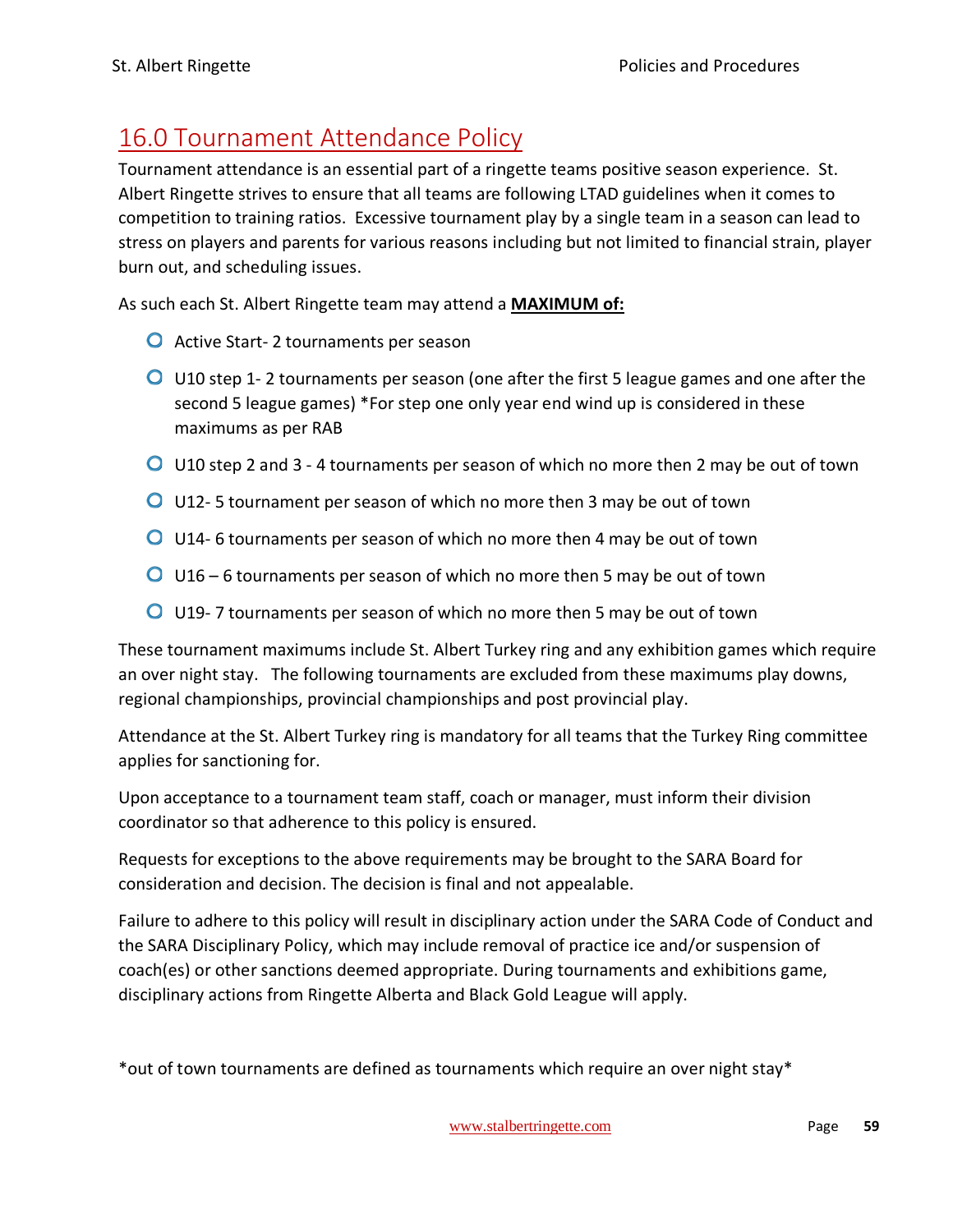# <span id="page-60-0"></span>17.0 Open Ringette

#### **General**

The Association exists to develop and support players who are involved in Community Ringette in St. Albert. There are, however, many St. Albert based players that wish to play at a more or less competitive level, or continue playing Ringette beyond current community levels.

These different Ringette steams have considerably different operating and funding models from basic Community Ringette. The key factor though is that they provide alternatives for St. Albert based players to continue in the sport. As growth and promotion of Ringette is one of the objectives, it is the best interests of the Associations to cooperatively support these opportunities, all of which strengthen the foundations of Ringette in Alberta.

The operators of these alternative streams clearly recognize that their success depends upon strong foundations in Community Ringette. As such, they provide substantial value to the organization by providing additional instruction for both players and coaches in the Association.

The alternative streams include, but are not necessarily limited to:

- **O** Association-Hosted Open Teams
- **O** National Ringette League Teams
- **O** University of Alberta Ringette
- **O** Non-Association teams (NAWRA)

### <span id="page-60-1"></span>17.01 Association-Hosted Open Teams

Many players that "graduate" from U-19 want to continue playing Ringette. The rules of Ringette in Alberta are such that players over the age of 18 can play on or for teams however they wish. Some will move on to University Ringette, while others may join other associations or leagues. When registration is sufficient, the Association will host Open teams. As the needs of Open Teams differ from the basic Community teams, the registration fee structure will also differ. Also, the Association will provide the same support as given to the Community teams, should the Open teams request.